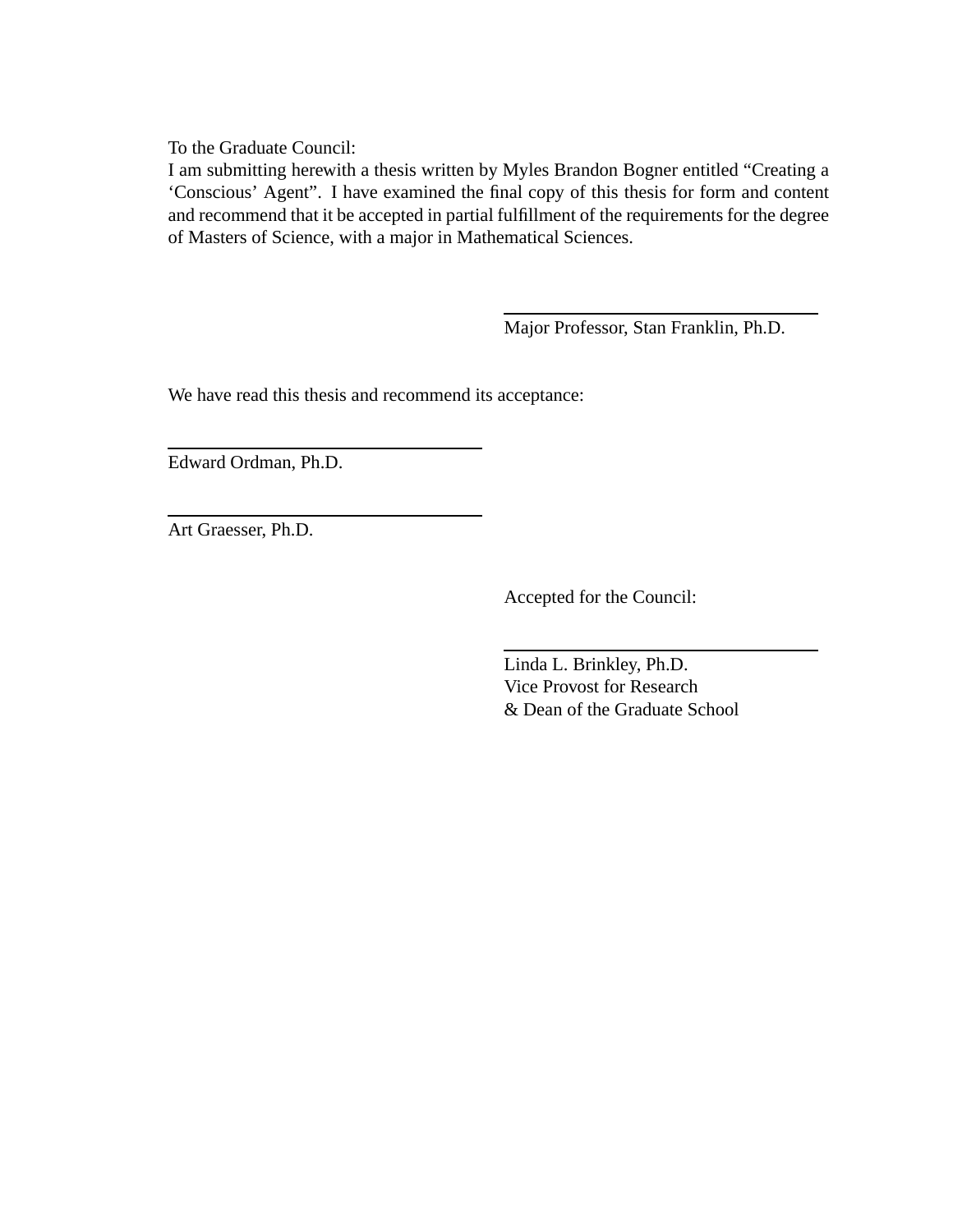#### **STATEMENT OF PERMISSION TO USE**

In presenting this thesis in partial fulfillment of the requirements for a Master's degree at The University of Memphis, I agree that the Library shall make it available to the borrowers under rules of the Library. Brief quotations from this thesis are allowable without special permission, provided that accurate acknowledgment of the source is made.

Permission for extensive quotation from or reproduction of this thesis may be granted by my major professor, or in his absence, by the Head of Interlibrary Services when, in the opinion of either, the proposed use of the material is for scholarly purposes. Any copying or use of the material in this thesis for financial gain shall not be allowed without my written permission.

Signature

Date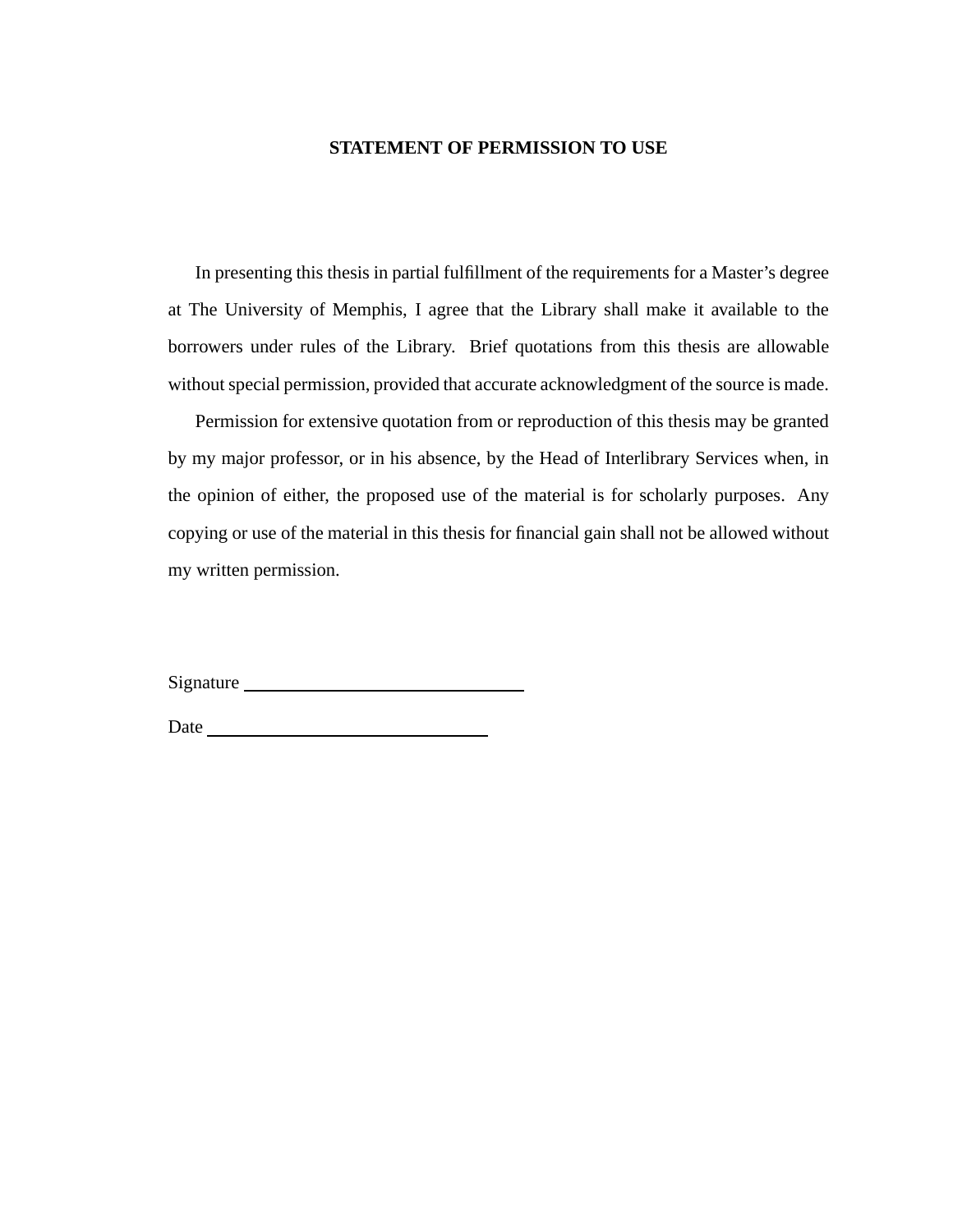# **Creating A "Conscious" Agent**

A Thesis

Presented for the

Master of Science

Degree

The University of Memphis

Myles Brandon Bogner

May, 1998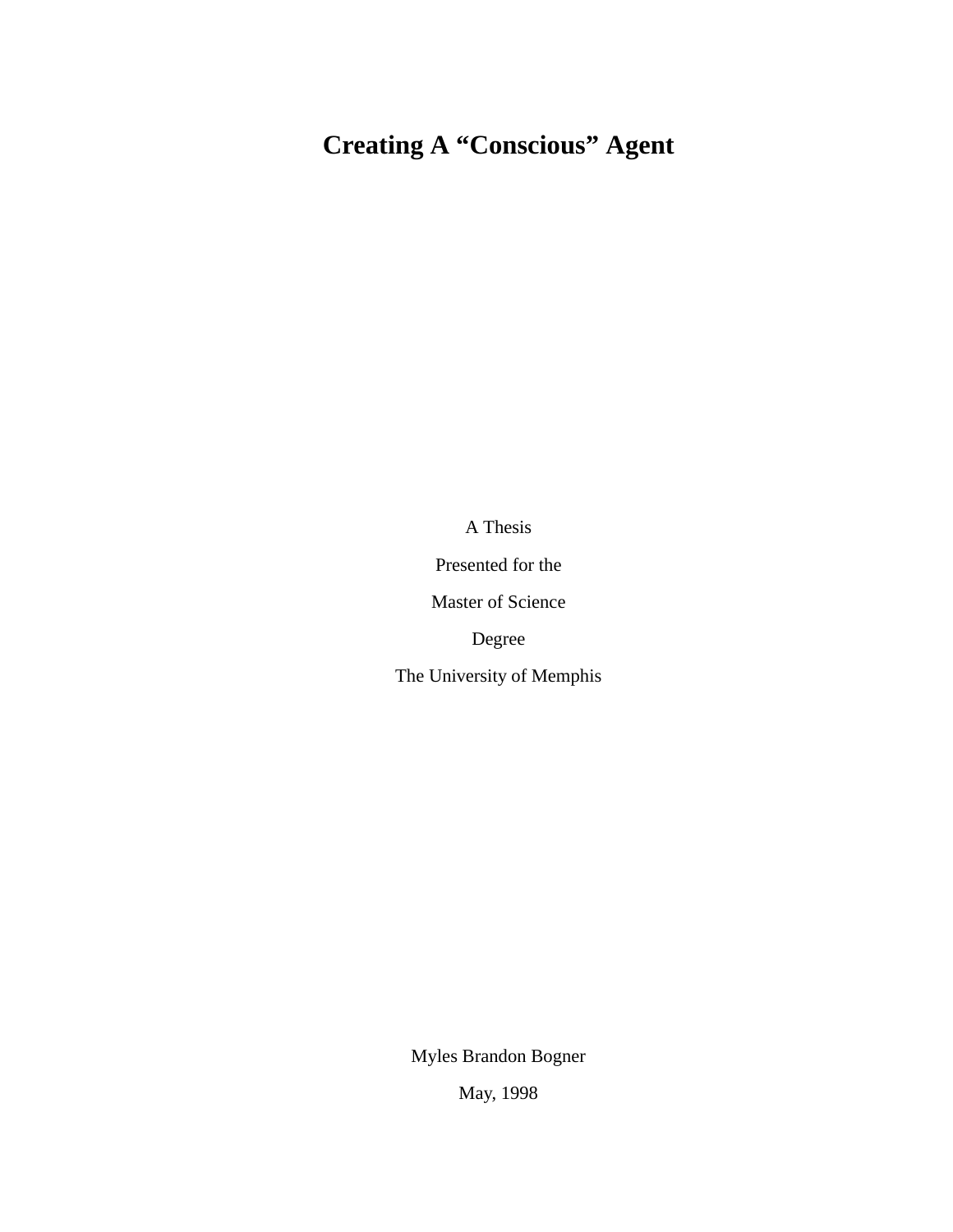#### **ABSTRACT**

Bernard Baars' Global Workspace Theory is a leading cognitive science model for human consciousness. *Creating A "Conscious" Agent* is a design specification for part of the first software implementation of Global Workspace Theory. Conscious Mattie, being developed by the University of Memphis' Conscious Software Research Group, is the name of the software agent where this implementation is occurring at the time of this thesis' submission.

There are several motivators for this research. First, it is hypothesized that a Global Workspace gives a multi-agent system several advantages. For example, it offers individual agents in the system a means of recruiting other agents in the system to help solve novel and ambiguous problems. Also, it gives a method for attentional focus for the overall system. This provides a means for associative learning and metacognitive functions to take place. Chapter five gives an in depth discussion of the specific functions of the Global Workspace in Conscious Mattie. Chapter five attempts to lend insight into the software implementation advantages gained when using a Global Workspace.

As a second motivation, the Conscious Software Research Group hopes to provide new hypotheses about human consciousness for cognitive scientists and neuroscientists. As a cognitive science theory, Baars' theory does not contain many of the low-level design specifications necessary for a computer scientist's implementation of the theory. Many of the design decisions made through this research can be considered hypotheses on human consciousness. It is hoped that the members of the above disciplines will view these implementation decisions as springboards for the further study of consciousness.

This thesis first gives an overview of Baars' Global Workspace Theory. Virtual Mattie, Conscious Mattie's predecessor agent, is then discussed. A general discussion of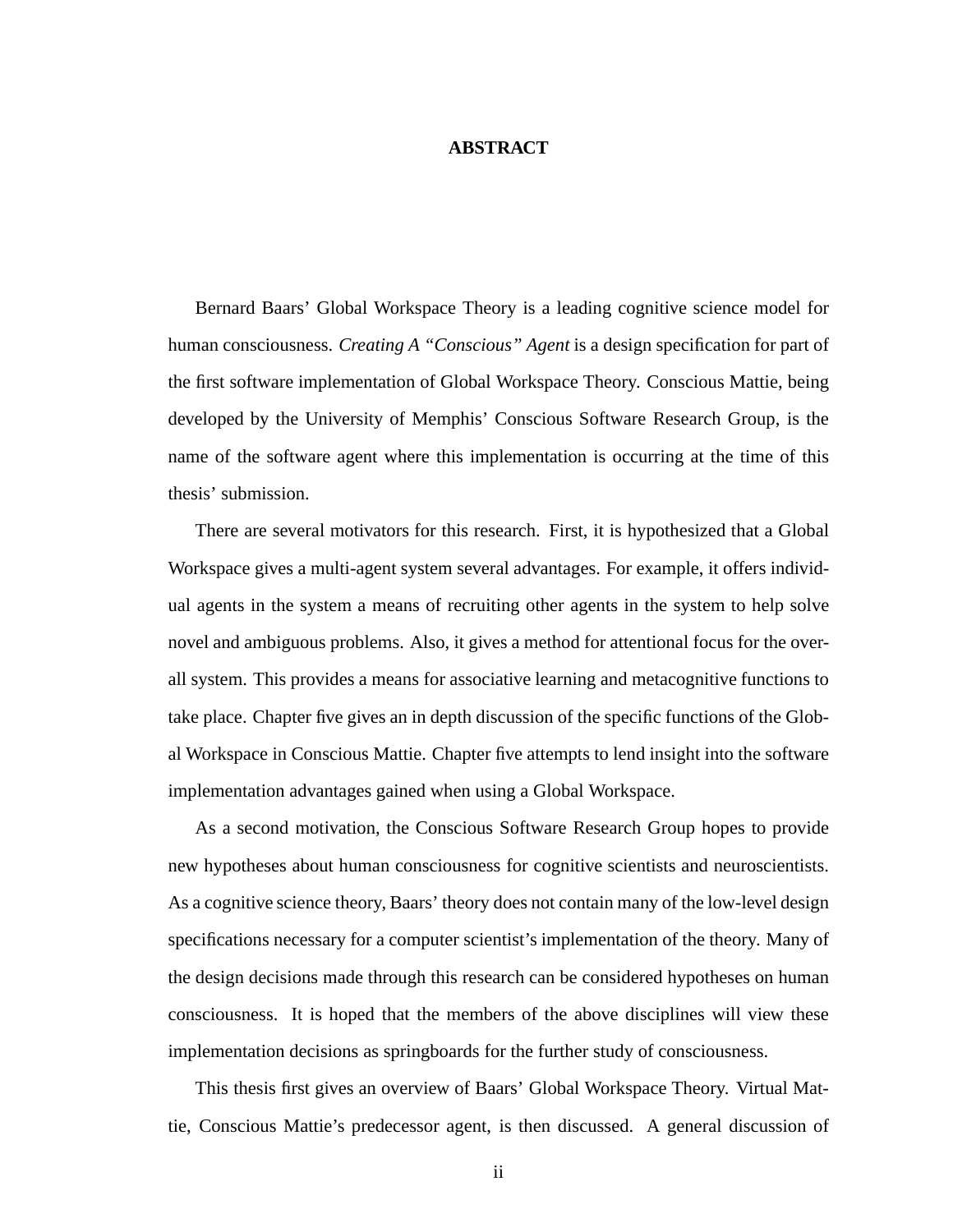Conscious Mattie's numerous components such as learning mechanisms, memory, and perception follows. The author has been actively involved in both Virtual Mattie's and Conscious Mattie's overall design. The author's primary research contribution is found in chapter five. Chapter five describes the design of a Global Workspace mechanism for Conscious Mattie. The Conscious Software Research Group's implementation decisions for Conscious Mattie are related back to Baars' theory in chapter six as justification for their use. Finally, a future direction of the Conscious Software Research Group is presented.

This thesis describes the design for a software implementation of Global Workspace Theory. It is beyond the scope of this thesis to address whether or not Conscious Mattie's "conscious experience" will be similar to the human conscious experience. This author plans to implement and experiment with a Global Workspace for Conscious Mattie. It is hoped that these results will generate several hypotheses about human consciousness.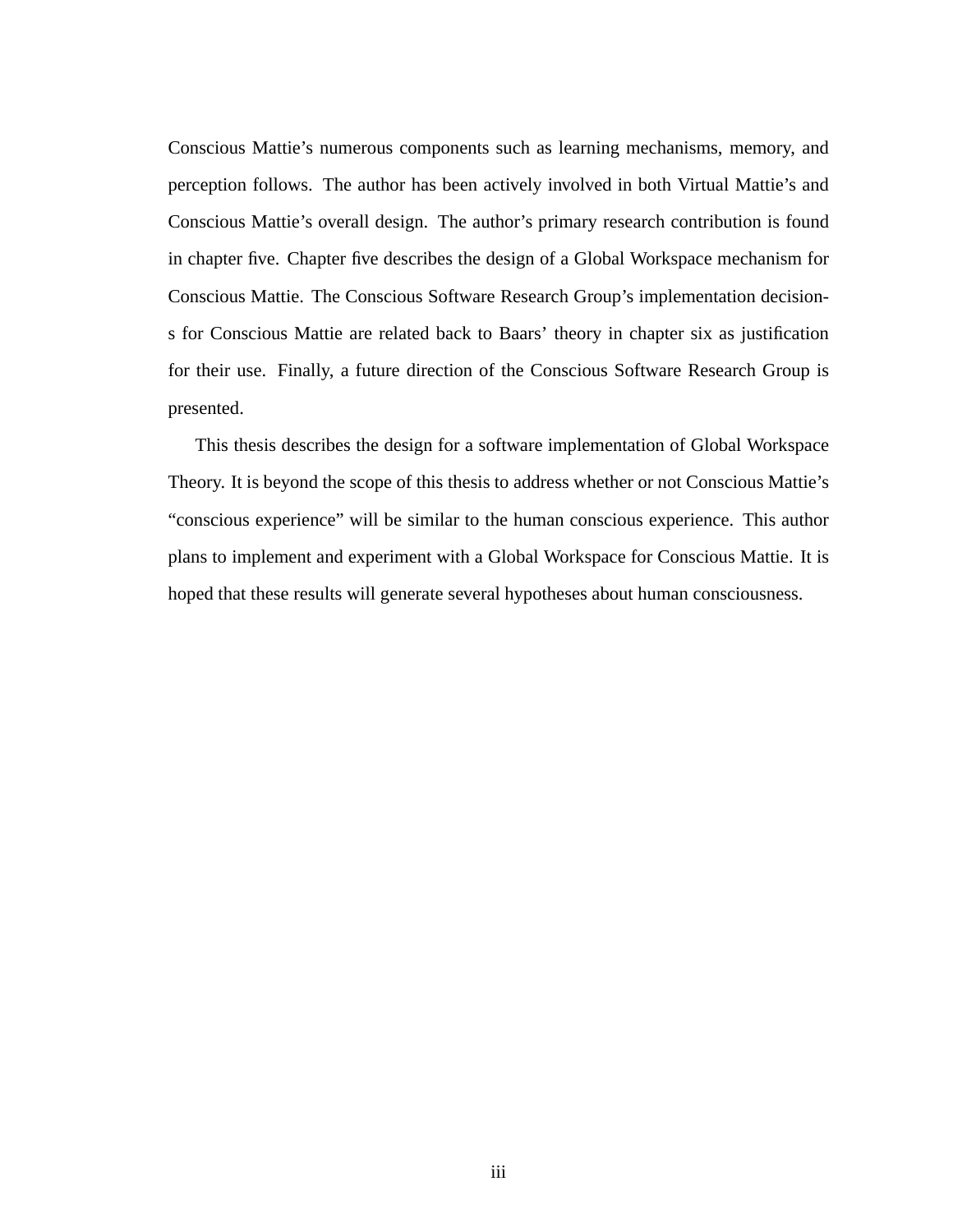#### **PREFACE**

Why do we pursue goals? Why is it that we actually feel pain in our hearts over emotional loss? Why does it seem that the majority of us always have a thought in our minds? I'm sure these are questions all of us have had at some point. I did for a long time. I still do. In college, however, through both industrial psychology and neuroscience oriented courses, I began to get answers to these questions. As a computer science major, however, my courses in these areas were limited. My desire to study how to integrate computer science with biological phenomena was a primary motivation in my attending graduate school.

Global Workspace Theory is a significant contribution to cognitive science. It is also the Conscious Software Research Group's belief, myself included, that it can make a significant impact on computer science. I try to illustrate this through *Creating A "Conscious" Agent*.

I would like to thank my advisor, Dr. Stan Franklin, for initiating a project which has allowed me to enjoy pursuing my graduate degree. Dr. Franklin has met me many times on late Friday afternoons when all others have deserted the university. I would like to thank all those who have and continue to participate in this project. I could not write this thesis without them. I always seem to leave our weekly meetings inspired.

I would like to thank my sister for listening to her big brother. Finally, I would like to thank my parents, who willingly continue to be wonderful guides.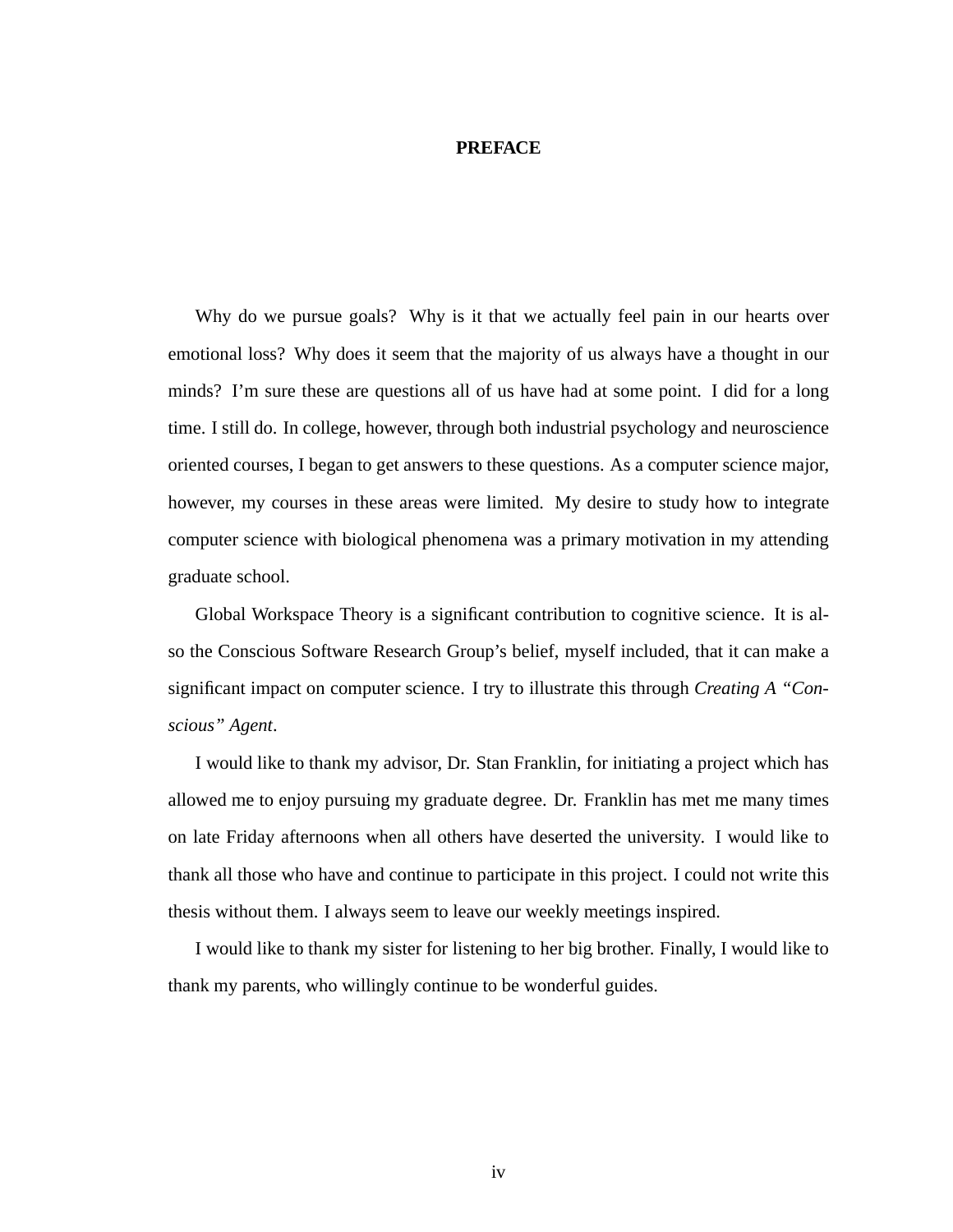# **Contents**

| $\mathbf{1}$   | <b>Thesis Introduction</b> |                                                   |                |  |  |  |  |  |  |
|----------------|----------------------------|---------------------------------------------------|----------------|--|--|--|--|--|--|
|                | 1.1                        | Thesis Overview                                   | $\mathbf{1}$   |  |  |  |  |  |  |
| $\overline{2}$ |                            | 3<br>An Introduction To Global Workspace Theory   |                |  |  |  |  |  |  |
|                | 2.1                        |                                                   | 3              |  |  |  |  |  |  |
|                | 2.2                        |                                                   | 3              |  |  |  |  |  |  |
|                |                            | 2.2.1                                             | $\overline{4}$ |  |  |  |  |  |  |
|                | 2.3                        | The Components of Global Workspace Theory         | 5              |  |  |  |  |  |  |
|                |                            | 2.3.1                                             | 5              |  |  |  |  |  |  |
|                |                            | 2.3.2<br>Contexts                                 | 6              |  |  |  |  |  |  |
|                |                            | 2.3.3                                             | 6              |  |  |  |  |  |  |
|                | 2.4                        |                                                   | 7              |  |  |  |  |  |  |
|                |                            | Overall Steps in Global Workspace Theory<br>2.4.1 | 8              |  |  |  |  |  |  |
|                | 2.5                        | An Example to Illustrate Global Workspace Theory  | 9              |  |  |  |  |  |  |
|                | 2.6                        |                                                   | 10             |  |  |  |  |  |  |
| 3              |                            | <b>Virtual Mattie</b>                             | 12             |  |  |  |  |  |  |
|                | 3.1                        |                                                   | 12             |  |  |  |  |  |  |
|                | 3.2                        |                                                   | 13             |  |  |  |  |  |  |
|                | 3.3                        | Virtual Mattie As An Autonomous Agent             | 13             |  |  |  |  |  |  |
|                | 3.4                        |                                                   | 14             |  |  |  |  |  |  |
|                |                            | 3.4.1                                             | 14             |  |  |  |  |  |  |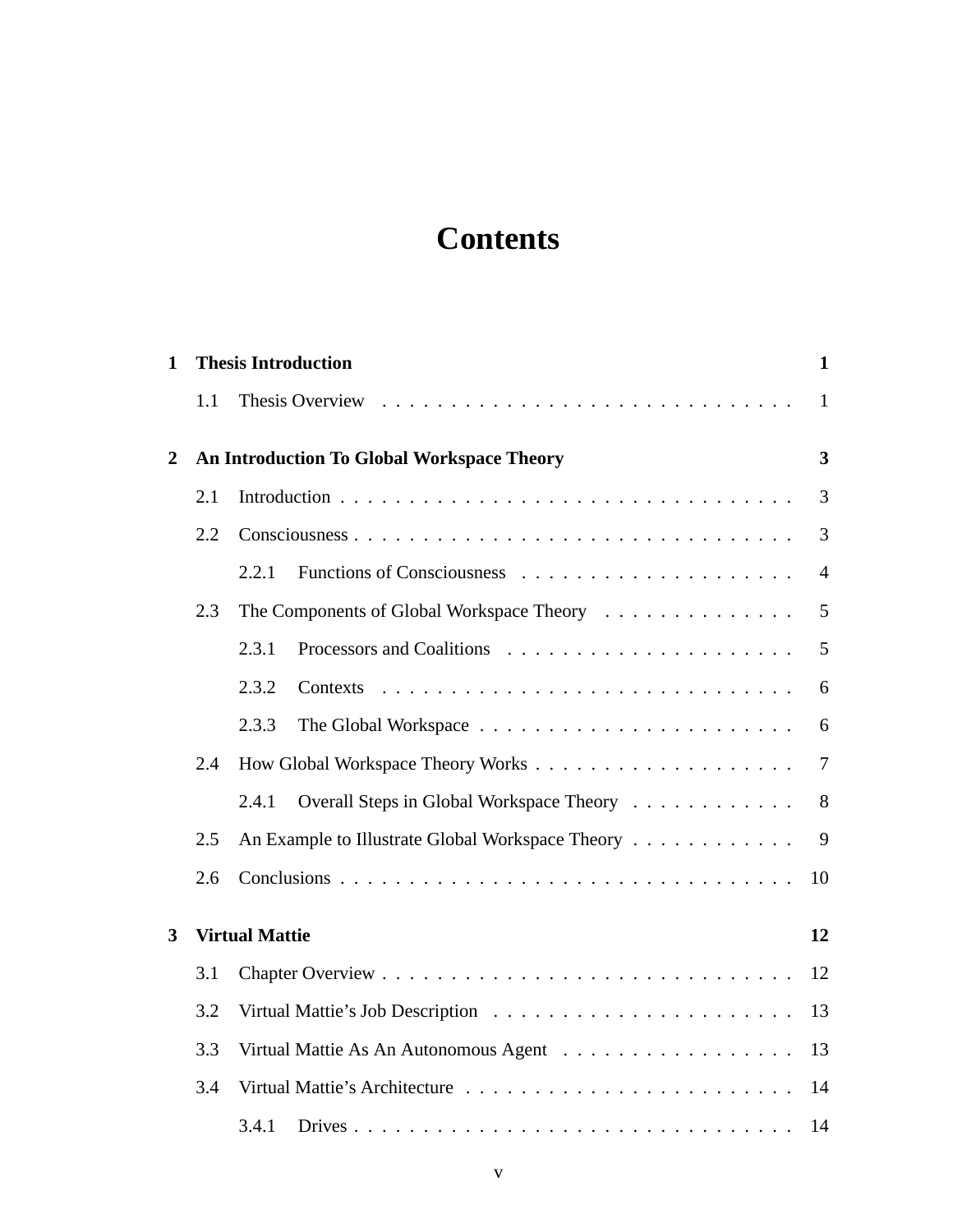|   |     | 3.4.2                                           |                                                                 | 15 |
|---|-----|-------------------------------------------------|-----------------------------------------------------------------|----|
|   |     | 3.4.3                                           |                                                                 | 16 |
|   |     | 3.4.4                                           |                                                                 | 18 |
|   |     | 3.4.5                                           |                                                                 | 18 |
|   |     | 3.4.6                                           | Composition Workspace (A Working Memory)                        | 19 |
|   |     | 3.4.7                                           |                                                                 | 19 |
|   | 3.5 |                                                 |                                                                 | 19 |
| 4 |     | <b>Conscious Mattie</b>                         |                                                                 | 21 |
|   | 4.1 |                                                 |                                                                 | 21 |
|   | 4.2 |                                                 |                                                                 | 21 |
|   | 4.3 |                                                 | Conscious Mattie's Architectural Additions To Virtual Mattie    | 22 |
|   |     | 4.3.1                                           |                                                                 | 22 |
|   |     | 4.3.2                                           |                                                                 | 24 |
|   |     | 4.3.3                                           |                                                                 | 24 |
|   |     | 4.3.4                                           |                                                                 | 25 |
|   |     | 4.3.5                                           |                                                                 | 25 |
|   | 4.4 |                                                 | Additional Enhancements and Conclusions                         | 26 |
| 5 |     |                                                 | <b>A Global Workspace Implementation</b>                        | 28 |
|   | 5.1 |                                                 |                                                                 |    |
|   | 5.2 | The Global Workspace's Role in Conscious Mattie |                                                                 | 29 |
|   |     | 5.2.1                                           | Relating Baars' Functions of Consciousness to Conscious Mattie. | 31 |
|   | 5.3 |                                                 |                                                                 | 33 |
|   |     | 5.3.1                                           |                                                                 | 33 |
|   |     | 5.3.2                                           | Conscious Mattie's Utilization of Pandemonium Theory            | 33 |
|   | 5.4 |                                                 |                                                                 |    |
|   | 5.5 |                                                 |                                                                 |    |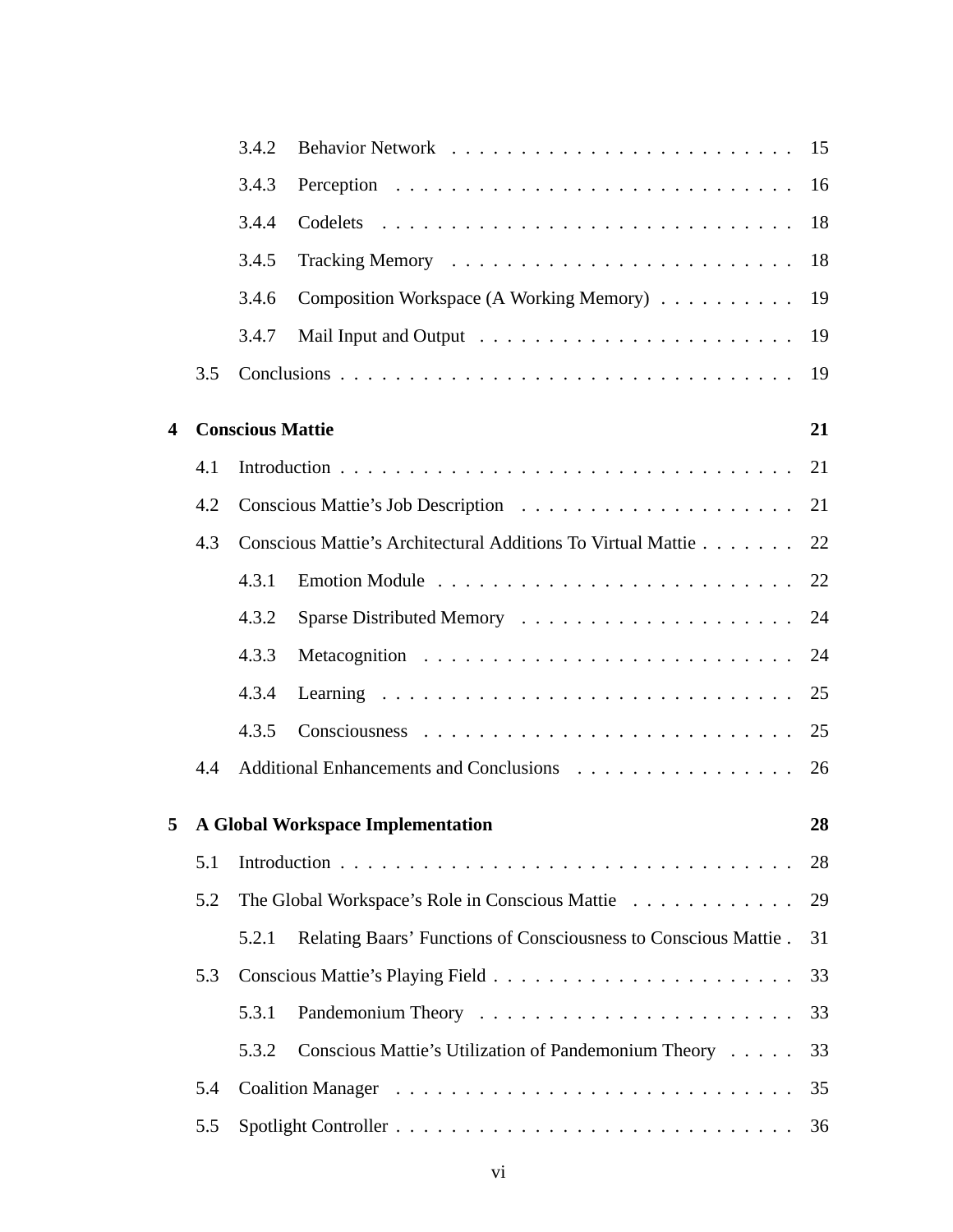| 5.7                                                                     |                                                                 |  |  |
|-------------------------------------------------------------------------|-----------------------------------------------------------------|--|--|
| 6 Contextual Synergy Between Conscious Software and Baars, Conclusions, |                                                                 |  |  |
| and Future Directions                                                   |                                                                 |  |  |
|                                                                         |                                                                 |  |  |
|                                                                         | 6.2 Concordance Between Baars' Contexts and Conscious Mattie 40 |  |  |
| 6.3                                                                     |                                                                 |  |  |
| 6.4                                                                     |                                                                 |  |  |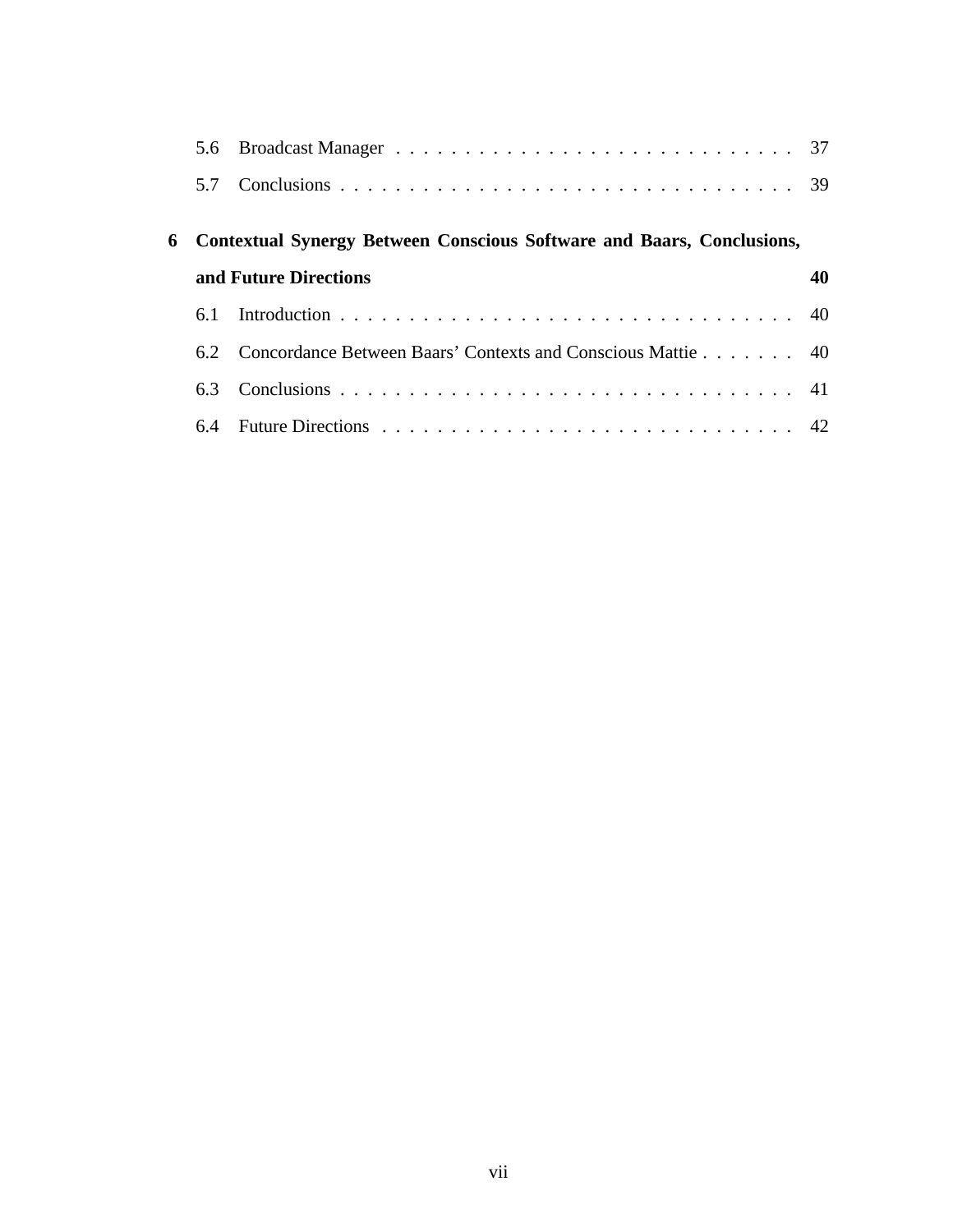# **List of Figures**

| 5.2 Associative Learning of Coalitions in Conscious Mattie 38 |  |
|---------------------------------------------------------------|--|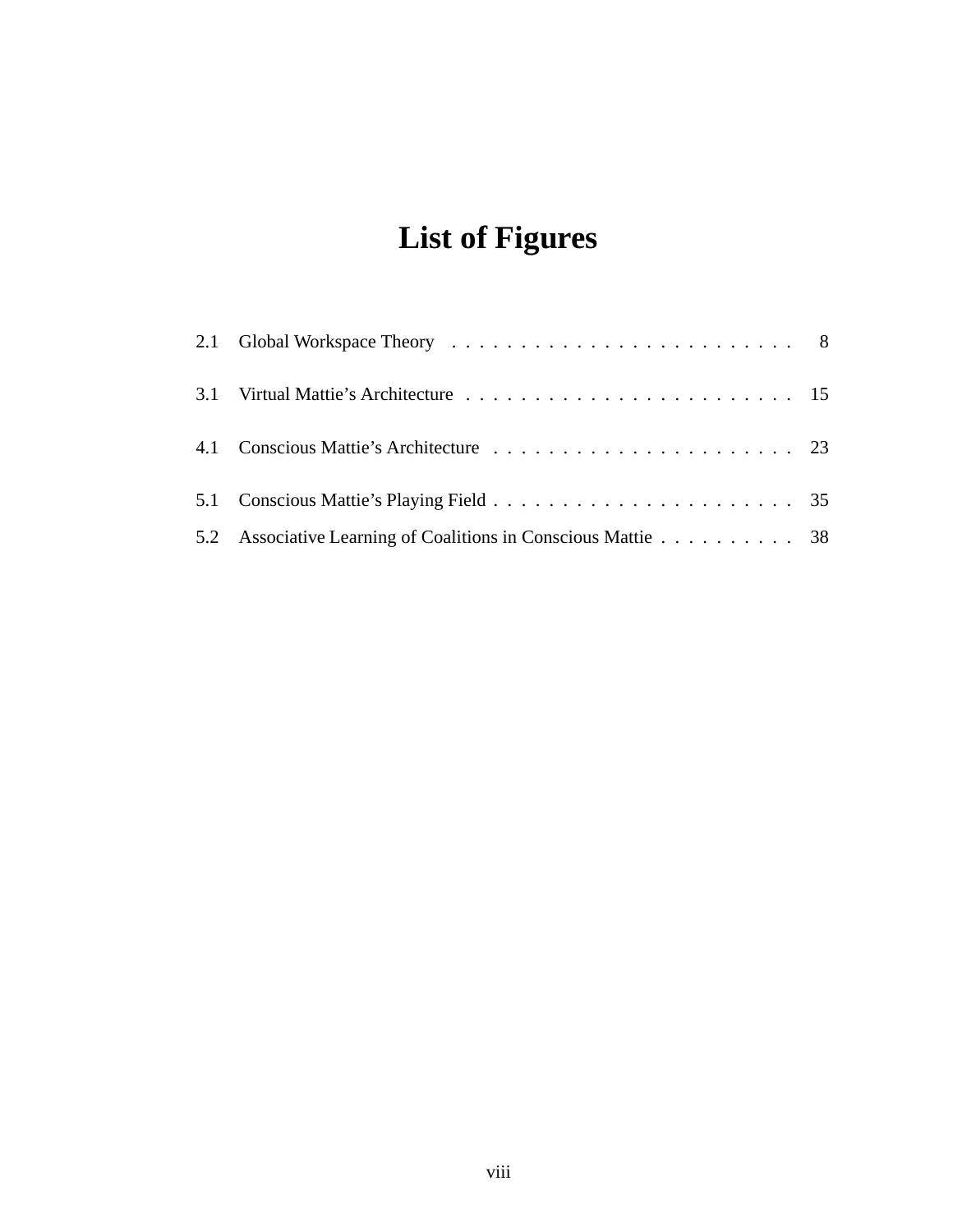# **Chapter 1**

## **Thesis Introduction**

### **1.1 Thesis Overview**

The Conscious Software Research Group at the University of Memphis is investigating the possibilities of Conscious Software Agents (Franklin and the Conscious Software Research Group, 1997). A Conscious Software Agent is an intelligent agent which is an implementation of Bernard Baars' Global Workspace Theory (Baars, 1988, p.43). Global Workspace Theory provides a model for human consciousness. It does so within the framework of other mental components, such as emotion, learning, and memory modules. A Conscious Software agent may have many of such components.

This thesis presents the design for Conscious Mattie, the Conscious Software Research Group's first agent designed within the framework of Global Workspace Theory. The author has contributed to the design of each of the subjects presented by this thesis. The author's primary research focus and contribution is to the design of the agent's Global Workspace, described in chapter five.

The author's research is motivated by two overall themes. First, it is hypothesized that Global Workspace Theory can be a useful software engineering methodology for multi-agent systems. Global Workspace Theory provides such a system a method for attentional focus. It also offers a means for one collection of agents, working together, to communicate with all other agents in the system. This communication facilitates many of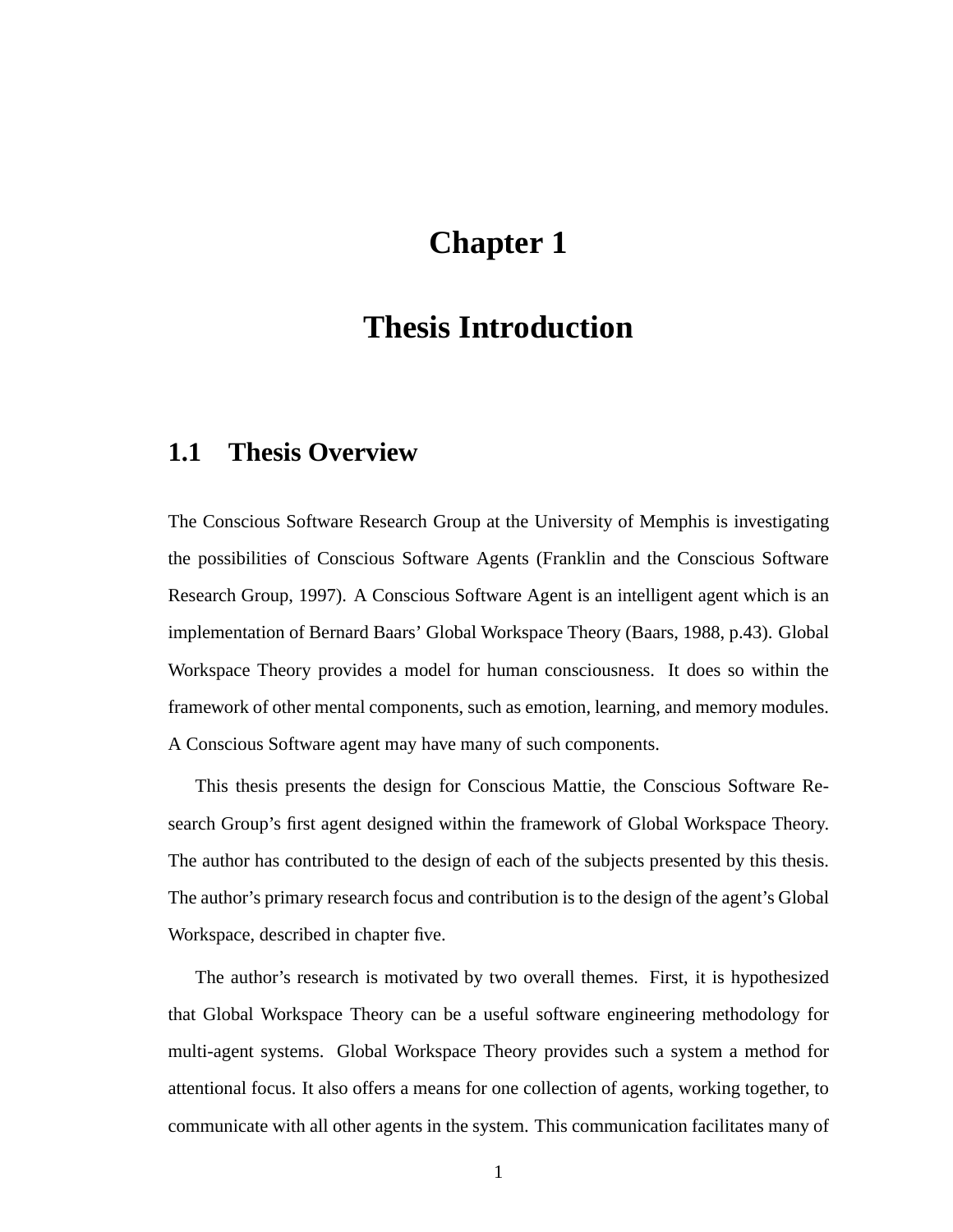the system's functions such as learning and metacognition. Second, Baars' theory does not address many of the specific details necessary for a computer scientist to implement it. For example, it does not give detailed specifications on what each agent communicates to the system's other agents. The Conscious Software Research Group, in their design of Conscious Mattie, has made hypotheses about human consciousness. It is hoped that these hypotheses are studied by cognitive scientists and neuroscientists and lead to further knowledge in these fields.

Chapter two presents Global Workspace Theory. This includes the background for the theory, why it is needed, and what the theory states. Virtual Mattie is then discussed (Franklin et al., 1996). Virtual Mattie, an intelligent clerical agent, is the Conscious Software Research Group's first step in the creation of a Conscious Software Agent. This agent contains many of the underlying modules of Conscious Mattie (Franklin and the Conscious Software Research Group, 1997). Chapter four gives an overview of Conscious Mattie, the first agent to be implemented within the framework of Global Workspace Theory.

Chapter five describes the design for a Global Workspace in Conscious Mattie. There is discussion on the design decisions made for the implementation-level issues not addressed by Baars. This includes how coalitions of processes are created and managed, how the spotlight of attention is controlled, and the broadcasting technique used. This chapter also addresses how a Global Workspace is expected to enhance the agent. It is beyond this thesis' scope to address whether Conscious Mattie's "consciousness" will be similar to human consciousness.

Chapter six relates Conscious Mattie's components back to Global Workspace Theory's contexts. The chapter contains conclusions relating to the previous chapters. Possibilities for future conscious agents are also addressed.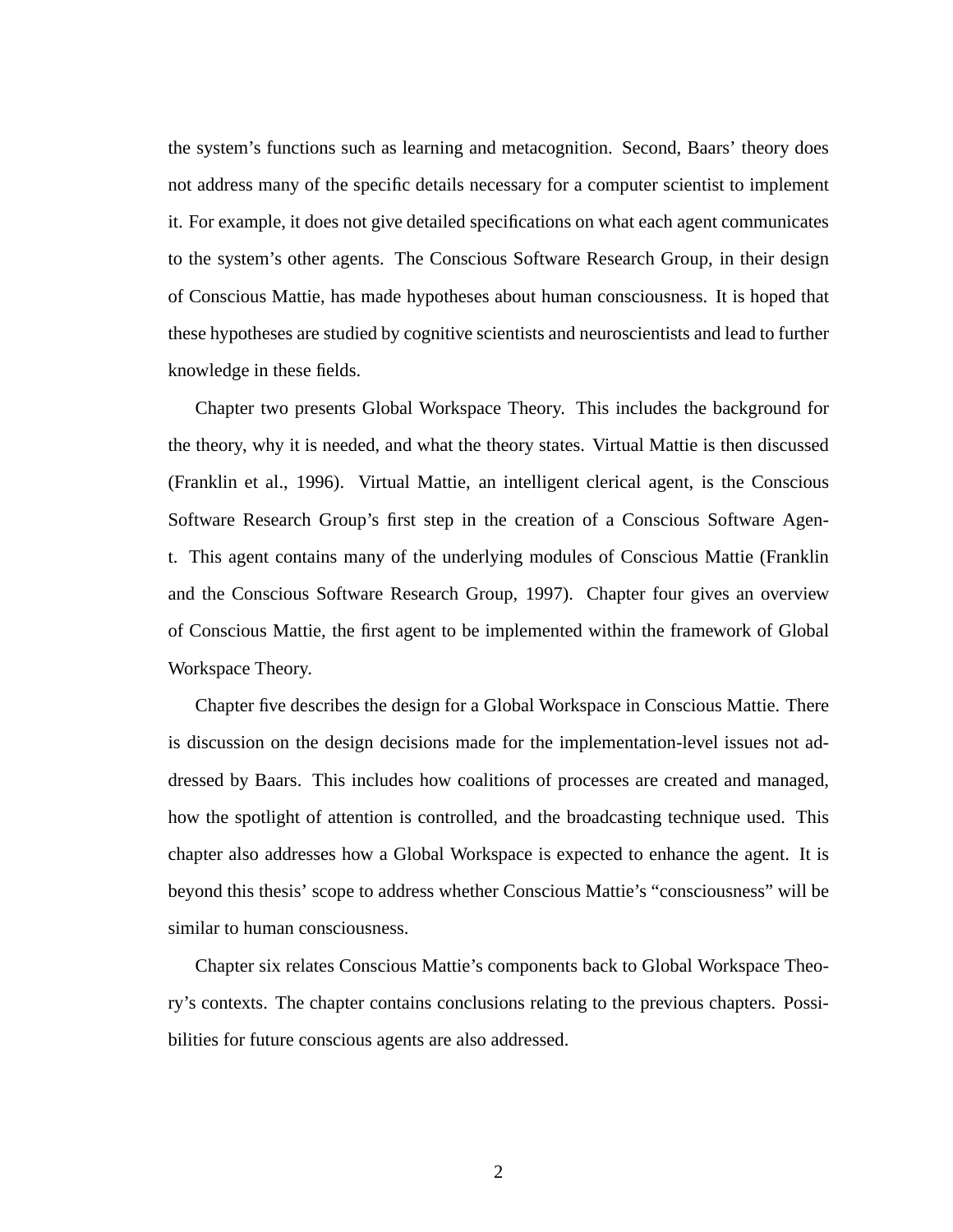# **Chapter 2**

## **An Introduction To Global Workspace Theory**

### **2.1 Introduction**

This chapter describes Bernard Baars' Global Workspace Theory. Global Workspace Theory is a cognitive science model of the human conscious experience. This chapter focuses on the portion of Global Workspace Theory which most closely deals with consciousness. Global Workspace Theory encompasses additional subjects such as learning and metacognitive functions. This chapter first gives the operational definition and describes the functions of consciousness. The components of Global Workspace Theory are discussed. How Global Workspace Theory works is presented. Finally, a detailed example is used to trace through the theory.

It is hoped that by the end of this chapter the importance of Global Workspace Theory as a concrete description of the conscious experience is conveyed. Its computer science implications will be examined throughout the remainder of this work.

### **2.2 Consciousness**

Baars states that throughout human history, consciousness has been extremely difficult to define. He states, "Even today, more and more nonsense is spoken of consciousness, probably, than of any other aspect of human functioning" (Baars, 1988, p.4). According to Baars, consciousness, while it can be inferred from reliable evidence, is a theoretical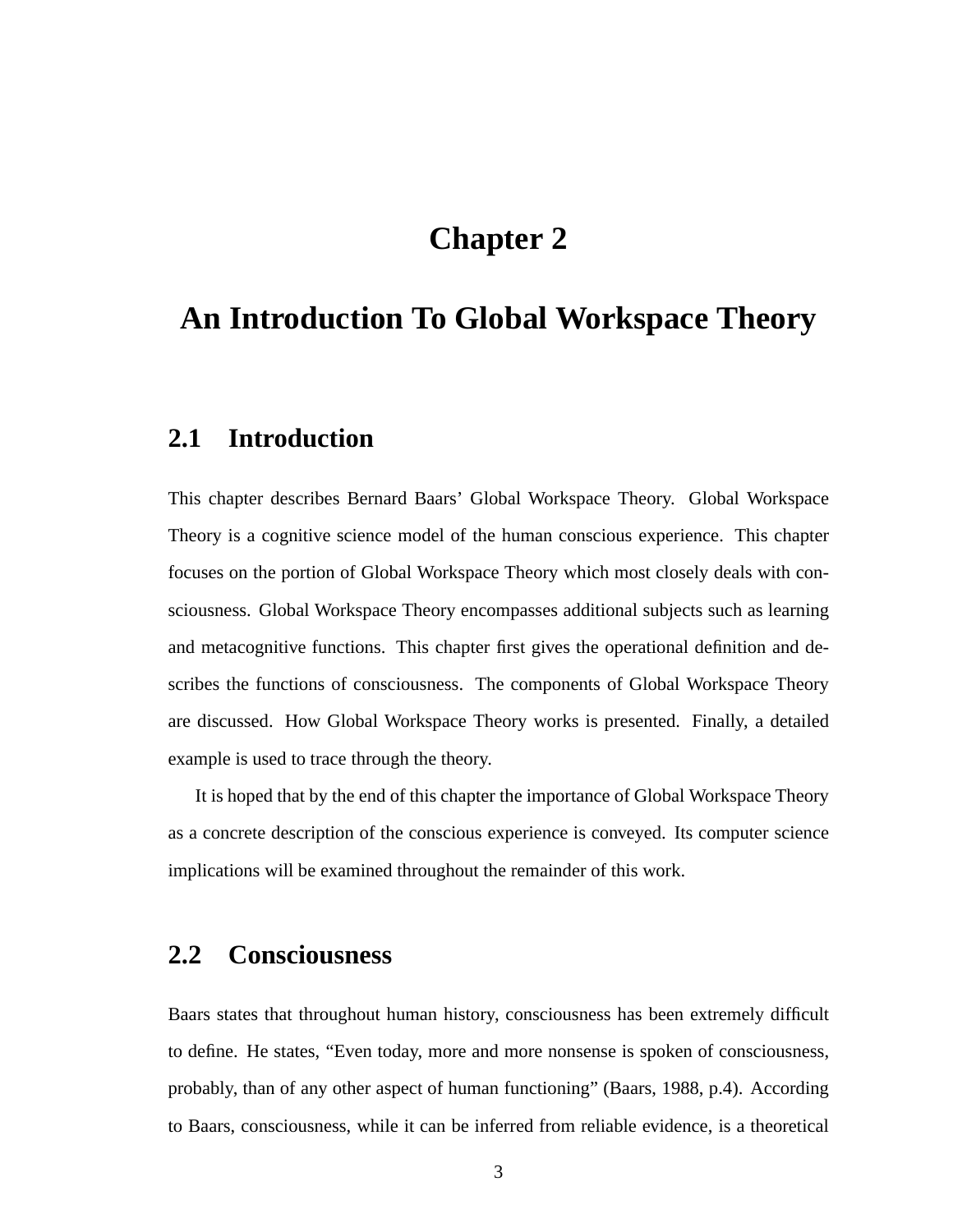construct. Consciousness, therefore, is defined in terms of what makes up the human conscious experience. A two-part definition is necessary to define what it means to be conscious of an event. The first part states that a person is defined to be conscious of an event if the person states that they were conscious of it immediately after the event occurs. Events may be conscious for only hundreds of milliseconds. The second portion says that the experiencer's report must be able to be independently verified.

The reader may be wondering how this psychological definition ties into computer science. As seen further in chapter five, it contains two main implications for a software implementation of the theory. First, consciousness will contain elements which relate to events. Second, elements may be conscious in the agent for an extremely short period of time.

#### **2.2.1 Functions of Consciousness**

Baars states that consciousness has nine major functions. The reader will encounter these functions again in chapter five when it is shown how Conscious Mattie's implementation of consciousness fulfills these functions. The first function is Definition and Contextsetting. An example of this occurs when one focuses on a distant tree in a forest. While multiple visual stimuli are present, a coherent image is able to be retrieved. The second function is Adaptation and Learning. For example, extremely difficult material is often pondered for a great deal of time when attempting to learn it. The third function is Editing, Flagging, and Debugging. This is evident in biofeedback training, where persons use flagging in order to gain conscious voluntary control over usually unconscious systems. Fourth is the Recruiting and Control function. An example of this function's use occurs when attempting to answer a question. While one is conscious of a question, the candidate answers to that question are recruited unconsciously and brought to consciousness. The fifth function is Prioritizing and Access-control. This occurs when learning a foreign language. One may wish to prioritize words which are difficult to pronounce.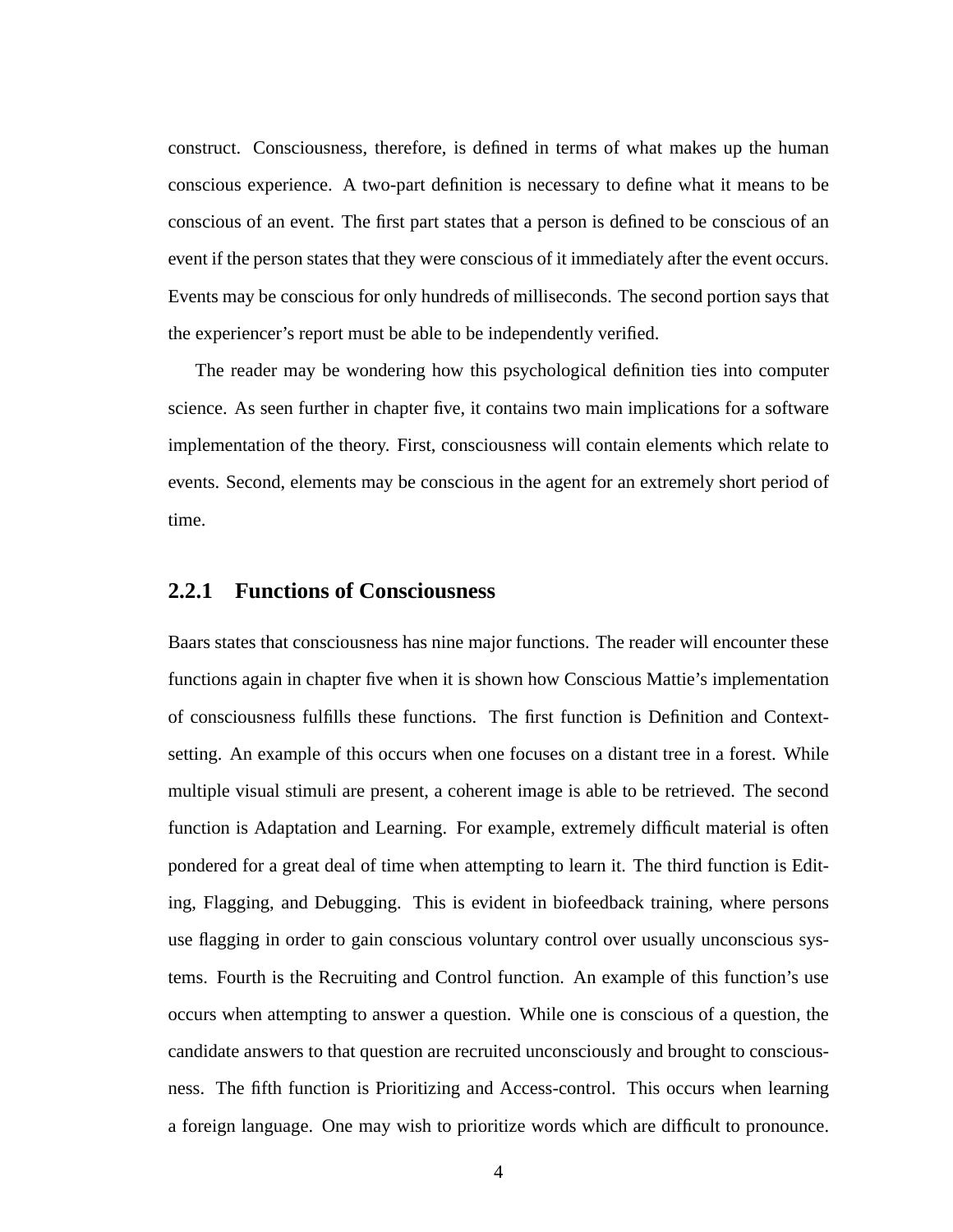The Decision-making or Executive function is useful in controlling thought and action. A decision-making question is "Should I go to the mall or to the park?" The Analogyforming function occurs when people make analogies to compare a novel experience to known ones. A example of this is "Hate is the wrong road to travel." The eighth function is the Metacognitive or Self-monitoring function. One example of this is humans' ability to pinpoint and express their current feelings. The final function is Autoprogramming and Self-maintenance. This can be seen in the desire to exercise and eat properly in order to keep the body healthy.

### **2.3 The Components of Global Workspace Theory**

Global Workspace Theory is an attempt to integrate the large amount of information about consciousness into one model. To comprehend the theory, its underlying components must first be understood.

#### **2.3.1 Processors and Coalitions**

Global Workspace Theory states as a premise that the nervous system is composed of processors. Each processor is autonomous and has a narrow focus. It is very efficient, works at high speeds, and makes very few errors. Each processor can act in parallel to others. This allows for the creation of a high capacity system such as the central nervous system.

A coalition is a set of processors which work together to perform a specific task. For example, it takes numerous processors for breathing to take place. Coalitions are recursive in nature. For example, a coalition may be composed of several coalitions. A processor may be a member of more than one coalition. Coalitions normally perform routine actions. However, coalitions may also perform duties relating to ambiguous, conflicting, or novel events for the system. These coalitions have the potential for entering conscious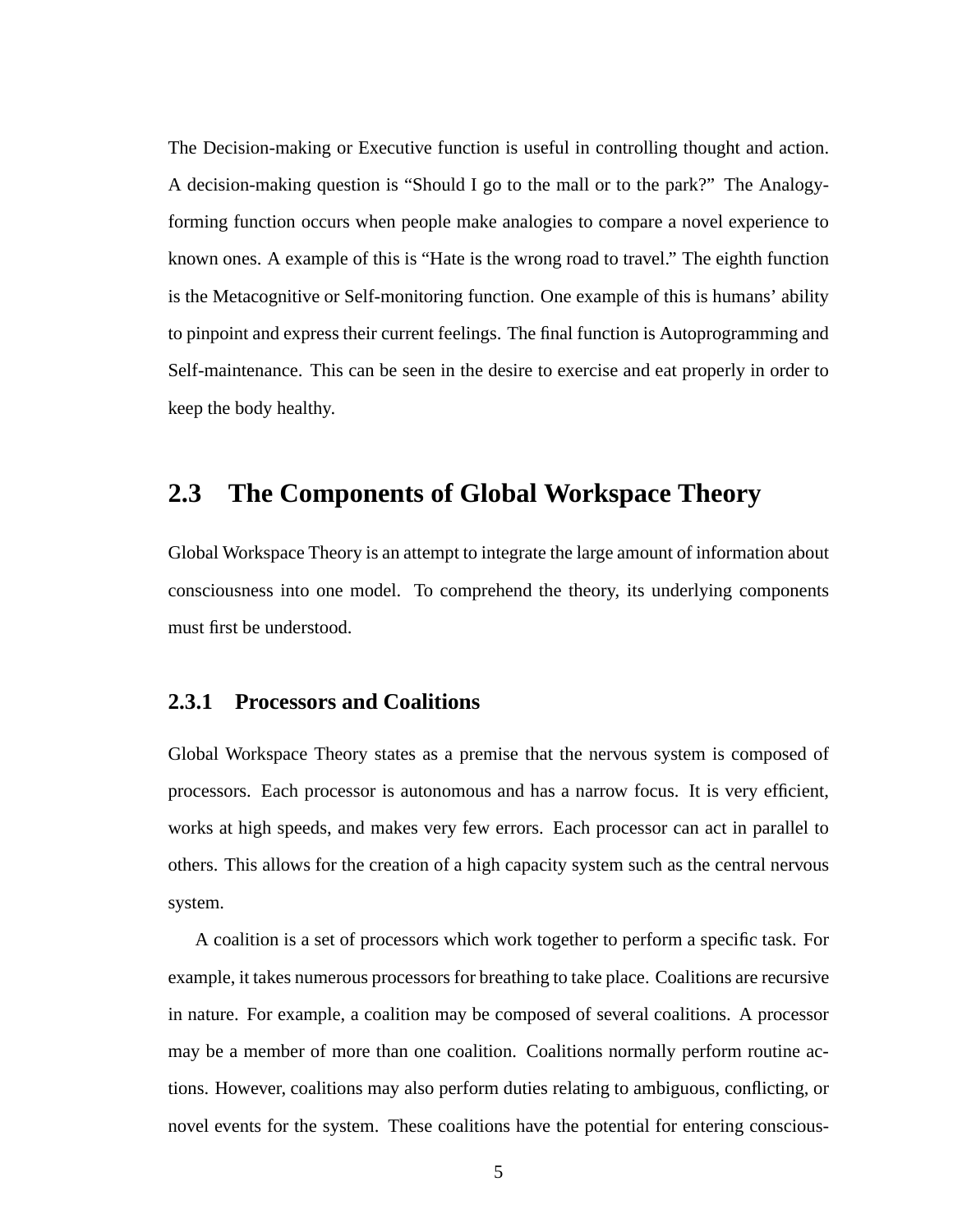ness. Baars states that coalitions may have an activation level. When performing routine actions, a coalition's activation level is low. Coalitions performing more uncommon tasks have a higher activation level. A higher activation level gives a coalition a greater chance to enter consciousness. Baars is careful to point out that a high activation level may be a necessary but possibly not a sufficient condition for a coalition to enter consciousness.

#### **2.3.2 Contexts**

Contexts are relatively stable coalitions of processors which affect consciousness. Contexts are normally unconscious. Therefore, contexts are not usually experienced directly. Contexts interact rapidly with what is occurring in consciousness. One example of a context is found in a collegiate classroom. Both students and faculty know that a certain classroom behavior is expected in an engineering class, while not always being conscious of it. This example illustrates cultural context, a main context according to Baars. Perceptual, conceptual, and goal contexts are the three other main contexts. Contexts provide an underlying level of stability. In the above classroom example, if the professor began singing during class, the students would quickly become conscious of the fact that the professor was exhibiting abnormal behavior. The professor's behavior went against the prevailing cultural context. In this sense, contexts allow for novel events to become conscious. New contexts can be learned, allowing for reality to be perceived in a further enhanced way.

#### **2.3.3 The Global Workspace**

The crux of the theory's architecture is the Global Workspace. The Global Workspace is intended to implement consciousness. The Global Workspace is a working memory which gives a central location for one coalition to interact with the system's other processors. Therefore, the Global Workspace can be considered analogous to a classroom blackboard.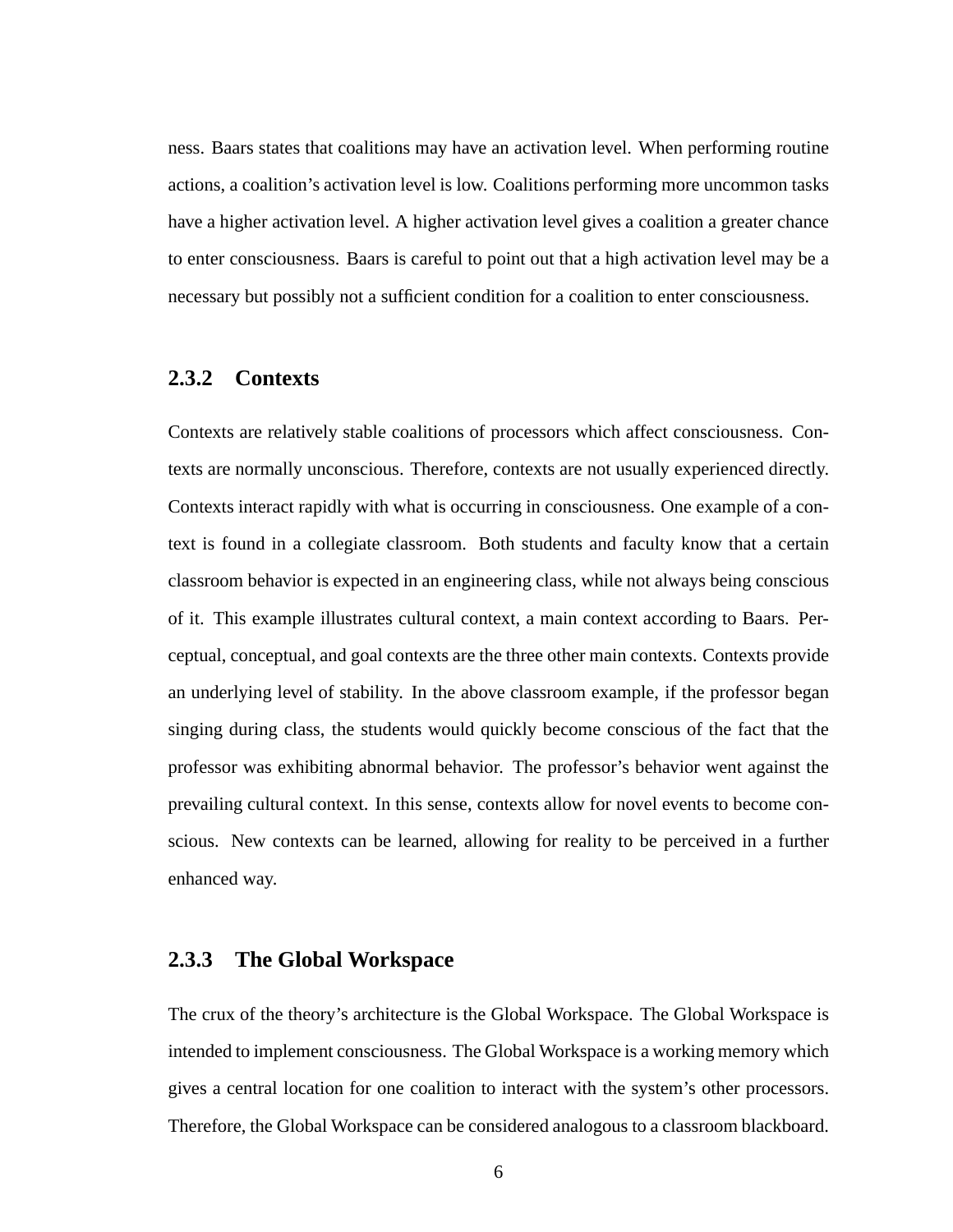The next section discuses how this information exchange works and what information this exchange provides.

### **2.4 How Global Workspace Theory Works**

Global Workspace Theory can be compared to a theater's stage. In a theater, a spotlight is often used to focus the audience's attention. The spotlight roams around the stage, and there is normally only one person in the spotlight at a time. A person is usually in the spotlight when they are performing new actions. More is usually occurring in the production than what is currently in the spotlight.

This Global Workspace Theory theater is an interactive one. When members of the audience see something in the spotlight they can relate to, they begin acting. These members may join the actors in the spotlight, or they may begin acting outside the audience's main focus.

In Global Workspace Theory, consciousness is the spotlight which roams over the active unconscious processors. This spotlight shines on coalitions attempting to solve difficult problems. It shines on coalitions performing tasks relating to ambiguous and conflicting items. It also focuses on coalitions dealing with novel situations. Many unconscious coalitions and processes are working even while a particular coalition is in consciousness.

The audience is the unconscious processors not on the stage (Baars, 1997, p.42). When coalitions enter consciousness, they broadcast information to all processors. Some audience members which understand this information become active and perform their specific functions. These processors, therefore, potentially contribute to the work of the conscious coalition.

The spotlight can shine on only one coalition at a time. For example, humans must think of two alternatives one after the other; they cannot be addressed at the same time.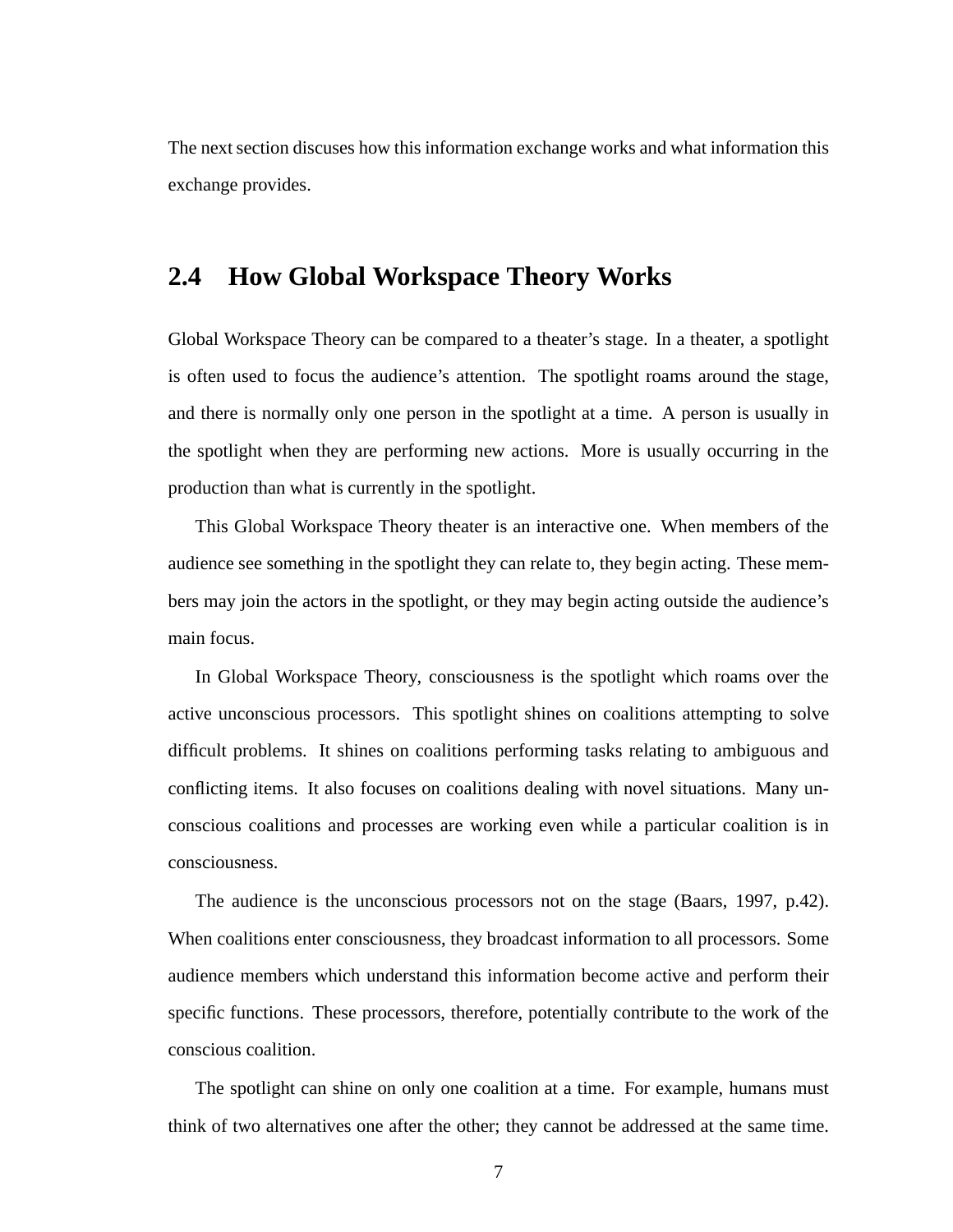Due to its serial nature, consciousness is a much smaller capacity system compared to the large capacity system created by the numerous unconscious processors acting in parallel.

### **2.4.1 Overall Steps in Global Workspace Theory**



Figure 2.1: Global Workspace Theory

Figure 2.1 shows an illustration of Global Workspace Theory (Baars, 1988, p.88). It is important for the computer scientist to remember that Global Workspace Theory is a high level model. Chapters four and five propose a method for implementing this theory.

To understand Global Workspace Theory, it is helpful to think of processors going through five stages. These are:

1. Unconscious processes, each working towards achieving a portion of an overall goal, form a coalition.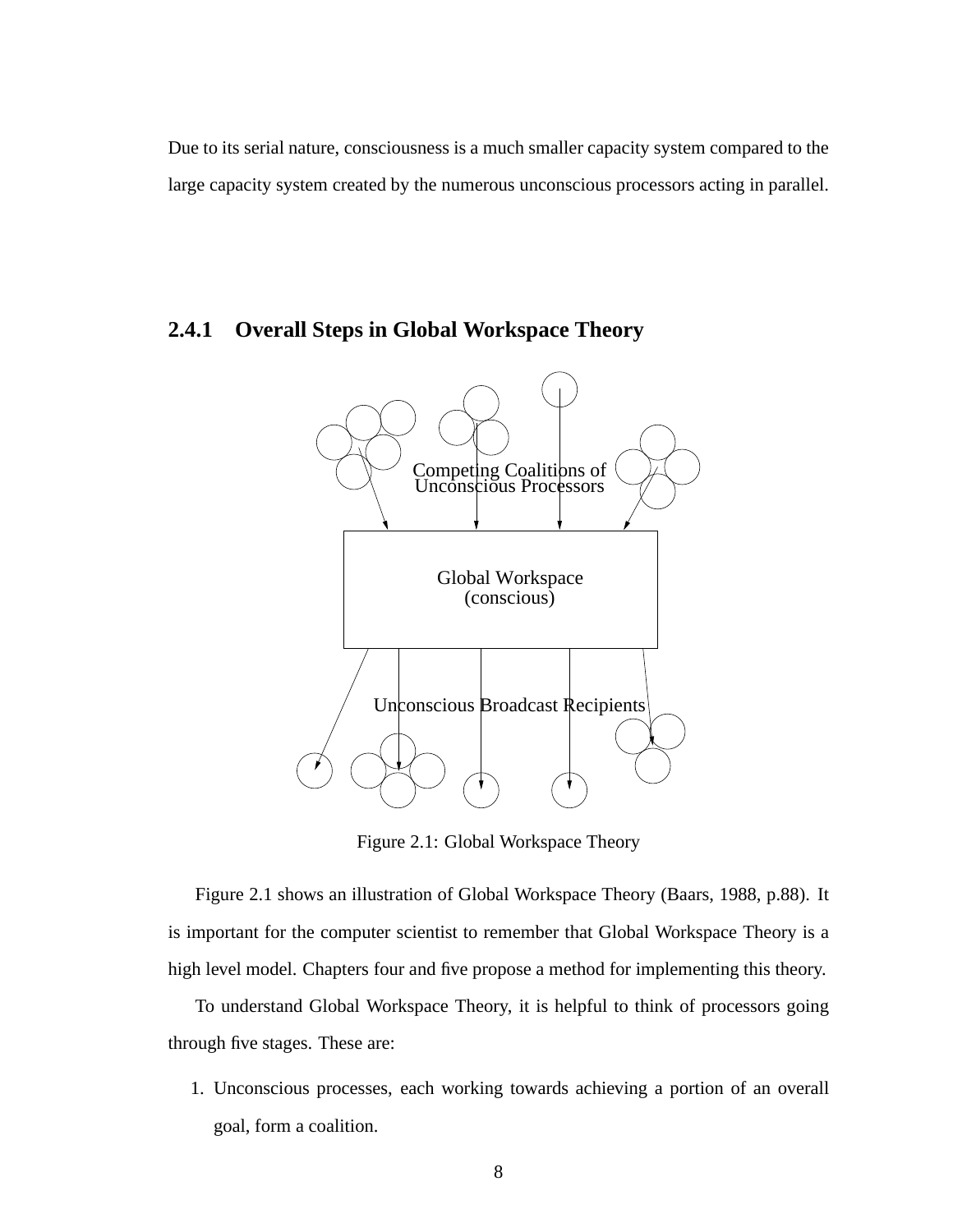- 2. Coalitions compete for access into the Global Workspace.
- 3. The coalition which enters consciousness broadcasts information to all unconscious processes. This broadcast allows the conscious coalition to recruit other processes which can contribute to the conscious coalition's tasks.
- 4. All unconscious processors will receive the broadcast message. However, only certain ones will be able to understand its contents.
- 5. The processors which understand the message and which need to take action do so.

### **2.5 An Example to Illustrate Global Workspace Theory**

Tracing through an example helps in understanding Global Workspace Theory. Patricia is a fourth year piano major who began playing the instrument her first collegiate year. At this point Patricia is well accomplished, but does not yet have a maestro's skill. She is currently performing the fifth piece of her memorized ten piece recital, and has so far faced no problems in her performance.

By this point in the recital, Patricia is relatively relaxed. She is playing habitually. While she is conscious of what she is hearing, she basically is letting her hands move themselves through this piece's long runs. Suddenly, however, in the quiet auditorium, Patricia hears the loud, sharp bark of a dog. This causes her to slightly lose concentration and hit two wrong notes. Patricia, with no recollection of where her fingers are to go next, jumps to a later portion of the piece where she continues to play. Only the keenest audience members know there was something in her playing out of place.

This example illustrates numerous aspects of Global Workspace Theory.

1. With her long hours of practicing, Patricia's ability to play her current piece has become habitual. Unconscious processors are controlling her finger and pedal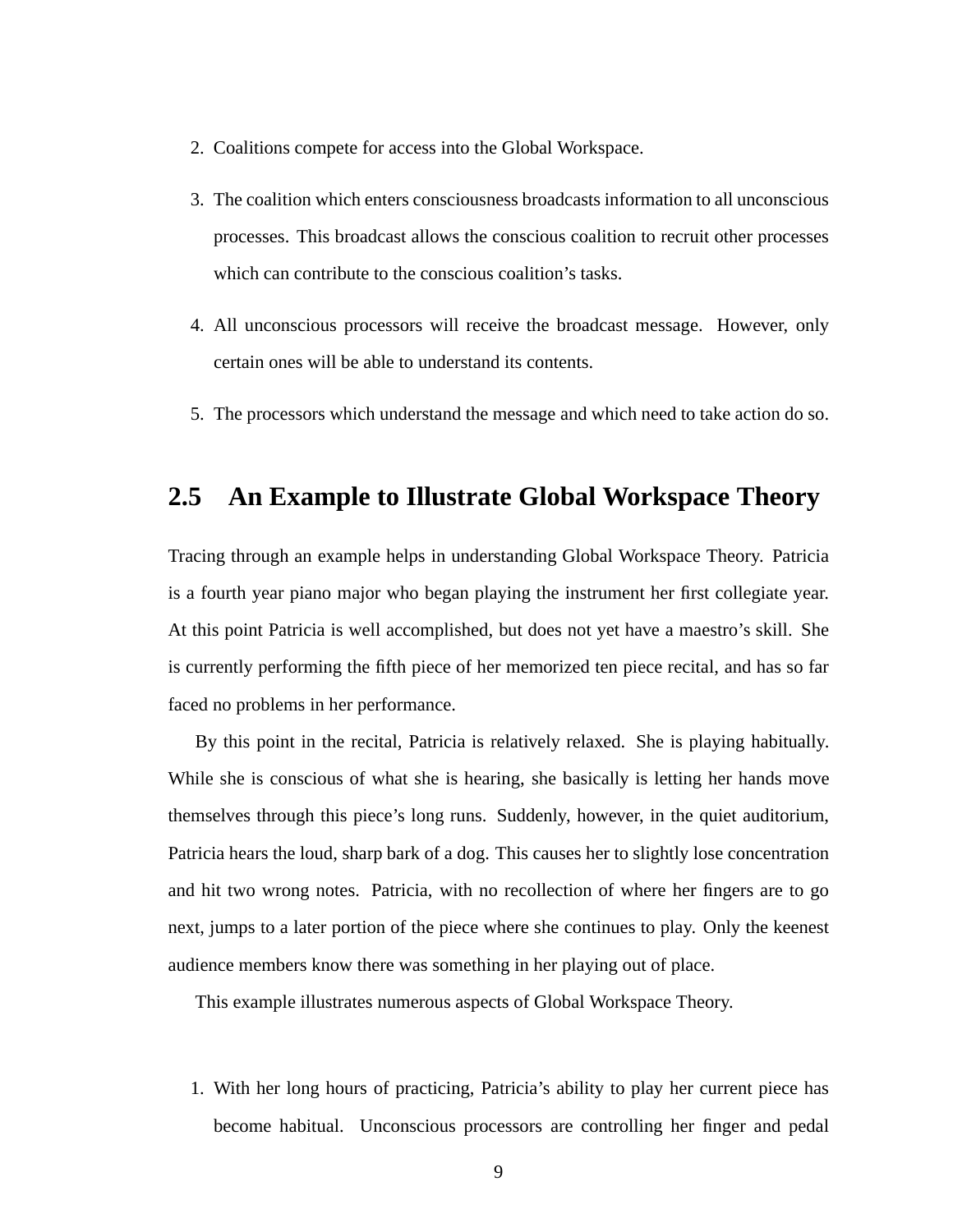movement. Patricia is mainly focusing on each note she hears. In this case, the components involved in listening to the piano notes form one or more conscious coalitions.

- 2. The dog's loud bark introduces a new, unexpected, and potentially dangerous event. A coalition of processors involved in determining the presence of danger forms. This coalition may have a processor to determine a sound's volume, another to determine a sound's pitch, another to determine the direction a sound is coming from, another which detects novel sounds, etc. This coalition, having a very high activation level relative to the piano notes, gains access to consciousness. It then broadcasts information. This information is received by the unconscious processors. Visual and auditory processors which can help determine if there is any immediate danger respond.
- 3. Patricia, however, rapidly realizes that there is no immediate risk and she is in front of an audience. In this case, a new coalition arises into consciousness. This one's goal is to get her back on track in her piece. To do this, this coalition broadcasts asking for help. Processors in auditory, memory, and visual retrieval respond. Those processors containing the solution gain a high enough activation to reach consciousness.
- 4. While in the short term thoughts of the dog and the crowd's response come in and out of consciousness due to their remaining high activation level, as their activation falls Patricia relaxes into her practiced habitual playing mode.

### **2.6 Conclusions**

Humans utilize consciousness extensively. It provides a means of cooperation for coalitions. This fosters conflict resolution, learning, and perceptual clarification. Global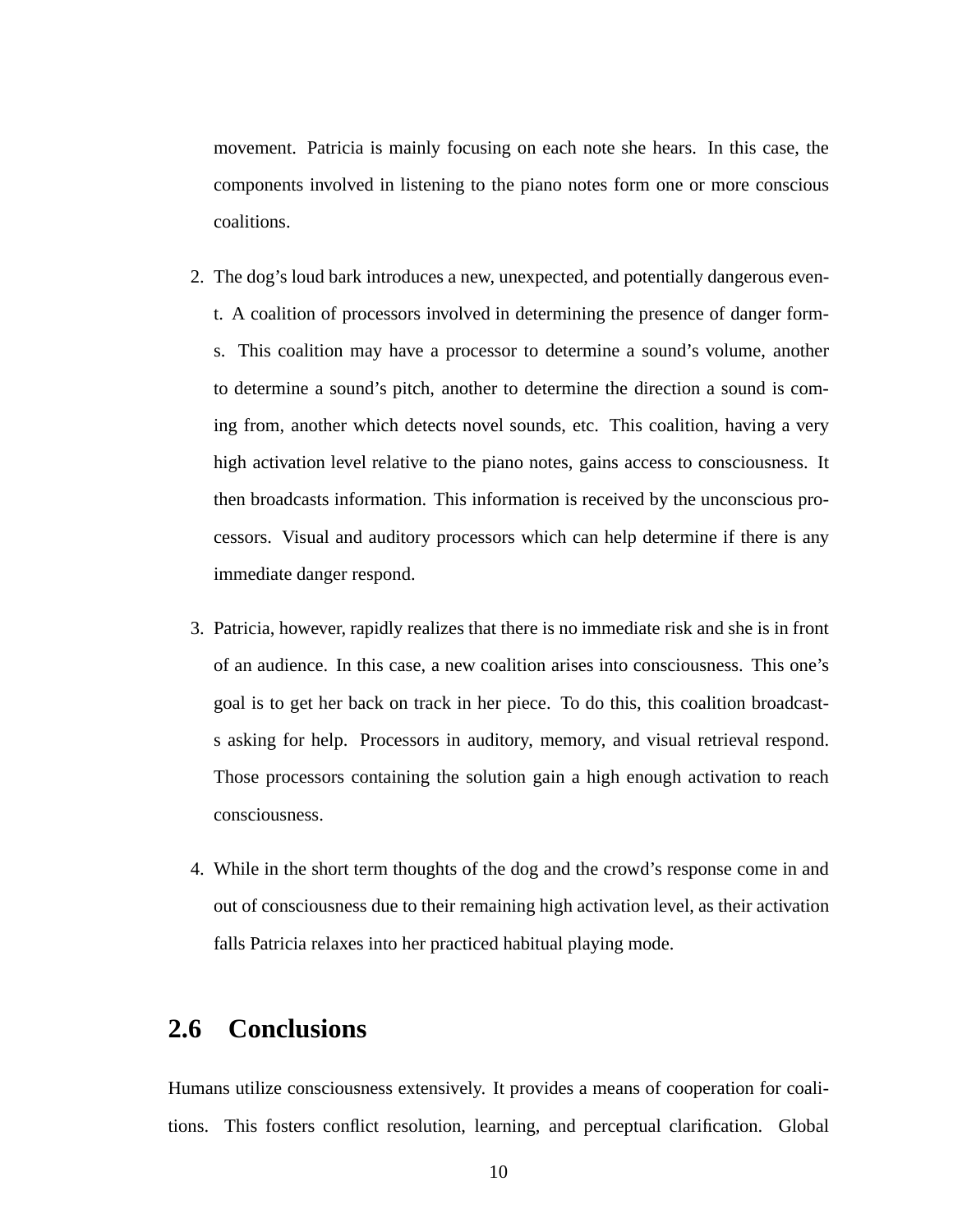Workspace Theory provides a high-level model describing human consciousness. Conscious Mattie is the first attempt to implement this experience as described by this theory. Before this Conscious Software Agent can be discussed, however, her predecessor, Virtual Mattie, must be examined.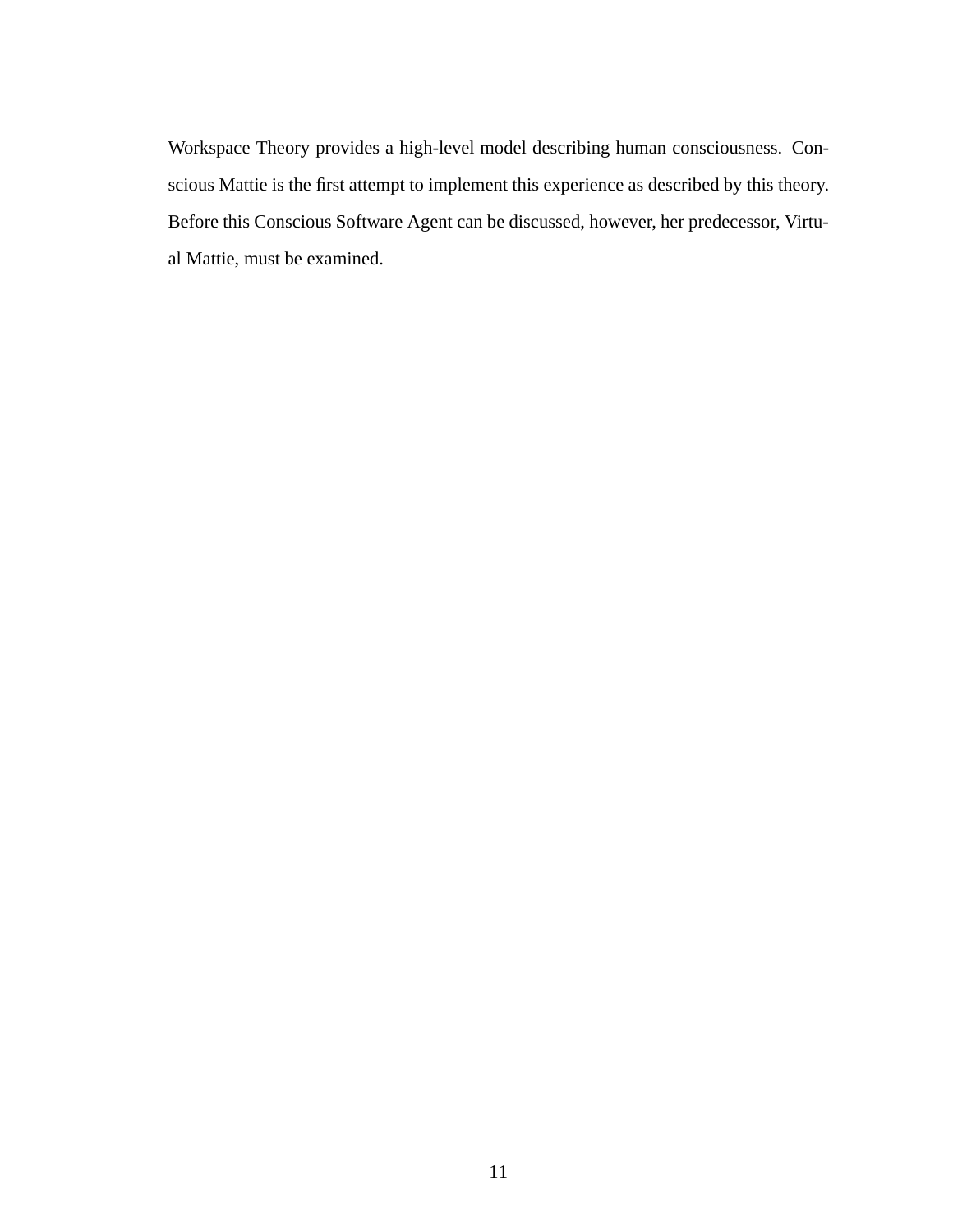# **Chapter 3**

## **Virtual Mattie**

### **3.1 Chapter Overview**

Virtual Mattie is an intelligent autonomous agent. She functions in a clerical role. Specifically, she coordinates departmental seminar information, carrying out a role originally performed by the department's former secretary, Mattie. While Virtual Mattie is not a conscious software agent, she contains many of the underlying components of conscious software. The agent was developed by Stan Franklin and the Conscious Software Research Group and programmed by Honjung Song, Zhaohua Zhang, and Aregahegn Negatu. She is implemented in Java. Virtual Mattie will now be described in detail.

This chapter first discusses Virtual Mattie's job description. Next, the reasons why Virtual Mattie can be considered an autonomous agent are addressed. The agent's architecture is then presented. Finally, conclusions are drawn with mention of how this agent can be improved. The majority of the material contained in this chapter comes from *Artificial Minds* (Franklin, 1995), "Virtual Mattie — an Intelligent Clerical Agent" (Franklin et al., 1996), conference proceedings on Virtual Mattie (Franklin and the Conscious Software Research Group, 1997), and Conscious Software Research Group discussions.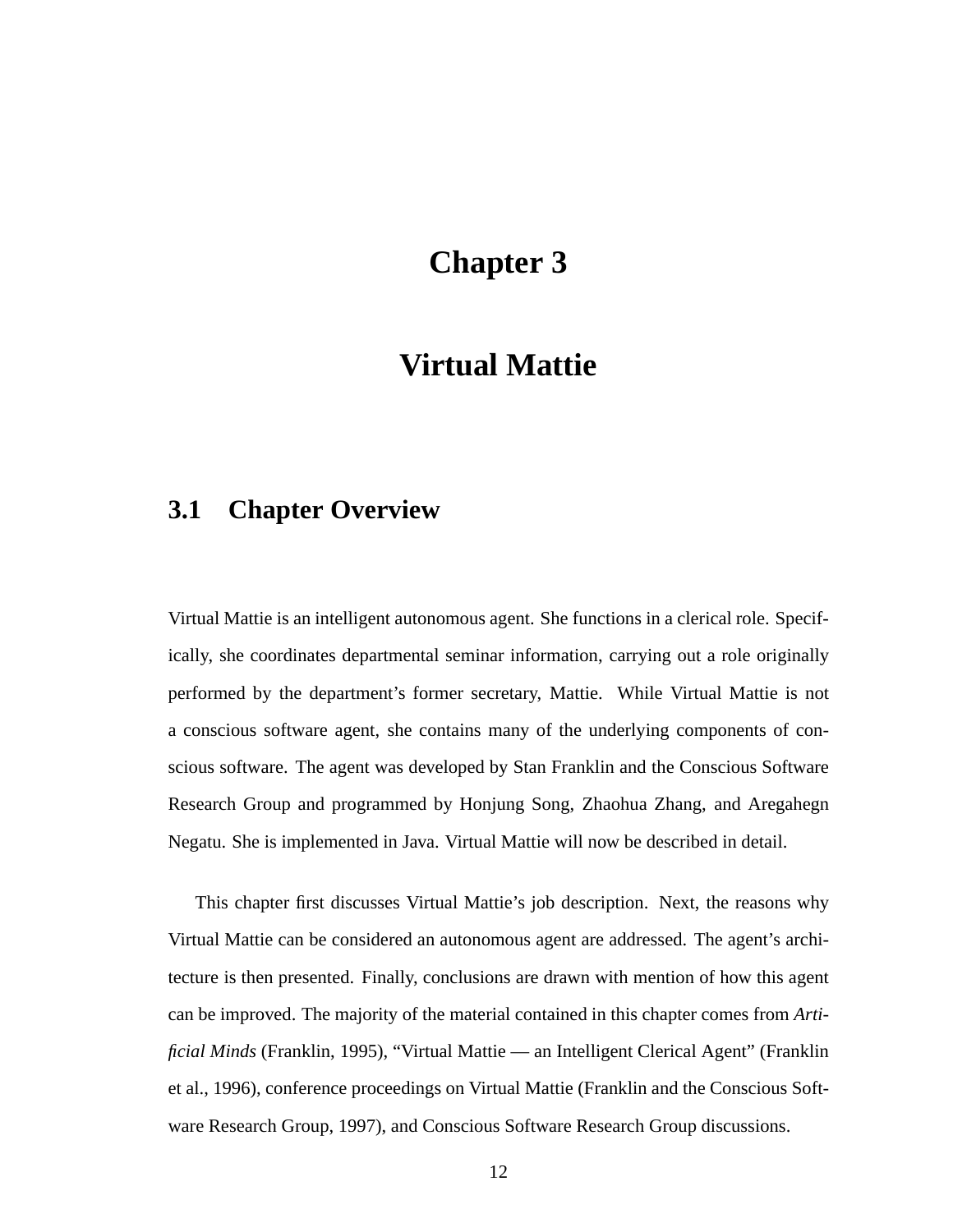### **3.2 Virtual Mattie's Job Description**

Virtual Mattie is an unsupervised agent. She functions to announce the University of Memphis' Department of Mathematical Sciences' weekly seminars. Virtual Mattie communicates completely via email. Below is a discussion of the different components utilized by the agent.

Virtual Mattie gathers seminar information from seminar organizers. She accepts email from organizers about their upcoming seminars. Since there is no predetermined format which the organizer's email messages must take, Virtual Mattie has natural language processing ability. The agent generates and sends acknowledgements to emailers for every incoming message.

Virtual Mattie composes the upcoming week's seminar announcement. She composes messages stating she has incomplete information. She also writes messages saying a received message was not understood.

Virtual Mattie emails the composed seminar announcements to a recipient's list at a specified time. To do this, the agent maintains a list of people who receive the weekly seminar announcements. Therefore, Virtual Mattie accepts incoming email for requests to join and leave the seminar list.

### **3.3 Virtual Mattie As An Autonomous Agent**

Franklin and Graesser define an autonomous agent as "a system situated within and a part of an environment that senses that environment and acts on it, over time, in pursuit of its own agenda and so as to effect what it senses in the future" (Franklin and Graesser, 1997, p.6). Based on this definition, Virtual Mattie has many properties which enable her to be an autonomous agent.

Her environment is the UNIX operating system.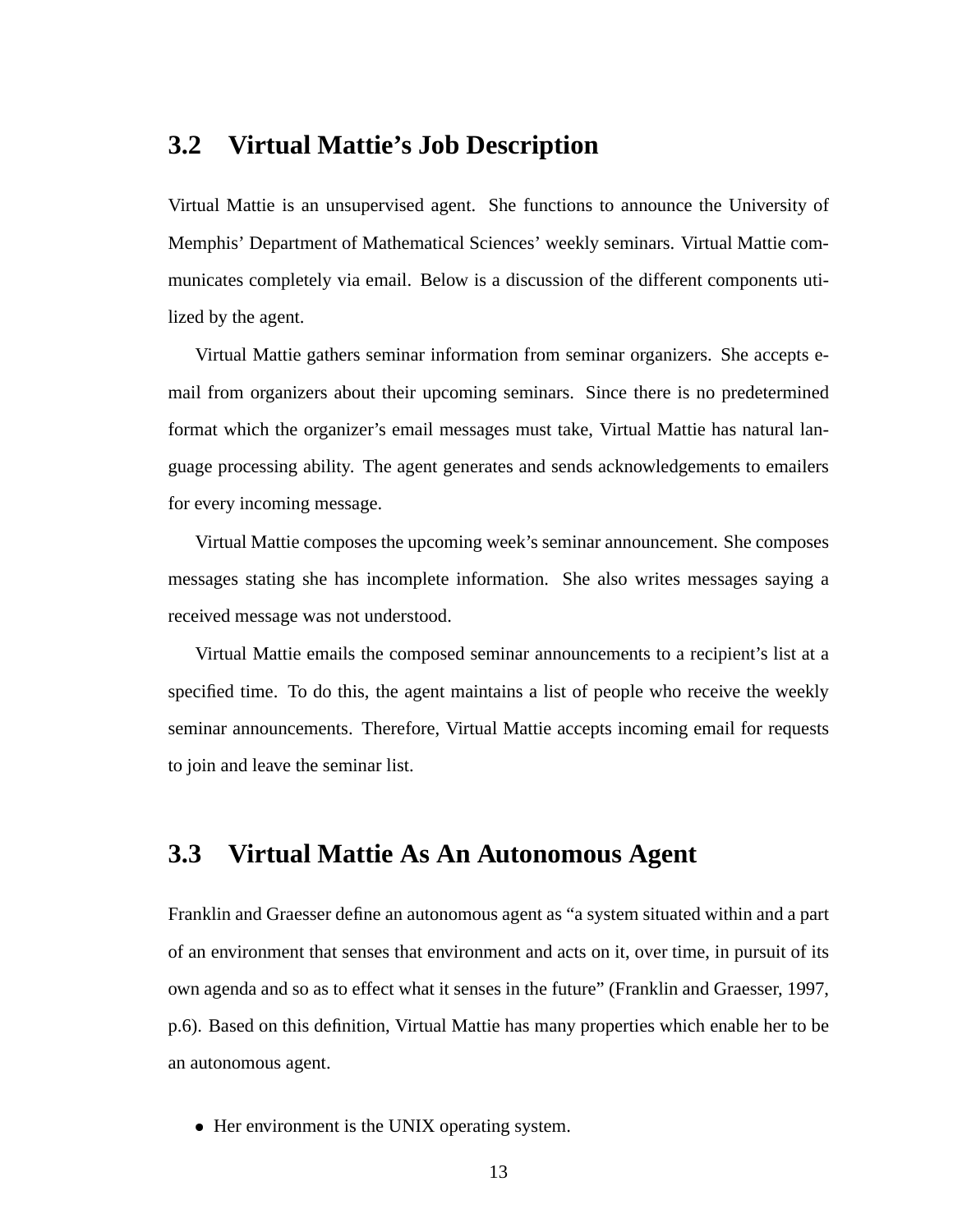- The agent's niche is the maintenance of seminar announcements.
- Virtual Mattie can sense incoming email. The degree to which she actively understands these messages corresponds to different perceptual levels. She also is aware of dates.
- The agent's multiple drives are diverse and explicitly represented.
- Virtual Mattie has a distinctive action selection mechanism, known as the Behavior Network, which is not controlled by a central executive.

### **3.4 Virtual Mattie's Architecture**

Virtual Mattie's architecture is an original high-level agent architecture. The architecture is largely based on the Behavior Networks developed by Pattie Maes (Maes, 1990) and the model of perception found in Hofstadter and Mitchell's Copycat project (Hofstadter and Mitchell, 1994). Both architectures have been modified and significantly extended for Virtual Mattie. Below is a diagram and discussion of Virtual Mattie's architectural components.

#### **3.4.1 Drives**

The drives portion of the architecture is based on Maes' goals. The agent's drives correspond to her tasks found in the above Job Description section. All of Virtual Mattie's drives are built into the agent. These drives can operate in parallel. Some drives vary in urgency. For example, the urgency level for sending out a seminar announcement may be higher as it gets closer to the time to send the announcement. This varying in the level of urgency is an addition to Maes' original work. Each drive activates behaviors which work to fulfill the drive.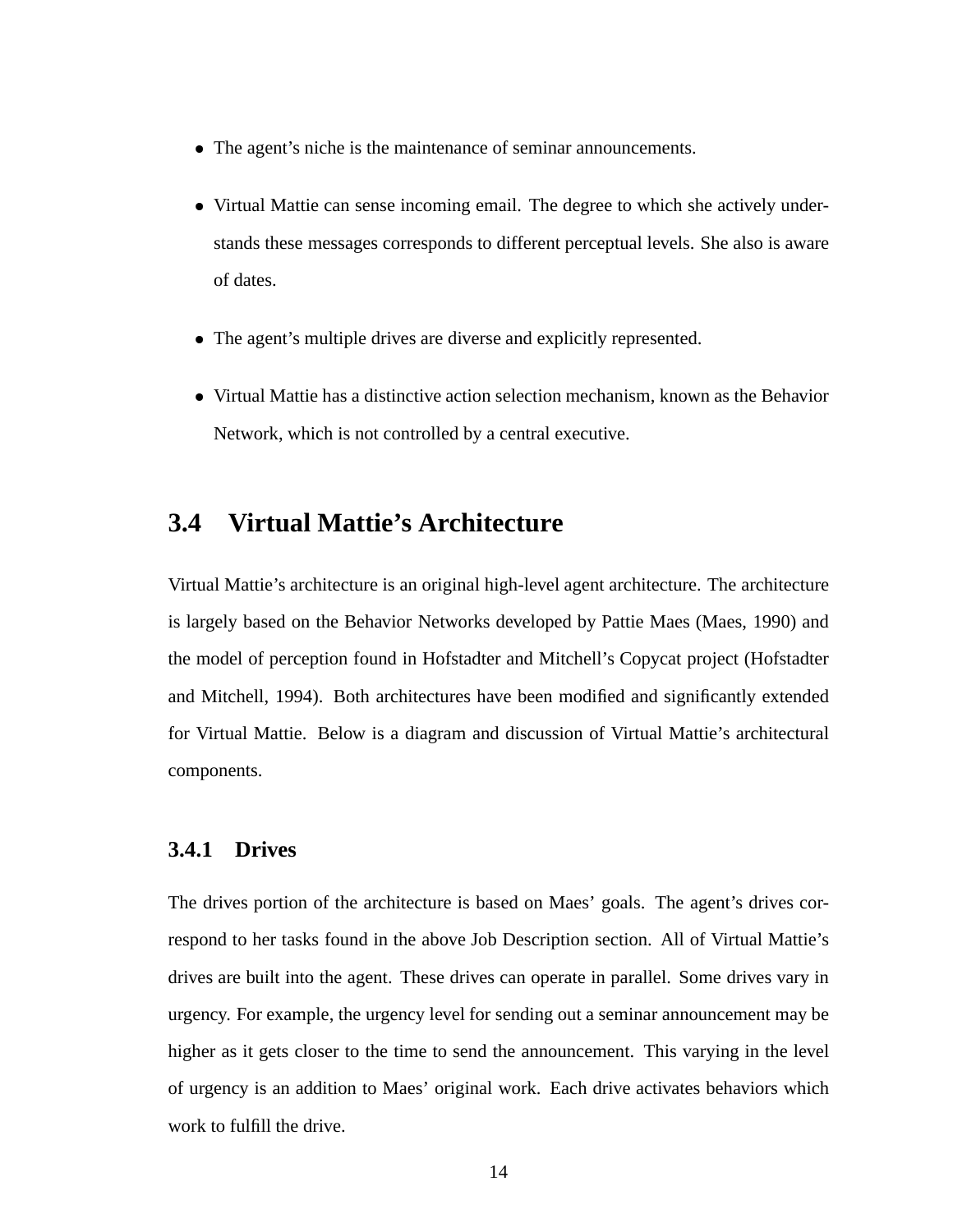

Figure 3.1: Virtual Mattie's Architecture

### **3.4.2 Behavior Network**

The Behavior Network is composed of behaviors whose role is to fulfill the drives. Behaviors in Virtual Mattie's architecture correspond to Maes' competences. Behaviors have an activation level. In general, this activation level is affected by the Drives, the agent's internal conditions, and the Perception Registers. The Perception Registers serve as the Behavior Network's environmental inputs. Behaviors have preconditions that must be met. For example, a behavior's preconditions might be fulfilled if an organizer's email message contains specific items of information. A behavior's activation level increases as more of its preconditions are met.

A behavior's activation level is spread to other behaviors. Broadly speaking, its activation spreads to three locations. A behavior's activation is spread to those behaviors which can fulfill this behavior's unmet preconditions. Also, the behavior's activation is spread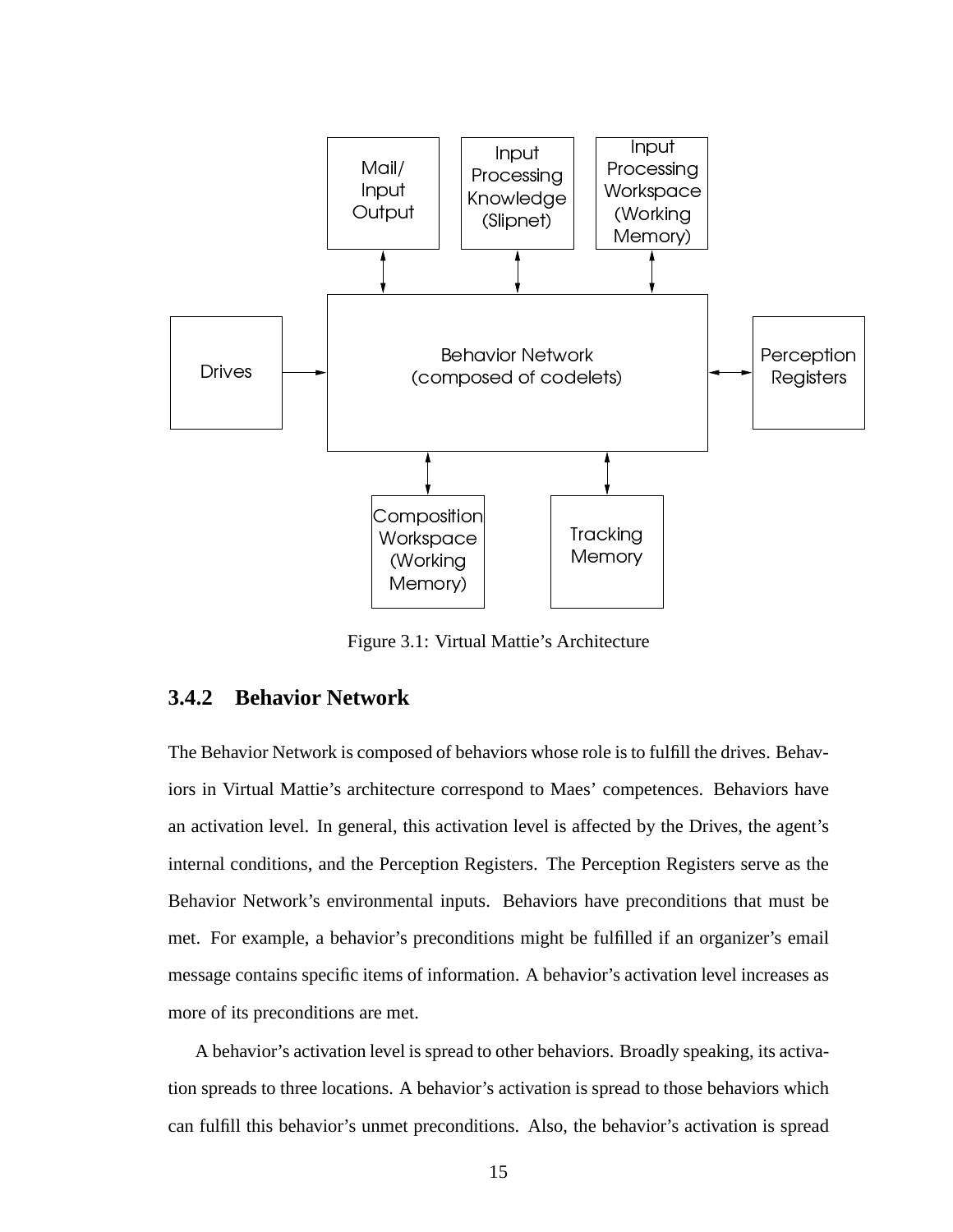to the behaviors whose preconditions can be filled by this behavior. Third, the specific behavior sends inhibition, causing a reduction in activation level, to all behaviors which can remove one of its currently met preconditions. Due to the way behaviors spread forward and backward activation, each behavior can be thought to be a part of a behavior stream. If a behavior has a high enough activation level and all of its preconditions are met, it has the potential to become active. Only one behavior in a behavior stream can be active at a time. The active behavior is determined by choosing the executable behavior in the behavior stream with the highest activation level above a threshold level. Each behavior stream can also be thought of as a plan, created and executed without the building of a search tree.

As a behavior's activation spreads, it diminishes in strength. Also, activation level continually decays at a slow rate. Once a behavior performs its function, its activation level returns to zero. The behavior network is tunable through global parameters.

#### **3.4.3 Perception**

Virtual Mattie's sensory data are the incoming email messages she receives. Perception for the agent occurs by her comprehending these email messages. Virtual Mattie contains three percpetual components: the Input Processing Knowledge, the Input Processing Workspace, and the Perception Registers.

#### **Input Processing Knowledge (Slipnet)**

Virtual Mattie's Input Processing Knowledge, also known as the Slipnet as it is based on Copycat's Slipnet (Hofstadter and Mitchell, 1994), contains the knowledge needed to understand incoming email messages. Two years worth of email messages to the department secretary were studied in order to generate the knowledge utilized by Virtual Mattie's Slipnet. Items in the Input Processing Knowledge include the message type, ways to identify the different portions of email messages such as the name of the semi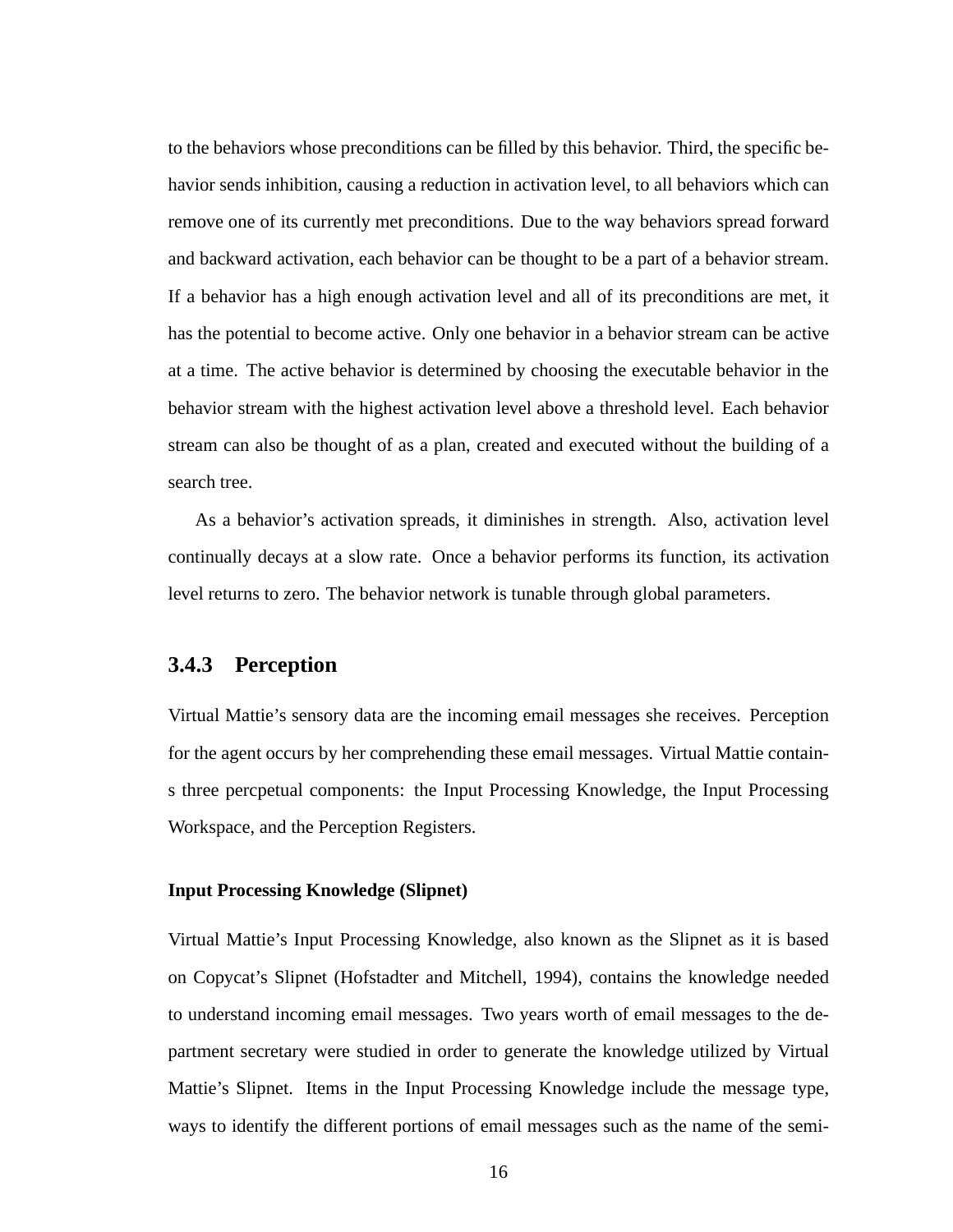nar and speaker, and the abbreviation of words. A common case of abbreviation found in departmental email is seen in the writing of building names, such as Dunn Hall being abbreviated DH, D.H., or D. Hall. Another common example is in the days of the week, where Thursday can be abbreviated Thu, Thurs, Th, etc.

Virtual Mattie's Input Processing Knowledge contains knowledge of nine message types. Examples of message types include messages declaring the establishment of a new seminar and messages stating the upcoming speaker and topic for a seminar. Virtual Mattie uses surface level natural language processing in conjunction with a feed-forward neural network to determine an email's message type. The highest output value from the neural network is taken to be the candidate message type. If the output of the neural network is inconclusive, Virtual Mattie sends back an acknowledgement saying the message was not understood.

#### **Input Processing Workspace (A Working Memory)**

Sometime after a candidate message type is determined, a message template of this type is placed in the Input Processing Workspace. Codelets, described in the next section, work to fill the template's fields. Similar to Copycat, as mandatory fields in the template are filled, the temperature, representing the proximity to completeness, falls. If the temperature falls low enough a message is considered understood. However, if a certain number of mandatory fields remain empty after the codelets have completed their tasks, the next highest output of the neural network is tried as the appropriate message type. For safety in the event a message is classified incorrectly, Virtual Mattie acknowledges every message. If the acknowledgement conveys an incorrect understanding of the message, the seminar organizer can send a reworded message.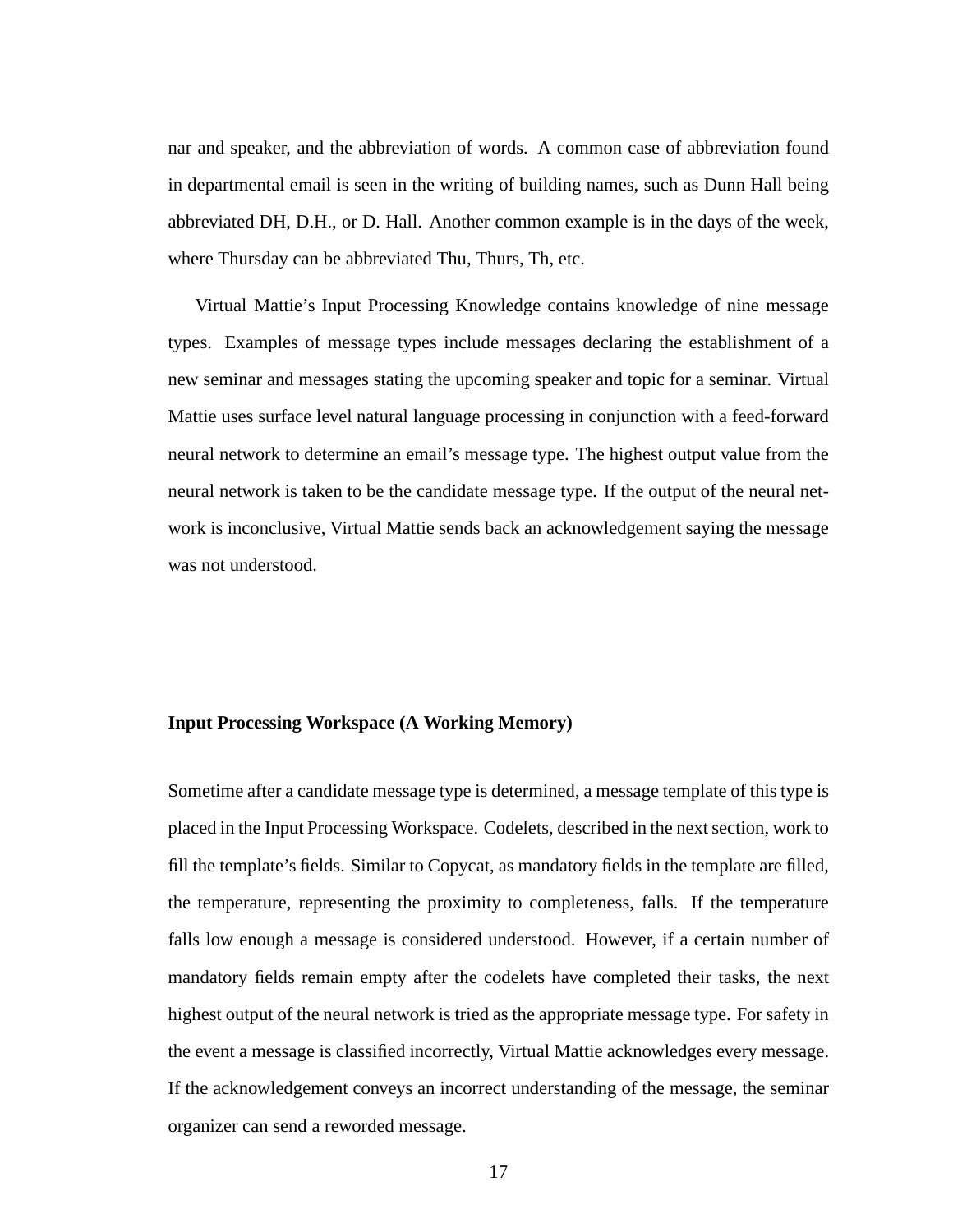#### **Perception Registers**

Once a message template has been filled, its contents are moved to the Perception Registers, and the perception module can begin working to understand another message. The Perception Registers are similar to a blackboard. Information which is placed in the Perception Registers is available for utilization by Virtual Mattie's other modules such as the message composition component described below.

#### **3.4.4 Codelets**

Each codelet can be thought of as a small distinct agent designed to perform one task. The term codelet originated with Copycat. Virtual Mattie's codelets correspond to Baars' processors described in chapter two. The above two sections described Virtual Mattie's Behavior Network and perceptual module. These two portions are largely implemented via codelets. For example, one codelet's task in the Slipnet is to fill a message template's speaker name field. Codelets perform the vast majority of Virtual Mattie's actions.

Most codelets serve to implement a behavior or a portion of the Slipnet. However, Primitive Codelets also exist. A Primitive Codelet does not serve the Behavior Network or Slipnet. Instead, it functions independently to perform housekeeping functions. For example, a Primitive Codelet might poll for an incoming email message addressed to Virtual Mattie.

#### **3.4.5 Tracking Memory**

Tracking Memory contains the information utilized in composing outgoing email messages. Tracking memory contains the default information on seminars, such as the day of the week each one occurs. It saves the current seminar announcement mailing list. Both the seminar and mailing list information are updated via codelets attached to behaviors. Tracking Memory also stores the templates for different types of outgoing messages. The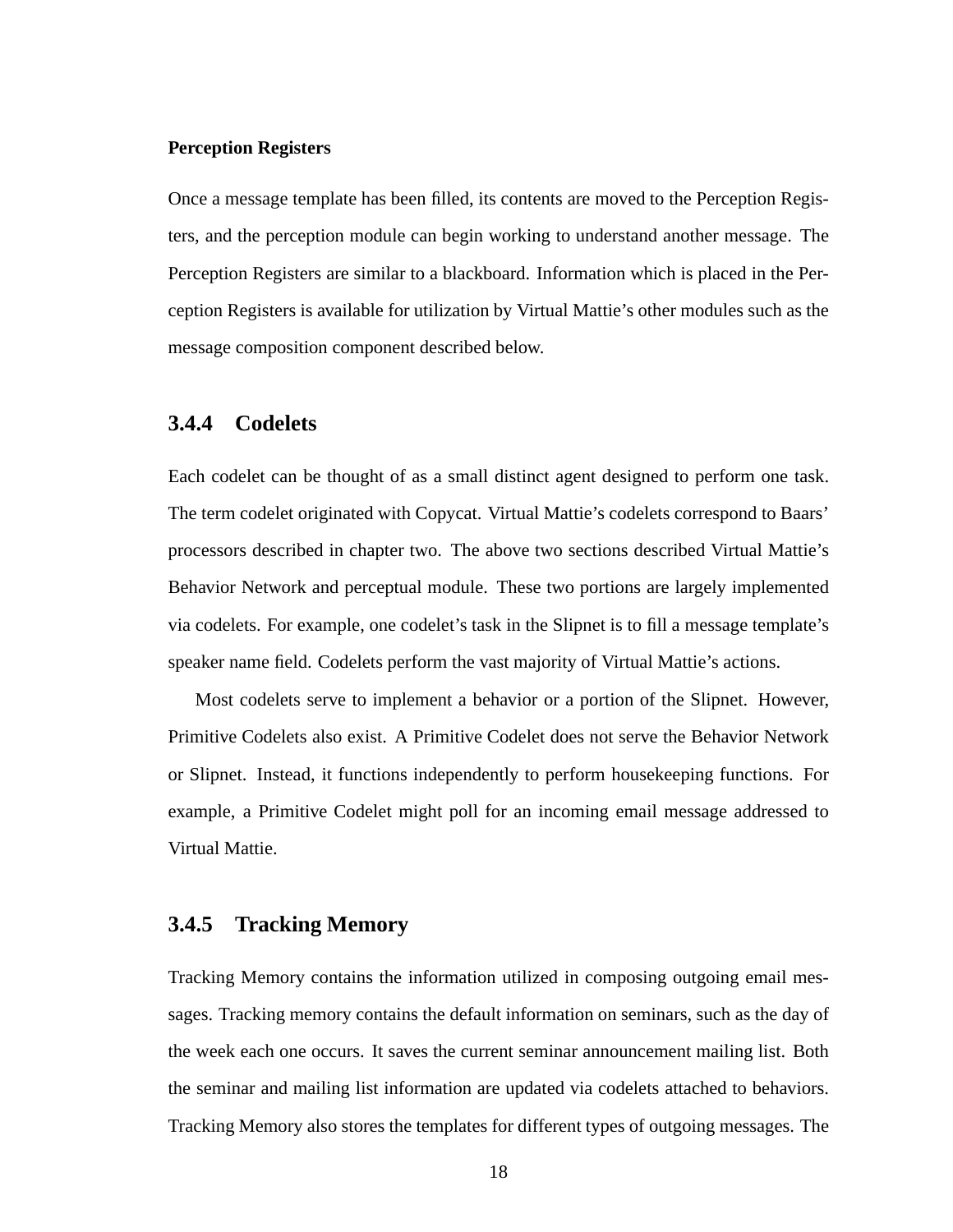corpus of email messages collected for two years contributed to the building of Tracking Memory.

#### **3.4.6 Composition Workspace (A Working Memory)**

All outgoing messages are composed in the Composition Workspace. Message composition consists of filling the fields of an outgoing message template. The information used to fill the template fields comes from the Tracking Memory and the Perception Registers. There is always a copy of the current seminar announcement being generated in the Composition Workspace. As new information arrives in the Perception Registers and Tracking Memory, the template fields are filled. When a seminar is announcement is mailed, a new default announcement template is placed in the Composition Workspace.

#### **3.4.7 Mail Input and Output**

The Mail Input and Output portion of Virtual Mattie deals with the actual receipt of incoming email messages and the sending of outgoing ones. Incoming email messages are first received by the Mail Input portion. Messages are moved from here to the perceptual module. Once an outgoing message is fully composed, it can be moved to the Mail Output portion. Mail Output hands off the outgoing message to the operating system.

### **3.5 Conclusions**

At the time of this writing, the initial development on Virtual Mattie has just been completed. The agent is currently in the experimentation phase. It appears that Virtual Mattie is able to accurately perform the vast majority of her duties.

To effectively coordinate departmental seminars, Virtual Mattie's job description needs expansion. Currently the agent cannot accurately handle an incoming message contain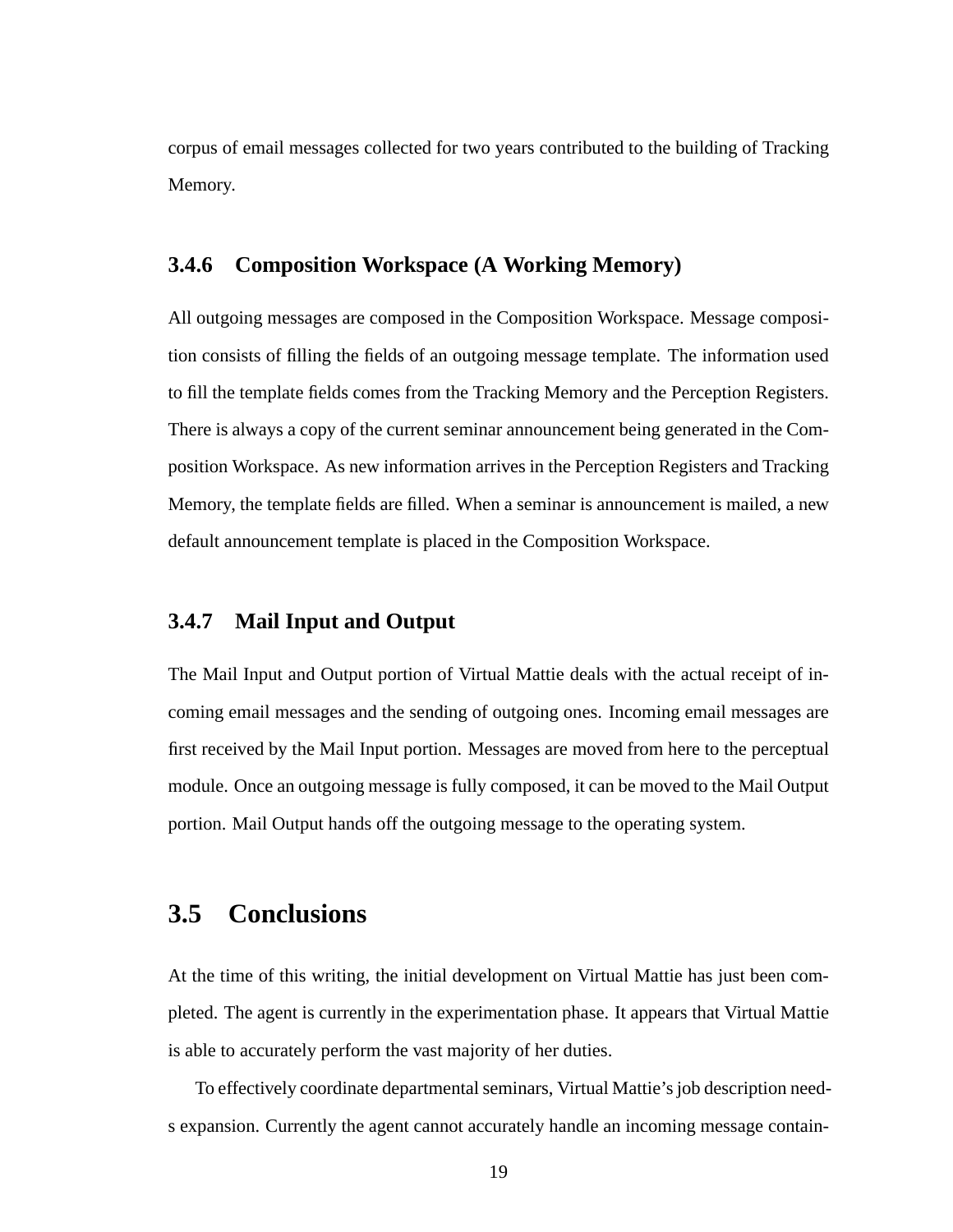ing two message types. She cannot deal with one time events such as a colloquium. Virtual Mattie does not perform any learning. Learning would be very useful in several areas, such as learning new message types and new behaviors.

Virtual Mattie's modules provide an agent implemented by combining and extending several recent artificial intelligent mechanisms. The agent implements several portions of Baars' Global Workspace Theory. This correspondence will be discussed in chapter six. It is hoped that by implementing the remainder of the theory many of the areas needing improvement can be enhanced. The next chapter presents a design overview for Conscious Mattie, the successor to Virtual Mattie which is designed under the framework of Global Workspace Theory.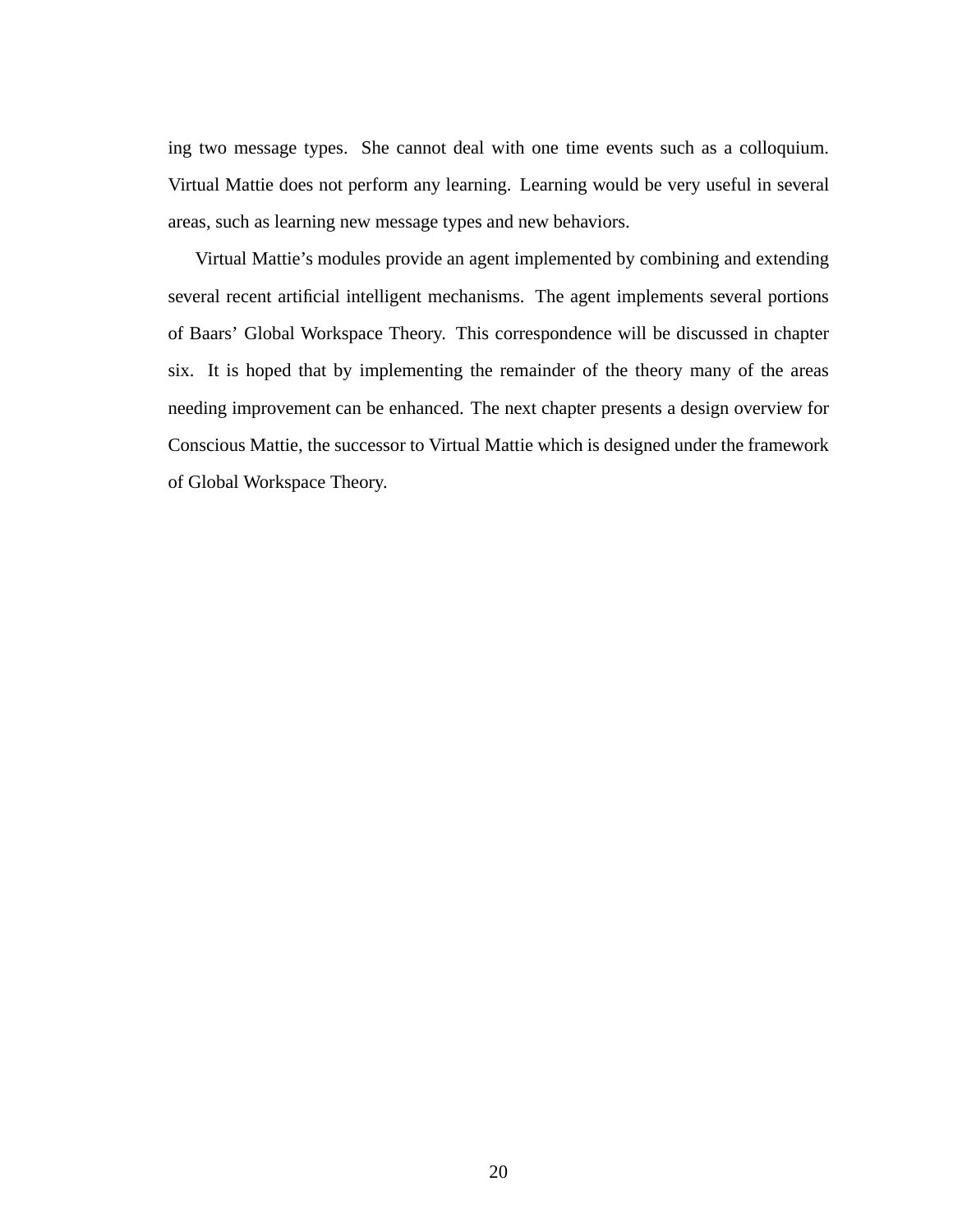# **Chapter 4**

## **Conscious Mattie**

### **4.1 Introduction**

Conscious Mattie, an extension to Virtual Mattie, is the first software agent designed to be an implementation of Baars' Global Workspace Theory. Therefore, Conscious Mattie can be considered the first "conscious" software agent. This chapter gives a two-part overview of Conscious Mattie. First, the additions to Virtual Mattie's job description are addressed. Second, a broad overview of Conscious Mattie's new architectural components is given. At the time of this chapter's writing, Conscious Mattie is in the design phase.

### **4.2 Conscious Mattie's Job Description**

Conscious Mattie performs all the tasks of Virtual Mattie. In addition, Conscious Mattie can:

 Understand messages which contain multiple message types. For example, an email message might state, "I am establishing a new seminar entitled the 'Artificial Life Seminar'. It will meet on Wednesdays from 1:30 to 3:30 in room 222 in the Math Building. Mr. Lee McCauley will be the first speaker, talking on 'Defining Artificial Life.' " In this case, the two message types are the new seminar establishment and speaker-topic message types.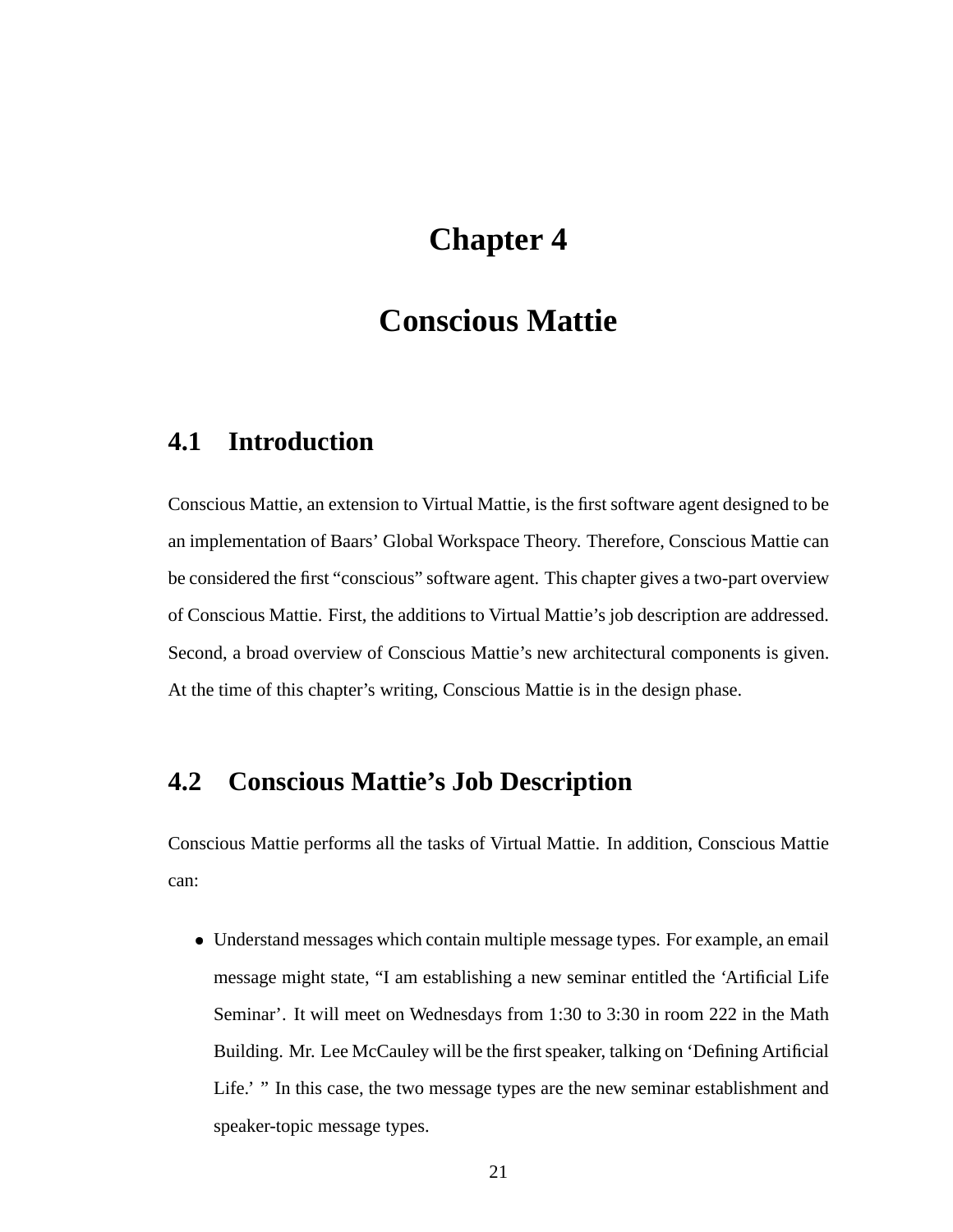- Coordinate one-time events such as a colloquium.
- Detect conflicts such as in the time and place of seminars.
- Detect problems in the operating system and properly prepare herself for a system shutdown.

# **4.3 Conscious Mattie's Architectural Additions To Virtual Mattie**

Conscious Mattie contains several architectural additions to Virtual Mattie, enabling the agent to be an implementation of Global Workspace Theory. Figure 4.1 shows an overall architectural diagram of Conscious Mattie. The additions to the architecture include consciousness, the emotion module, and Sparse Distributed Memory. Also added, although not illustrated in figure 4.1, are several learning modules and a metacognition module.

#### **4.3.1 Emotion Module**

The emotion portion of Conscious Mattie is still in the early design phase. Emotions most likely play a role in two major areas. First, emotions directly affect a behavior stream's activation level. For example, emotions allow Conscious Mattie to be pleased about sending out a seminar announcement on time and to have anxiety about an impending system shutdown. In these cases, emotion might increase a behavior stream's activation level since it is pleasing for Conscious Mattie to complete these streams promptly. Second, emotions influence the suggested actions which are the output of Sparse Distributed Memory, which is described next. Therefore, Conscious Mattie may be more or less inclined to actively pursue a suggested action based on the action's associated emotional level. Lee McCauley is responsible for the agent's emotion mechanisms.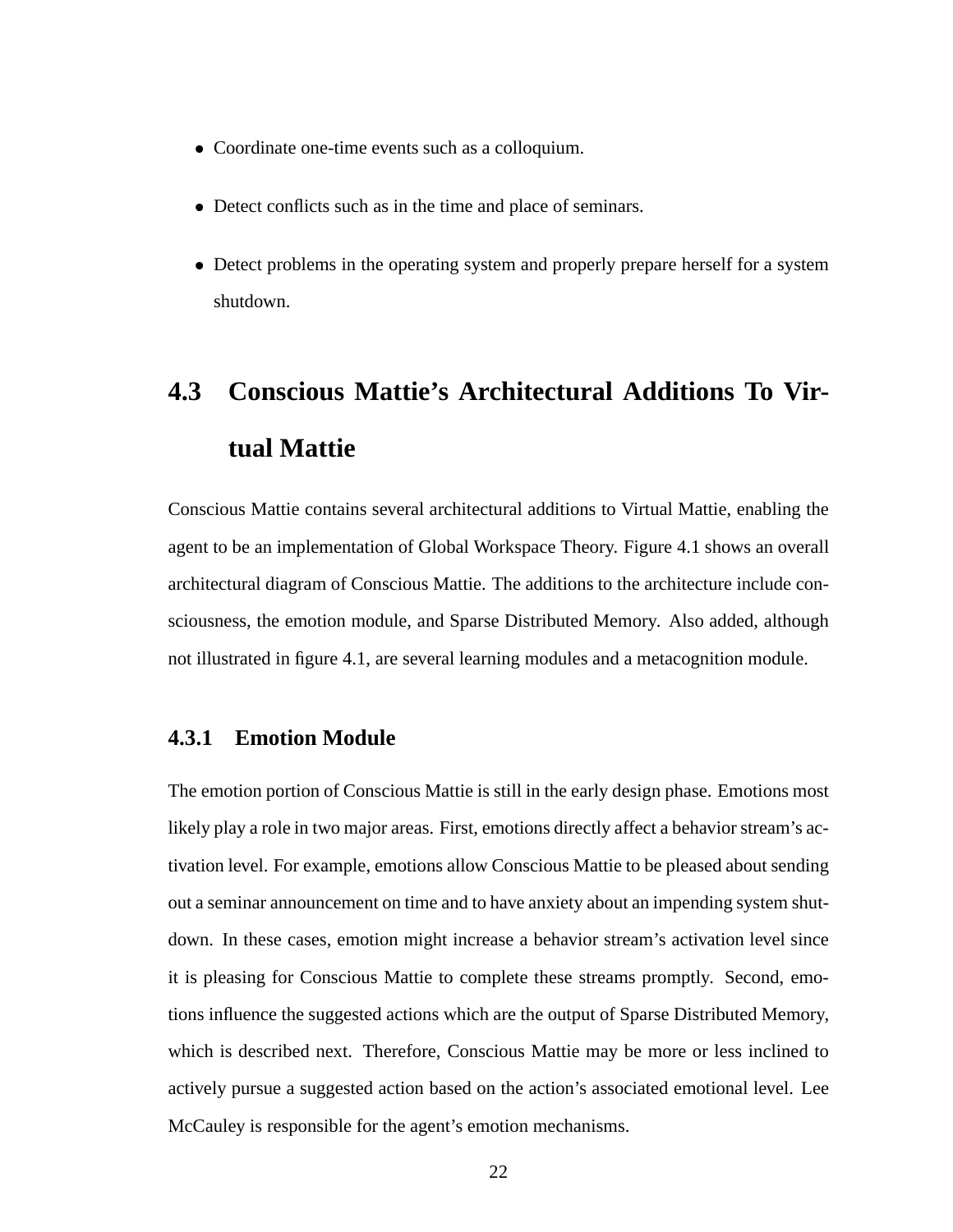

### **Key:**

- $\blacktriangleright$  Solid arrow signifies regular data transfer.
- $\blacktriangleright$ Dotted arrow signifies potential activation of target can occur with data transfer.
	- Filled circle indicates modules where spotlight can shine.

Figure 4.1: Conscious Mattie's Architecture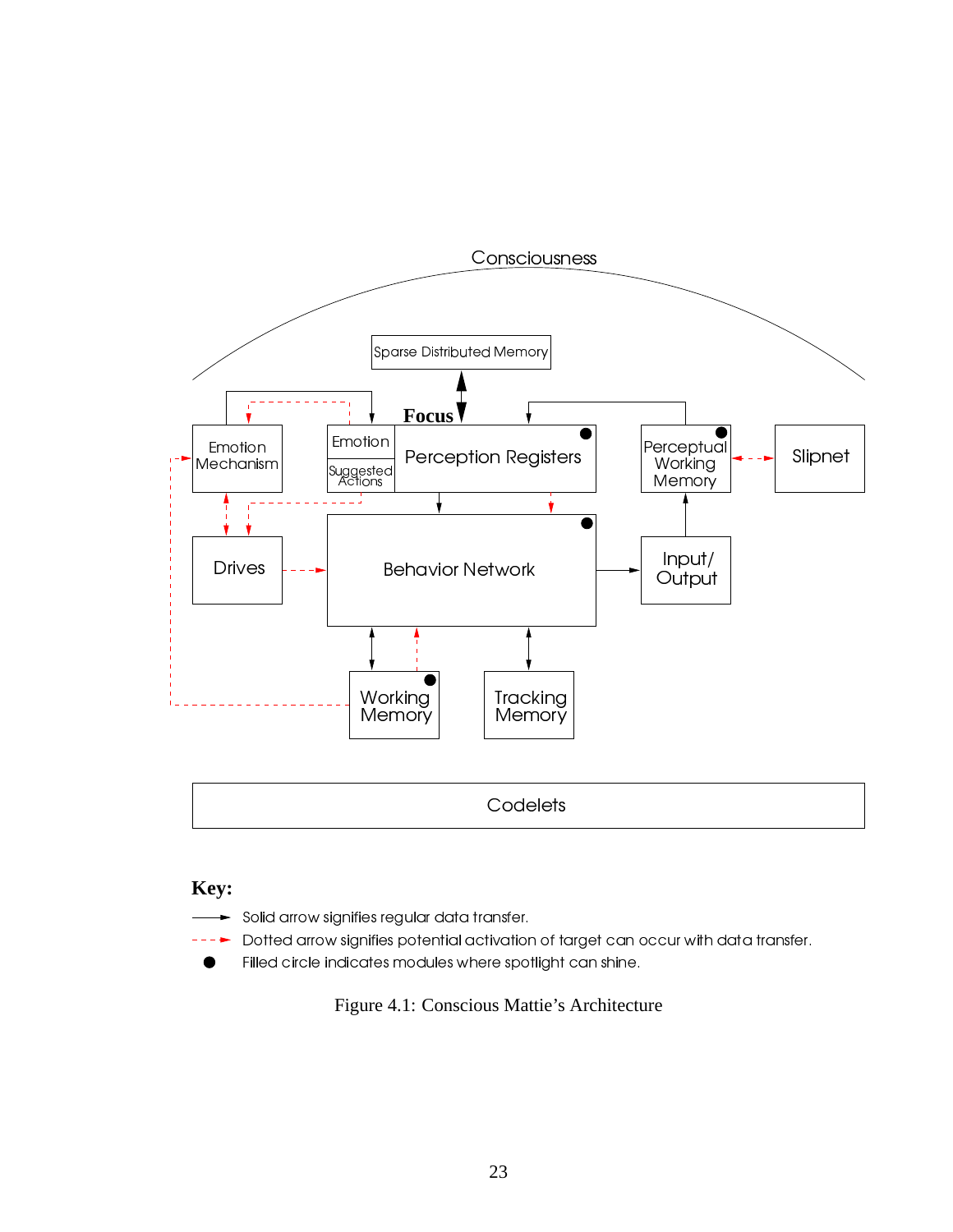#### **4.3.2 Sparse Distributed Memory**

*Artificial Minds* (Franklin, 1995) contains a detailed summary of Pentti Kanerva's Sparse Distributed Random Access Memory (Kanerva, 1988). This content addressable memory serves as a long term episodic memory for Conscious Mattie. Sparse Distributed Memory helps Conscious Mattie in the understanding of incoming email messages. This memory stores the contents of the Perceptual Registers, and it can help fill them with the appropriate information when needed. Sparse Distributed Memory also allows the agent to remember sequences of actions and events. Suggested actions for the agent to pursue, therefore, can be queried from Sparse Distributed Memory. Sparse Distributed Memory can also store the emotional state of Conscious Mattie during a particular action sequence. Since this memory allows for events along with their associated emotions to be stored, their retrieval gives Conscious Mattie capability for a degree of prediction. Figure 4.1 illustrates where Sparse Distributed Memory fits into Conscious Mattie's framework. The Focus serves as the location where Sparse Distributed Memory interacts with Conscious Mattie's other components. Ashraf Anwar is responsible for Conscious Mattie's Sparse Distributed Memory.

#### **4.3.3 Metacognition**

Metacognition plays the role of a manager making sure everything is in order. Metacognition monitors Conscious Mattie's internal conditions. Specifically, Metacognition monitors what is in consciousness. In addition, this module monitors the activation of drives, emotional states, parameters in the Behavior Network, and the perceptual module. Using a fuzzy production system, Metacognition then makes inferences on the state of Conscious Mattie. If necessary, Metacognition can influence the Spotlight Controller, perception, learning, and the Behavior Network. For example, Metacognition can change the Behavior Network's activation level threshold to make the agent more goal-oriented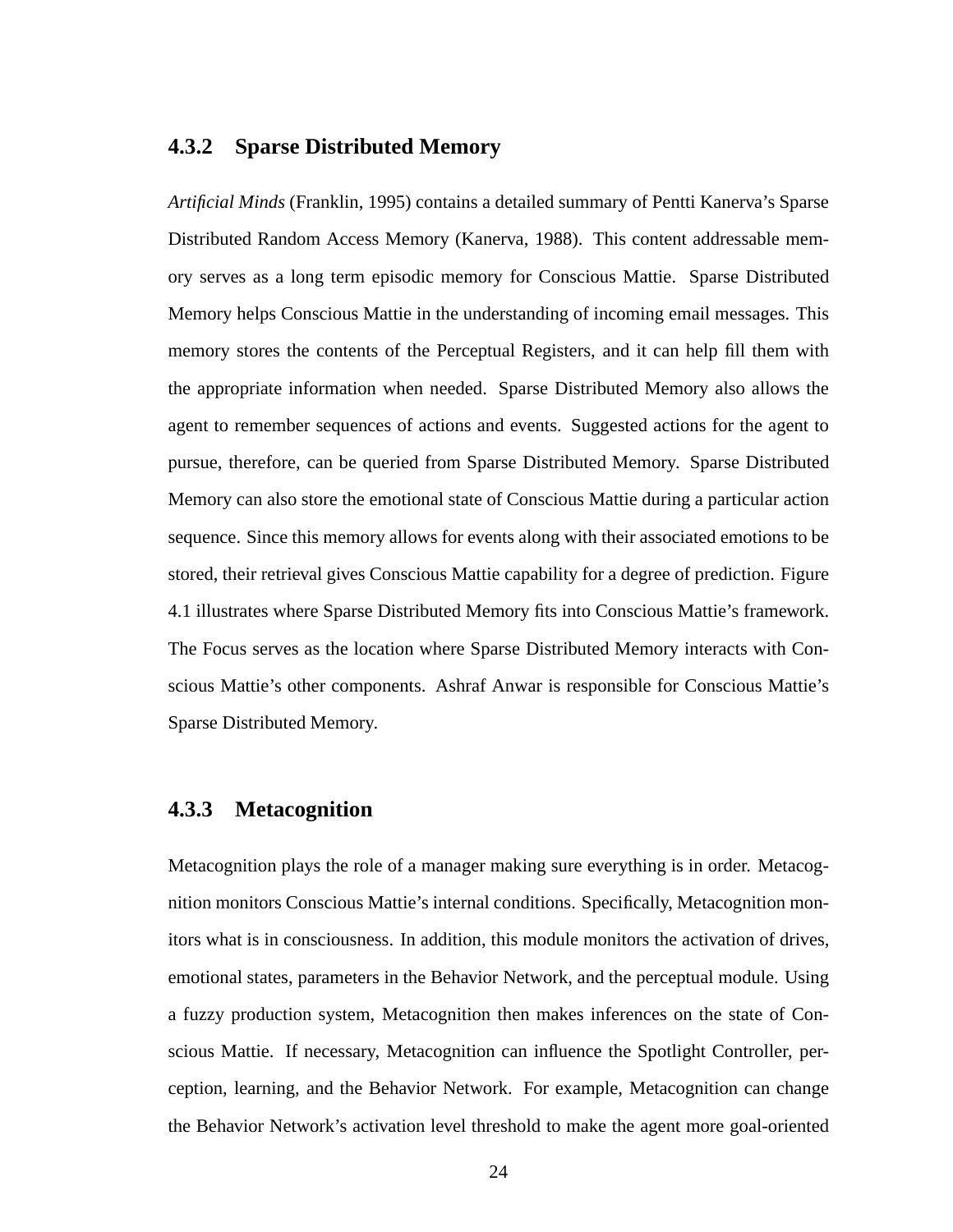or more opportunistic. It can cause voluntary attention by directing the Spotlight Controller to pay attention to certain coalitions of codelets. Zhaohua Zhang is working on the Metacognition portion.

#### **4.3.4 Learning**

Learning allows Conscious Mattie to be more closely coupled to her environment. Conscious Mattie contains several types of learning mechanisms. Conscious Mattie can learn new behaviors. For example, the agent may learn a new step in preparing for a system shutdown. She might also learn a new strategy for sending out reminders to seminar organizers. Reinforcement learning techniques are currently being used for this area of learning. The agent can learn new Slipnet message types. This allows Conscious Mattie to learn to better understand incoming email messages. Case based memory is the current method used for perceptual learning. It is also hoped that Conscious Mattie can learn new codelets by basing them on existing codelets. This allows Conscious Mattie to be able to perform the new learned behaviors and perceptual techniques. Coalitions of codelets will also be learned via associative learning. This allows the agent's codelets greater ease in communicating and recruiting other processors to help in performing a task. This learning, based on John Jackson's Pandemonium Theory, will be discussed in greater depth in chapter five (Jackson, 1987). Associative learning also occurs in Sparse Distributed Memory as actions, events, and emotions are associated with one another when placed in this memory. Aregahegn Negatu and Uma Ramamurthy are working on Conscious Mattie's learning.

#### **4.3.5 Consciousness**

Conscious Mattie contains a Global Workspace. Based on Baars' Theory, consciousness allows the agent to focus attention on a specific situation. This shining of a spotlight on a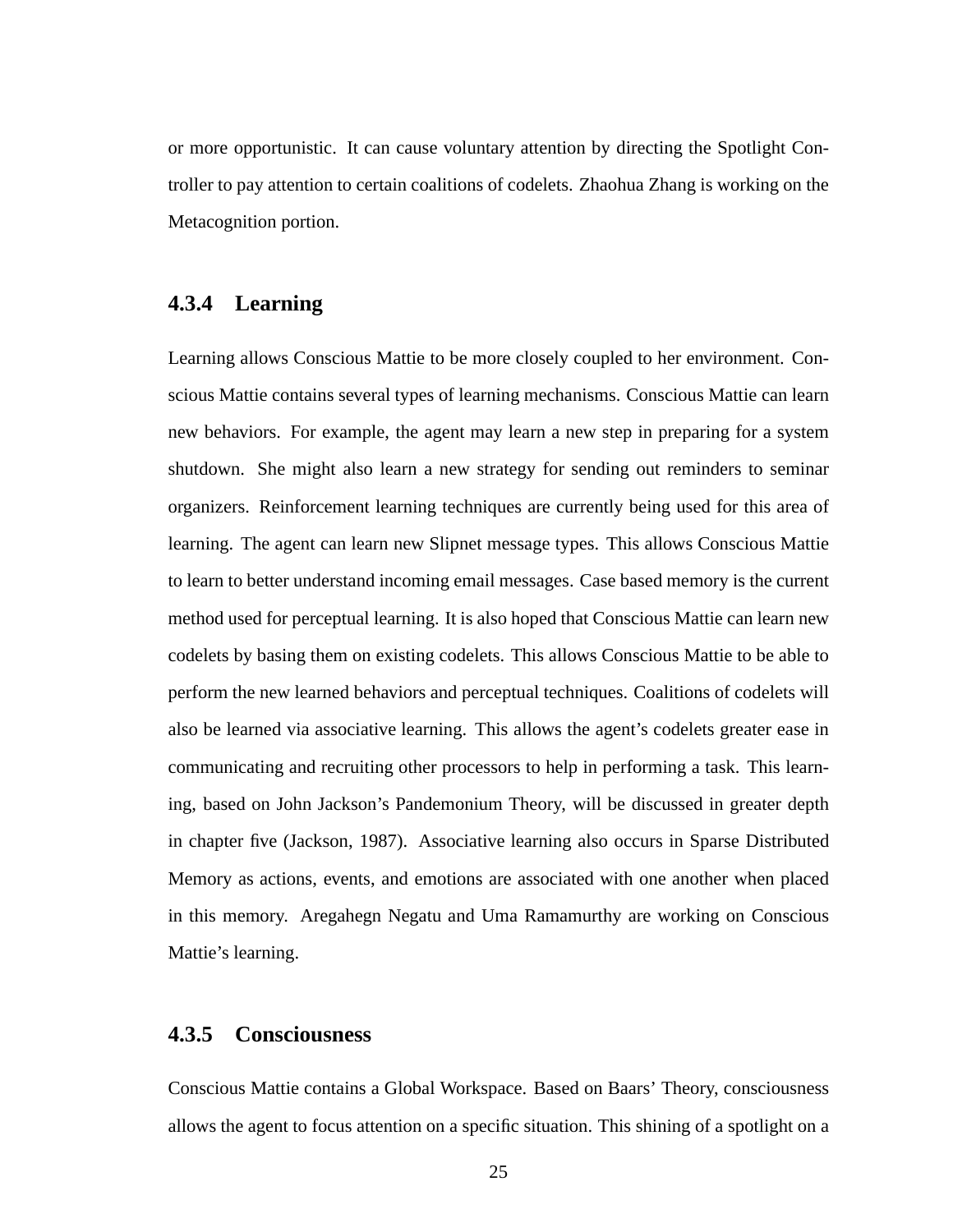coalition of codelets serves numerous purposes, described in chapter two. How Conscious Mattie's spotlight fulfills Baars' functions of consciousness is described in depth in the next chapter. The agent's conscious component consists of three parts. First, a Coalition Manager groups associated codelets into coalitions. Second, a Spotlight Controller shines the spotlight of attention on certain coalitions, placing them into consciousness. The spotlight shines on every incoming message, as these messages are novel to the agent. Third, a Broadcast Manager takes information from the coalition in the spotlight and broadcasts it to all of Conscious Mattie's other codelets. The details of these three components are discussed in chapter five. The author of this work is responsible for Conscious Mattie's Global Workspace design and implementation.

### **4.4 Additional Enhancements and Conclusions**

As discussed in chapter three, in Virtual Mattie's Behavior Network there can be one active behavior in each behavior stream. In Conscious Mattie, there can be only one active behavior throughout the Behavior Network. Discussed further in chapter six, the active behavior corresponds to Baars' dominant goal context.

As seen in the above section, Conscious Mattie has several additions to Virtual Mattie, both in terms of job description and architectural components. The architectural components taken from Virtual Mattie remain mostly intact in Conscious Mattie. Both Conscious Mattie's Behavior Network and perceptual module are enhanced to allow for the agent's learning and additional performed tasks. In addition, the Slipnet is designed in a manner closer to Hofstadter and Mitchell's original Copycat architecture. Each of the architectural additions made for Conscious Mattie allow for the creation of an agent which implements the elements of Global Workspace Theory.

While Conscious Mattie is a significant extension to Virtual Mattie, her environment is still a very limited domain. Chapter six will discuss possibilities for other conscious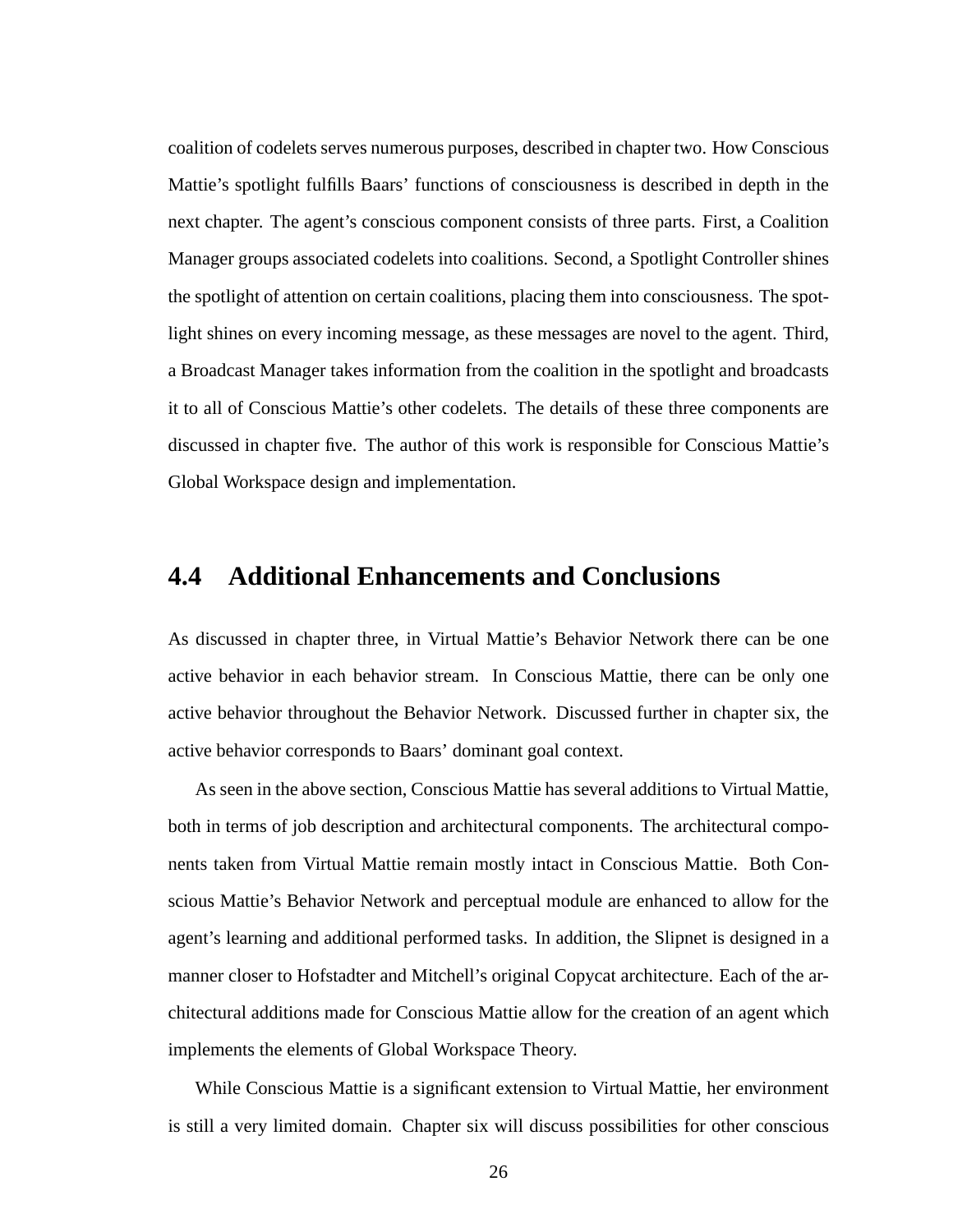software agents with more complex environmental and job description domains. The upcoming chapter discusses Conscious Mattie's Global Workspace implementation, including its functions in Conscious Mattie and its architectural components.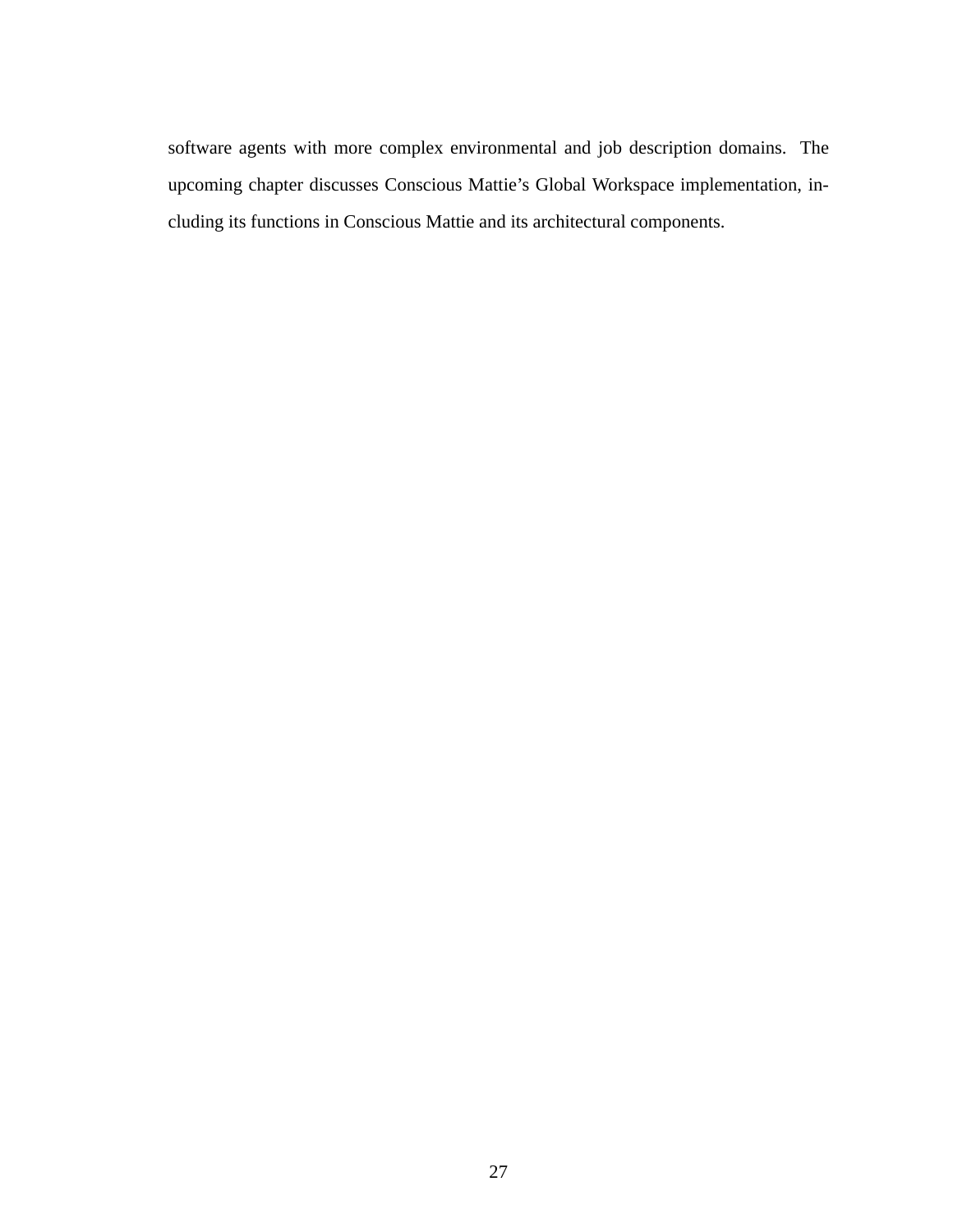# **Chapter 5**

# **A Global Workspace Implementation**

### **5.1 Introduction**

Conscious Mattie's design includes a Global Workspace. While this Global Workspace is based on Baars' theory, it must be remembered that the theory is a high-level cognitive science theory. Therefore, many implementation specific decisions are made by the author of this work in coordination with the Conscious Software Research Group. These decisions can be considered postulations on how human consciousness works. It is up to the cognitive scientists and neuroscientists to assess whether these hypotheses are correct (Franklin, 1997).

Conscious Mattie is the first software agent known to include a Global Workspace based on Baars' Theory in its design. This chapter describes the mid-level design of the agent's Global Workspace. It is written after nine months of research by this author. This chapter first describes the role of consciousness in Conscious Mattie. In conjunction with this, how this Global Workspace implementation fulfills Baars' nine major functions of consciousness is covered. Next, Conscious Mattie's Playing Field, based on the one described in Pandemonium Theory, is discussed (Jackson, 1987). Pandemonium Theory's playing field provides a basis for understanding Conscious Mattie's Global Workspace implementation. The Conscious Mattie architecture significantly extends Pandemonium Theory. Third, the agent's Coalition Manager is addressed. The Coalition Manager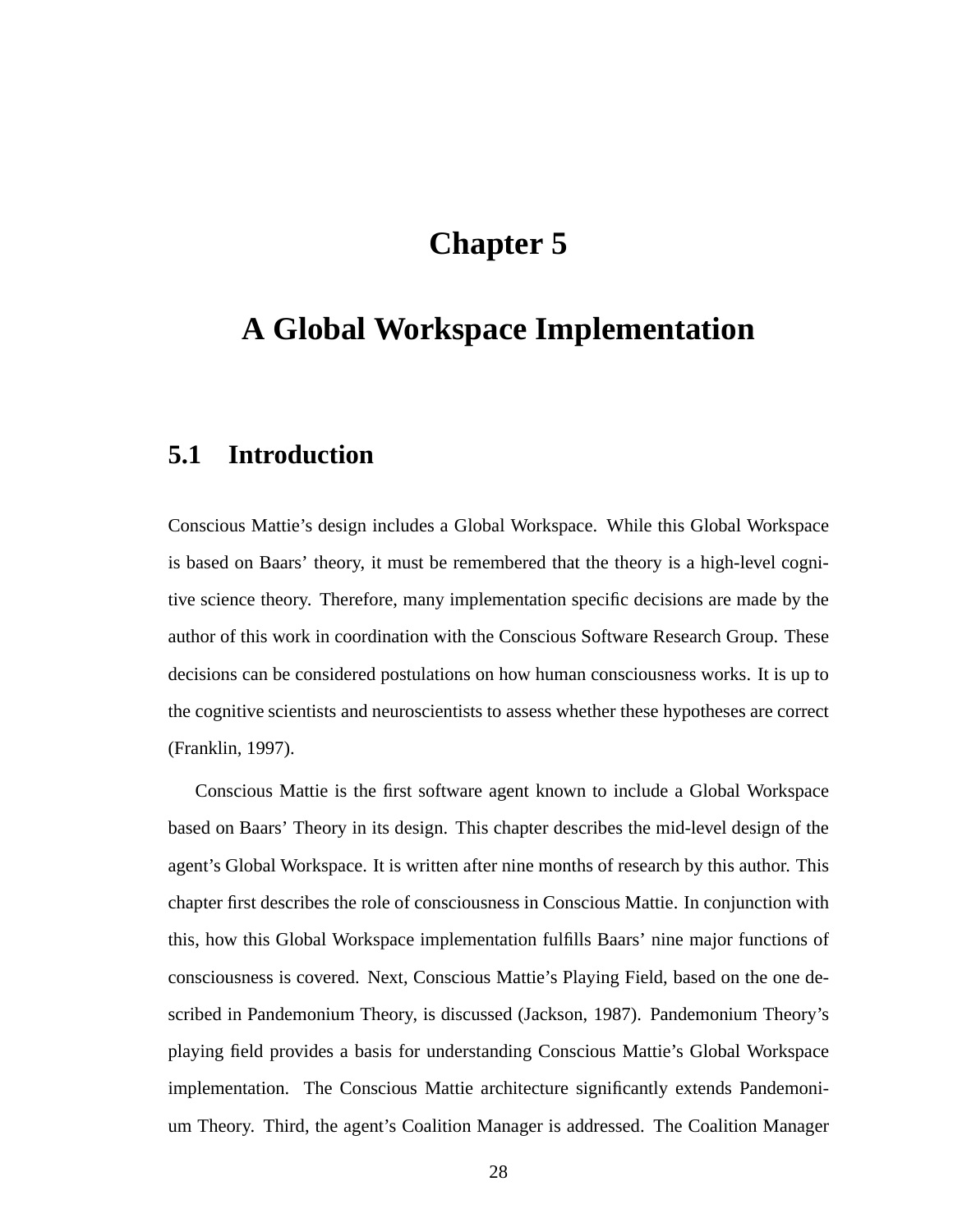groups codelets into coalitions, making them available for attention. Fourth, the Spotlight Controller is covered. The Spotlight Controller shines conscious attention on a coalition of codelets. Finally, the Broadcast Manager is discussed. This module takes information from the coalition and sends it to all of Conscious Mattie's codelets.

### **5.2 The Global Workspace's Role in Conscious Mattie**

Conscious Mattie's Global Workspace gives the agent several performance features. It allows for coalitions of codelets to gain attention. Information about these codelets is broadcast to all of the agent's other codelets. Recipients of this broadcast become active if enough of the information is understood and it is applicable. In this way, the broadcast recipients have the potential to contribute to the solving of the problem raised by the conscious coalition. This broadcast also allows Metacognition a view of the events taking place in the system. Learning also uses the information in consciousness to learn to associate codelets as a coalition.

Consciousness shines on every incoming email message as a new message contains novel information. In this way, consciousness' attention is directly focused on perception. Specifically, consciousness can be said to shine on the Perception Registers as it focuses on the coalitions associated with filling this module's fields. In addition, if there is difficulty understanding an email message, consciousness can shine on the Slipnet coalitions attempting to fill the trial message template in the Perceptual Working Memory. By consciousness shining on the perception portion, it allows information from Sparse Distributed Memory and Tracking Memory to be retrieved if needed to fill in the missing information. It also is used to help foster the sending of an acknowledgment to a seminar organizer stating that the message is not fully understood.

Consciousness also shines on the Working Memory associated with the Behavior Net-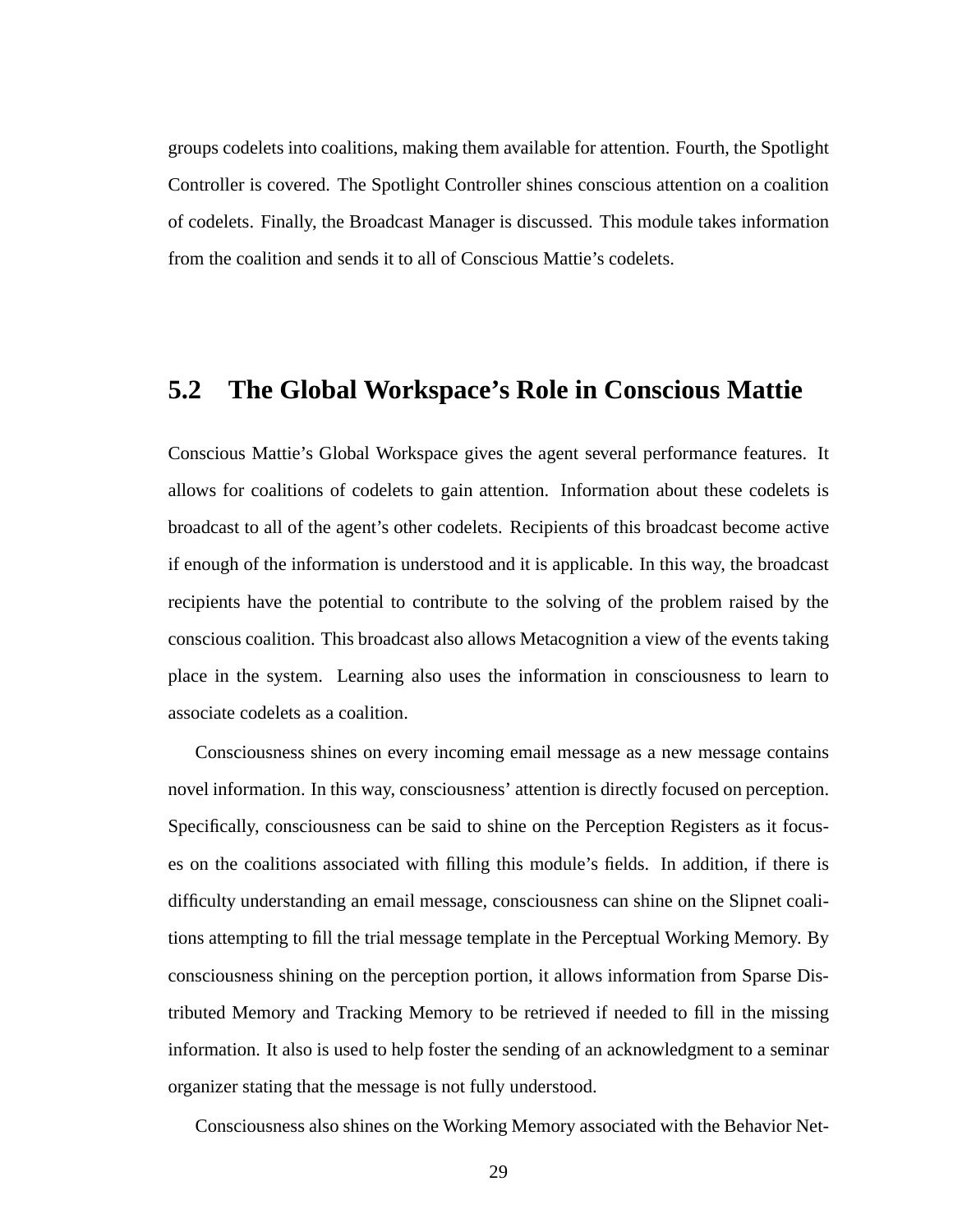work. At times it may focus on the Behavior Network as well. More specifically, in these cases consciousness shines on the codelets associated with each behavior. The codelets associated with each instantiated behavior often form a coalition. This coalition's information, if it comes to consciousness, can be broadcast to recruit other codelets to help fulfill the coalition's tasks. Consciousness' importance to the Behavior Network can be seen in the following example. Consciousness has just shined on a perceived message from the System's Administrator stating that the system is going to be shut down "soon", but the message does not give a specific time. The information in the Perception Registers and the conscious broadcast of what is being perceived activates the self-preservation behavior stream. A behavior in this stream might be to keep track of how much time is left before the system goes down. This behavior may itself come into consciousness when it cannot easily determine what "soon" is. Its broadcast might entice a codelet associated with Sparse Distributed Memory to look up the time remaining in the last several messages the system administrator sent. While this does not give a definitive answer, it may help Conscious Mattie prioritize the steps she takes in preparing for the shutdown.

Consciousness shines on coalitions of codelets associated with the Behavior Network. Unlike Virtual Mattie's Behavior Network, Conscious Mattie's coalition activation works both in a top-down and bottom-up manner. As in Virtual Mattie, a behavior can activate the lower level codelets associated with it. In Conscious Mattie, codelets associated with each behavior can also activate the higher level behavior. This becomes extremely important with the addition of consciousness. The Behavior Network serves as Conscious Mattie's high-level action selection mechanism. One way for this mechanism to begin occurs with the activation of new codelets associated with the ones currently in consciousness. Since the newly activated codelets send activation to their higher level behaviors, the conscious experience may result in Conscious Mattie pursuing a new behavior stream.

Consciousnessshines on Metacognition's codelets. Thisis one method used by Metacognition to recruit codelets to help gather the information which Metacognition needs. It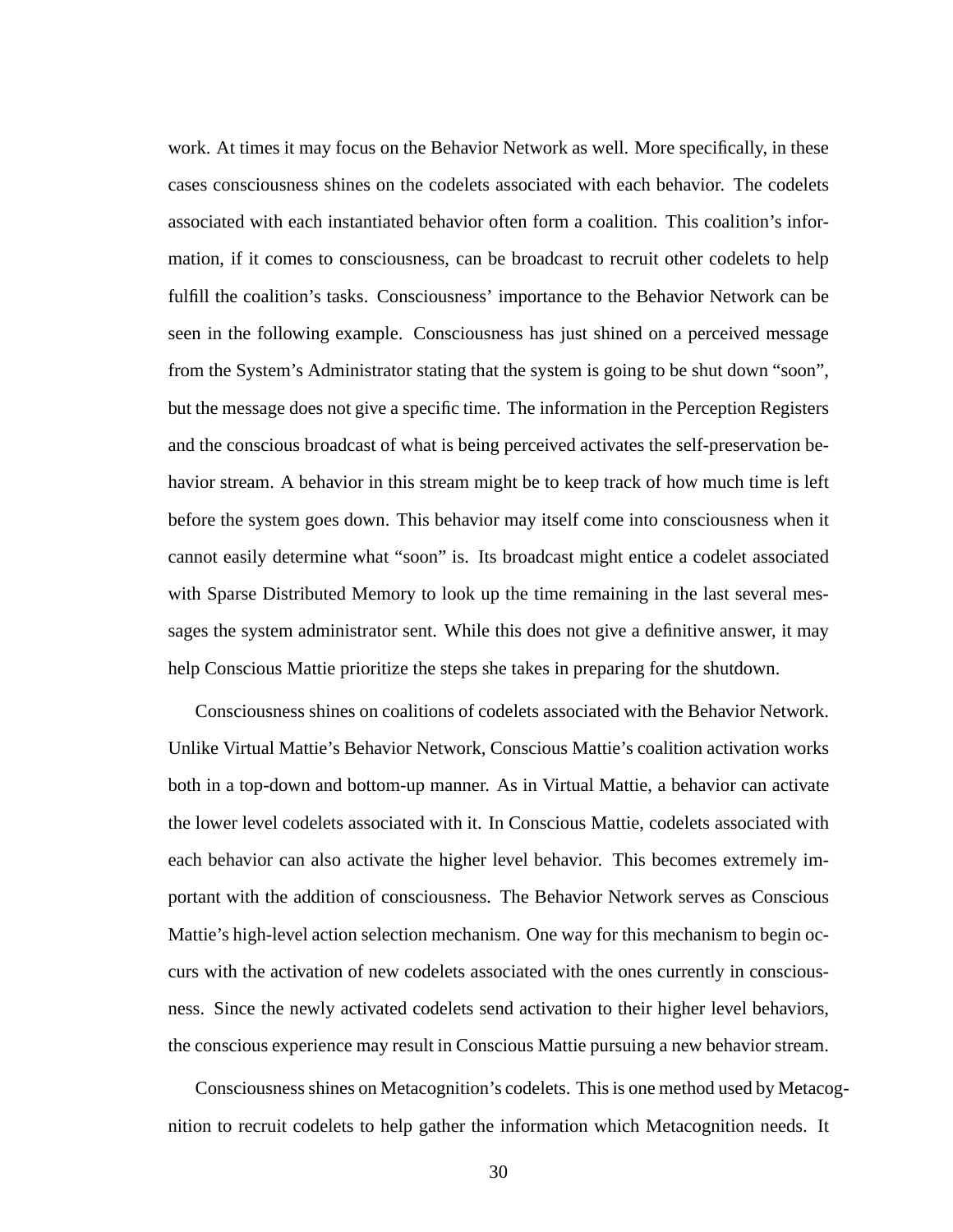also enables the changes Metacognition desires for the system to be broadcast to all of the agent's other modules.

# **5.2.1 Relating Baars' Functions of Consciousness to Conscious Mattie**

Chapter two addresses Baars' nine functions of consciousness. Each of these roles is present in Conscious Mattie.

- 1. *Definition and Context-Setting.* Consciousness shines on the perception module. This allows additional codelets in the Slipnet, Sparse Distributed Memory, and Tracking Memory to potentially help define the input data.
- 2. *Adaptation and Learning.* Described further below, codelets can learn their associations with other codelets. This leads to adaptation as codelets learn they are part of a new or different behavior. Codelets can then send activation to their new higher level behavior if necessary.
- 3. *Editing, Flagging, and Debugging.* The Behavior Network, Metacognition, and perception module have associated codelets designed for checks and balances purposes. Their input can come from consciousness. While the design for these codelets is in the early stages, it appears they are Primitive Codelets which can send activation to themselves when detecting a problem. In this way, they give themselves the potential for attention.
- 4. *Recruiting and Control Function.* By viewing the information broadcast from consciousness, Conscious Mattie's other codelets can come into action if they understand the message and it is applicable.
- 5. *Prioritizing and Access-Control.* New codelets become active due to what is broadcast in consciousness. These new codelets may join an existing coalition. This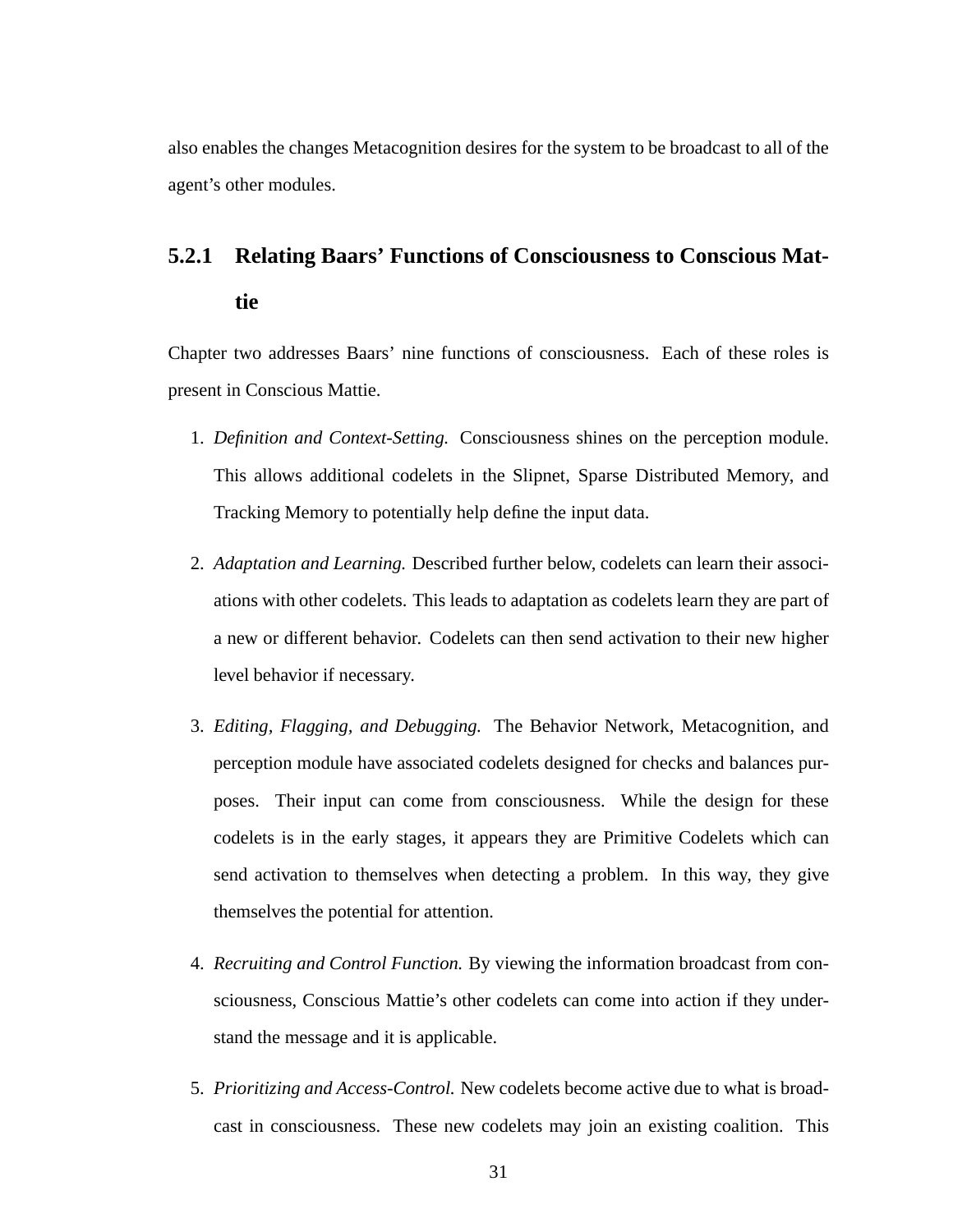new greater coalition may become learned. Therefore, these new codelets now have greater access to consciousness if the coalition they have joined is one that frequently is conscious.

- 6. *Decision-making or Executive Function.* Uncertainty is a prime reason why coalitions enter consciousness. Other codelets in the Behavior Network, when viewing what is in consciousness, may activate their higher level behavior streams. An action is then taken if a behavior in this stream executes.
- 7. *Analogy-forming Function.* Codelets, when receiving a conscious broadcast, search for parameters which enable them to become active. After a certain number of parameters, possibly not all, the codelet becomes active. The codelet may use its built in knowledge, possibly learned, to make analogies about the information not found in the broadcast parameters.
- 8. *Metacognitive or Self-Monitoring Function.* Described in chapter four, Conscious Mattie contains a separate metacognitive module. This module gets a significant portion of its input from consciousness. It also executes voluntary control of attention by controlling consciousness' Spotlight.
- 9. *Autoprogramming and Self-maintenance Function.* The Coalition Manager, described below, forms coalitions based on a threshold level of association between codelets. The Spotlight Controller, in determining what enters consciousness, uses a threshold level as well. Both learning and metacognitive modules can influence these threshold levels to control access to consciousness. This control affects the overall stability of the agent as more or less competing actions are successfully executed based on the ability to recruit helpful processors.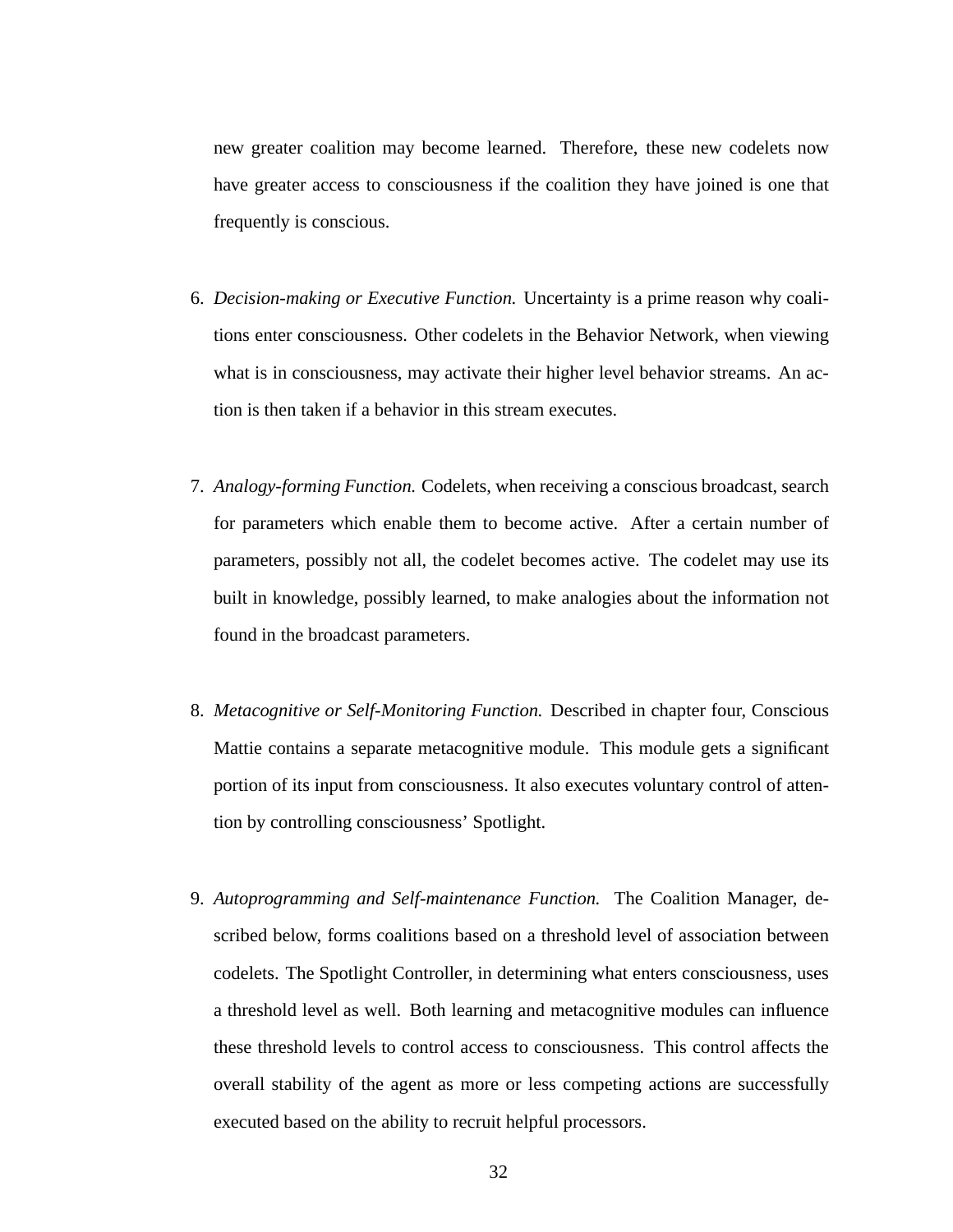### **5.3 Conscious Mattie's Playing Field**

#### **5.3.1 Pandemonium Theory**

*Artificial Minds* (Franklin, 1995) contains a detailed summary of Pandemonium Theory first described by Oliver Selfridge in 1959 for perceptual uses and extended by John Jackson in 1987 (Jackson, 1987). Pandemonium Theory's components interact like people in a sports arena. Both the fans and players are known as demons. Demons can cause external actions, they can act on other internal demons, and they are involved in perception. The vast majority of demons are the audience in the stands. There are a small number of demons on the playing field. These demons are attempting to excite the fans. Audience members respond in varying degrees to these attempts to excite them, with the more excited fans yelling louder. The loudest fan goes down to the playing field and joins the performers. This may cause a performer to return to the stands. The louder fans are those which are most closely linked to the performers. There are initial links in the system. Links are created and strengthed by the time demons spend together on the playing field and by the system's overall motivational level at this time.

#### **5.3.2 Conscious Mattie's Utilization of Pandemonium Theory**

Conscious Mattie utilizes Pandemonium Theory's notion of a playing field. In Conscious Mattie, a group of codelets which act as demons are instantiated upon the program's initialization. Each of these demon codelets represent a specific codelet type. If one of these codelet types is to become active, the demon codelet instantiates a copy of itself with the appropriate information. This allows for multiple copies of the same codelet type, each working with different information, to run in parallel. These demon codelets, which receive the broadcast information from coalitions in consciousness, can be considered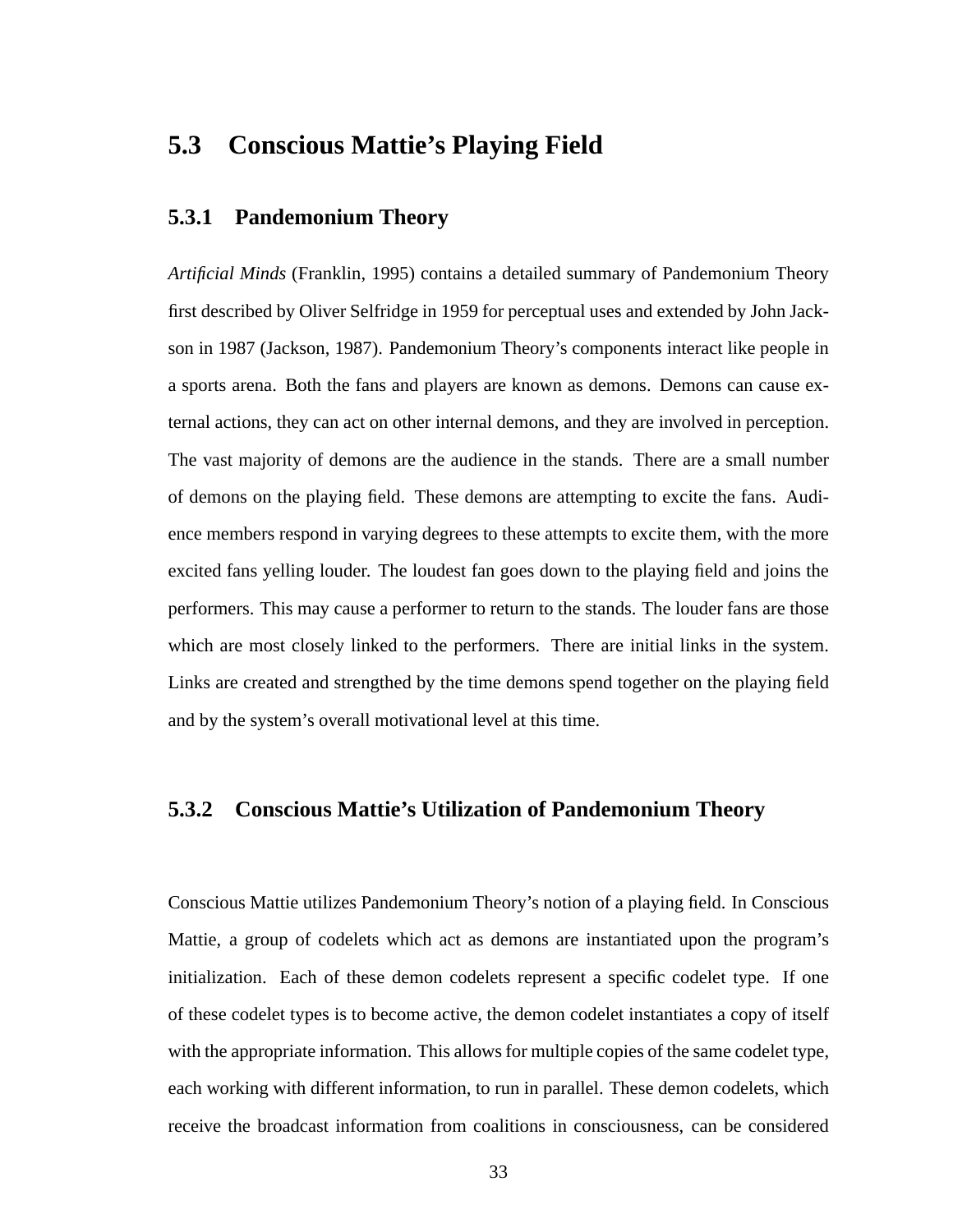Pandemonium's Theory's fans in the arena's seats.

Excluding these demon codelets, all codelets which are performing some function are considered active. These active codelets are the performers on the Playing Field. The Playing Field is a shared space in memory. All active codelets exist in this shared memory space.

Codelets on the Playing Field may be associated with one another. Some of these links are initially determined. Codelets derived from the same higher level module such as a Behavior are more likely associated with one another. Codelets associations also develop by codelets being in the spotlight at the same time.

Codelets contain one or more markers. A marker signifies from where a codelet on the Playing Field is derived, such as a particular behavior. A codelet's marker has two parts. The first part is one of the higher level constructs with which the codelet is associated. The second part is the strength of this association. Since codelets can contain more than one marker, they can be simultaneous members of multiple coalitions. Primitive Codelets, while not directly associated with higher level constructs, do have information in the first part of their markers. This information helps to distinguish the roles of these codelets.

Markers are both static and dynamic in terms of their assignment. Static markers are built into the codelet's initial design or learned. Codelets can be activated from their higher level behaviors or perceptual nodes. These assignments may be dynamic, especially if new behaviors are learned. Also, some codelets may have to activate other codelets on the fly, such as where there is a conflict needing rapid resolution. A codelet's job may be to notice a particular conflict and recruit other codelets to start the process of resolving this conflict.

Codelets on the Playing Field contain an activation level, derived from where they are instantiated: the Behavior Network, Metacognition, or the perception module. Also, in some cases Primitive Codelets activate themselves. Normally, activation decays over time. This activation level becomes an important determinate in deciding which coalitions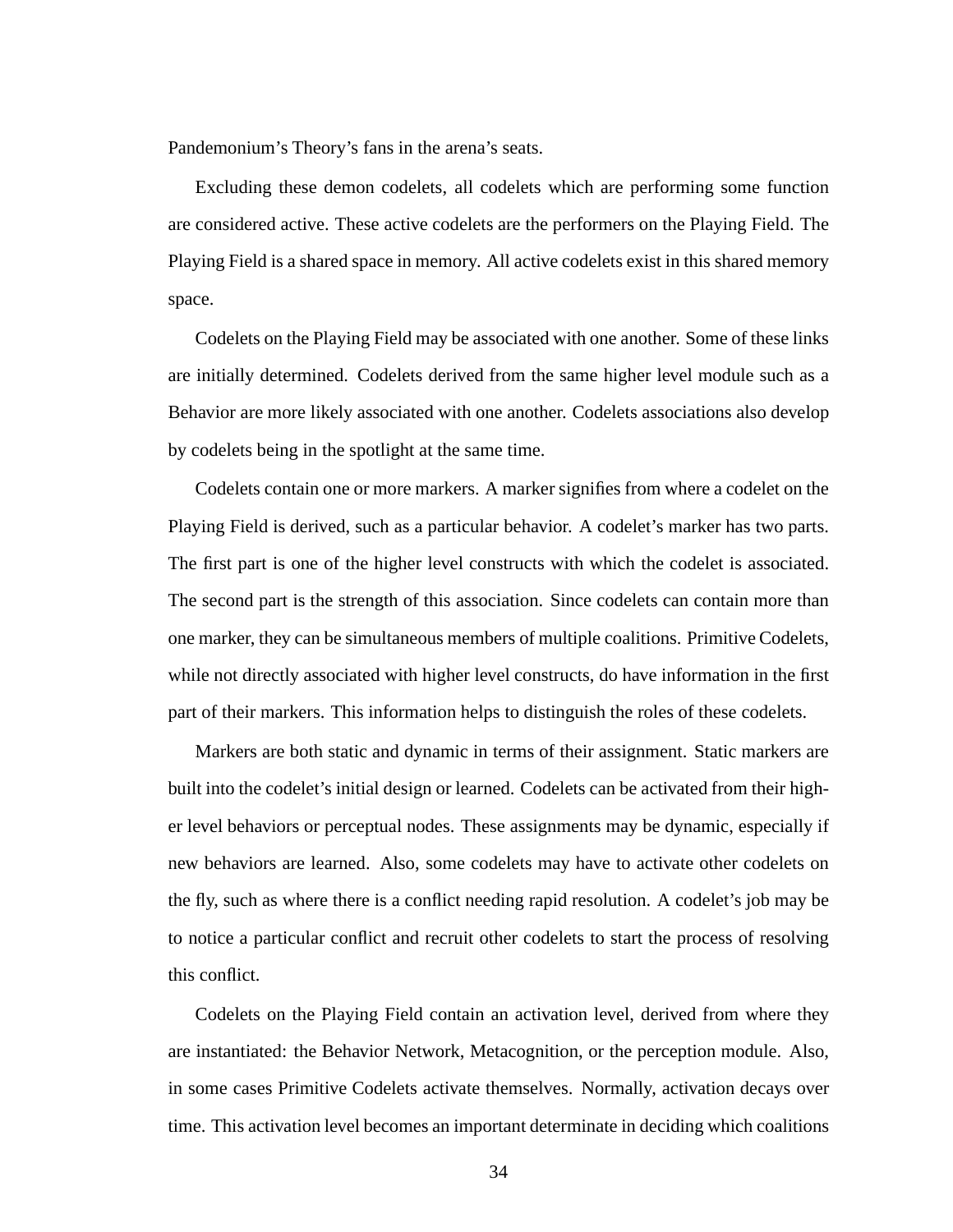

Figure 5.1: Conscious Mattie's Playing Field

gain conscious attention.

Figure 5.1 illustrates Conscious Mattie's Playing Field. Two components of Conscious Mattie's Global Workspace implementation are actors on the Playing Field: the Coalition Manager and Spotlight Controller. Each of these will now be discussed.

### **5.4 Coalition Manager**

The Coalition Manager is the component of Conscious Mattie which groups active codelets into coalitions. It also keeps track of these coalitions. The Coalition Manager's domain is the Playing Field.

To make coalitions, the Coalition Manager groups codelets according to the strength of association between codelets. Only if codelets are associated above a certain threshold level are the codelets considered to be in a coalition. Therefore, all codelets associated with the same higher level construct are not necessarily part of the same coalition.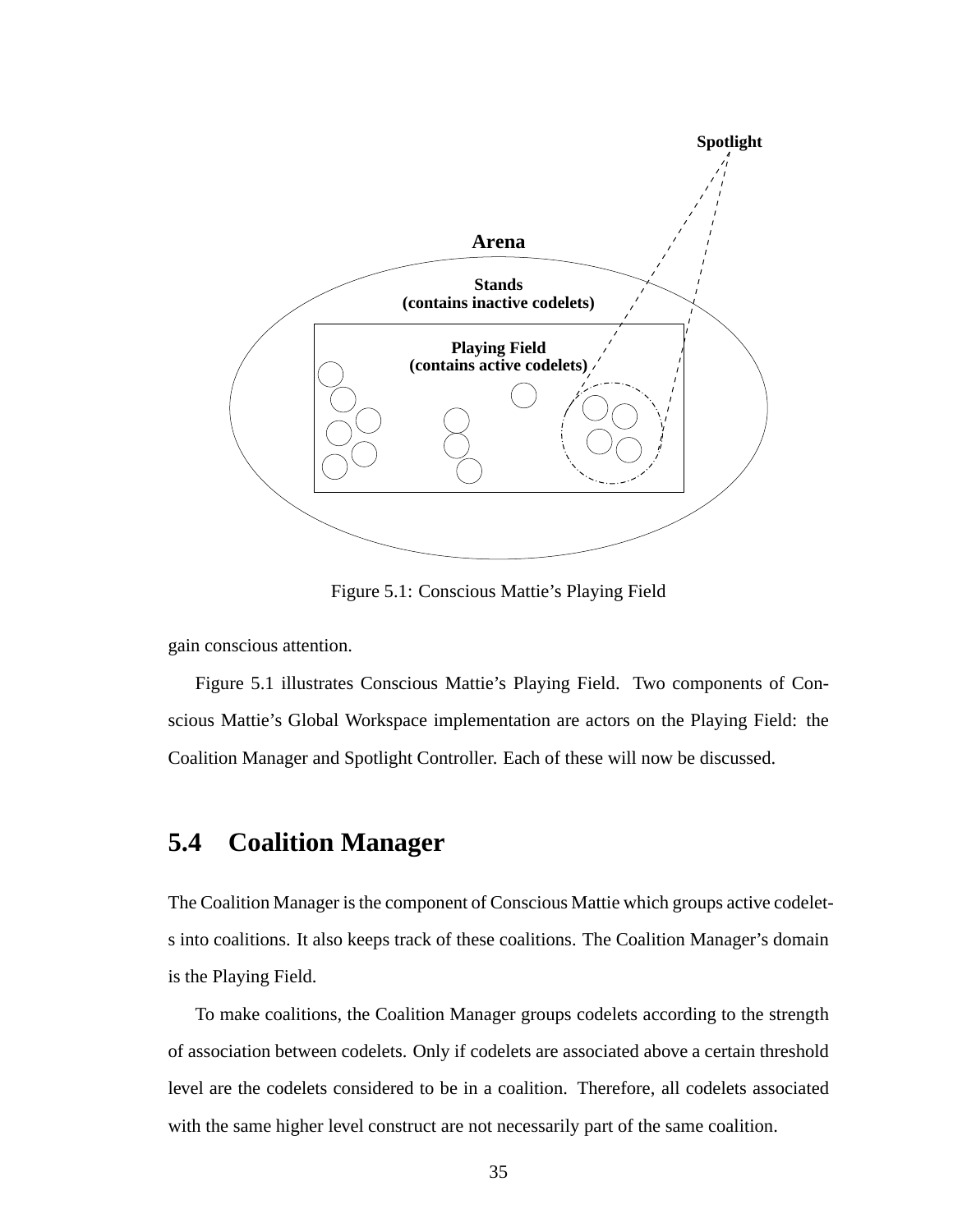The Playing Field is an extremely dynamic environment as codelets decay in activation. Codelet associations are also dynamic as a codelet can serve more than one higher level construct, newly activated codelets can join existing coalitions, and codelets can leave one coalition and possibly join another. In addition, the strength of each codelet's association to its higher level construct may potentially change. Due to its dynamic environment, the Coalition Manager must be continually searching the Playing Field with great efficiency in order to keep its record of coalitions up to date. Multi-threading techniques may be necessary in dealing with this large, dynamic environment.

### **5.5 Spotlight Controller**

The Spotlight Controller determines which coalition becomes conscious. The Spotlight Controller calculates the average activation level of each of the Coalition Manager's coalitions. The average activation level of a coalition is calculated by averaging the activation level of the coalition's codelets. The Spotlight shines on the coalition with the highest average activation level. Average activation among a coalition's codelets, not the total activation, is taken to prevent larger coalitions from having an advantage over smaller ones. For the same reasons as for the Coalition Manager, the Spotlight Controller's domain is extremely dynamic.

Specifications for the Spotlight Controller are still being designed, and several different approaches may actually be implemented to determine the method which yields the best results. While currently the highest average activation level is used to determine consciousness, a fuzzy-rule based system may yield better results. There are several factors which could go into this fuzzy-based system besides the activation level of each codelet. One factor is the size of a coalition. It is the Conscious Software Research Group's current hypothesis that the size of a coalition should not be taken into account. When this agent is implemented this hypothesis may prove to be incorrect. Also, factors such as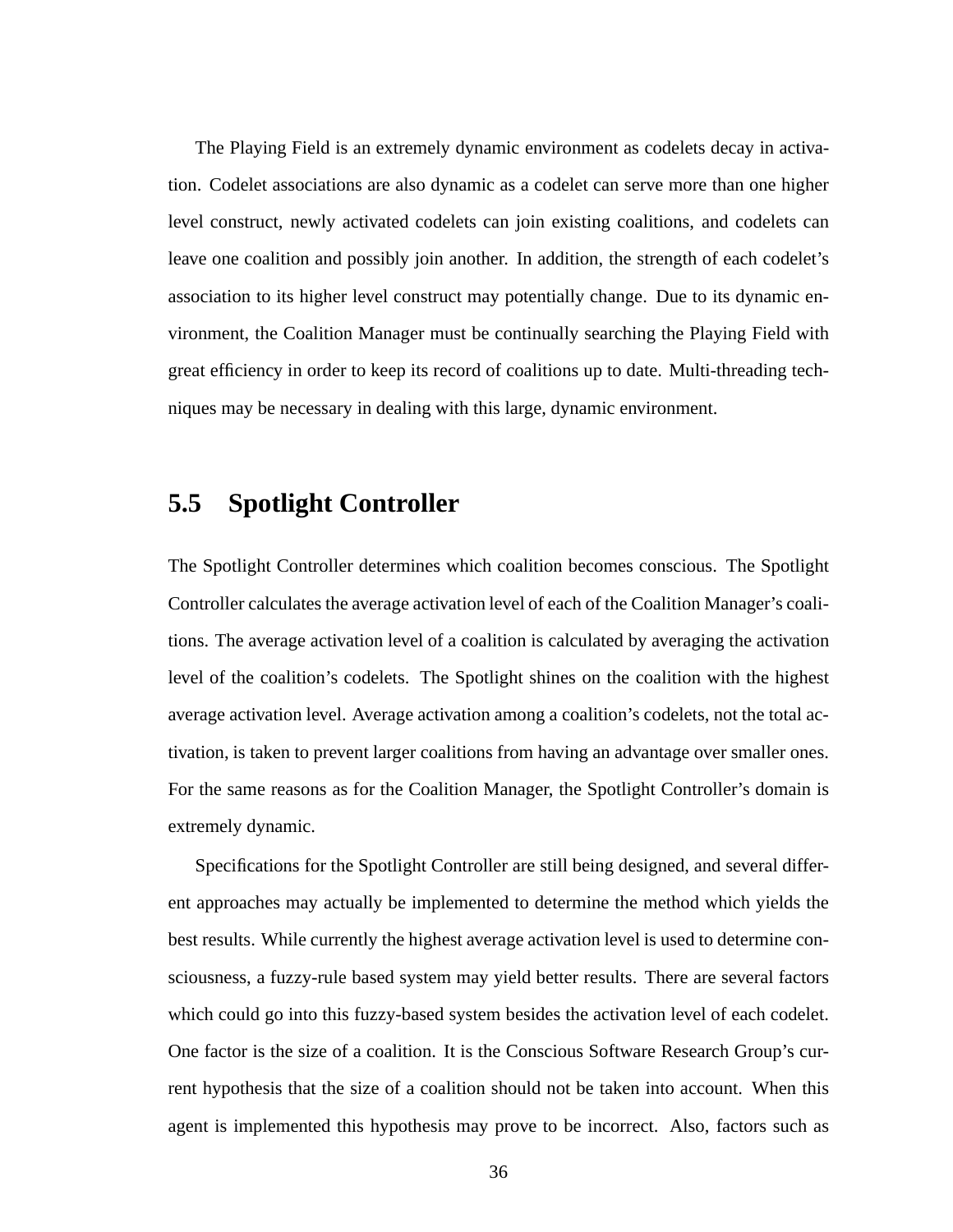what function the coalitions are serving may need to be taken into account. For example, a coalition serving for self-preservation may in certain circumstances by default take precedence over a coalition working to send an acknowledgment message.

### **5.6 Broadcast Manager**

Once the Spotlight Controller has determined a conscious coalition, it notifies the Broadcast Manager. The Broadcast Manager is responsible for gathering information from this coalition, and sending it to all of Conscious Mattie's codelets. As in Baars' theory, messages are small and not understood by all of the agent's codelets.

Specifically, the Broadcast Manager looks at each codelet in the conscious coalition. It scans for objects labeled for it, such as "INFO TO BE BROADCAST". This object contains the information which needs to be broadcast to the audience of codelets if this codelet becomes conscious. The Broadcast Manager gathers each object of this type from the coalition's codelets.

The Broadcast Manager then broadcasts this information to all of Conscious Mattie's codelets. Currently, this broadcast is to be done via a blackboard model. Information gathered from a coalition is placed in a shared memory space. When each demon codelet polls this blackboard, it searches for parameters it understands. If a demon codelet finds enough relevant information on the blackboard, it will instantiate an active codelet.

Baars' theory does not specify how the conscious information is broadcast. Using a blackboard type model with polling was selected as a first attempt to implement this broadcasting. Other methods were considered and may need to be attempted. Polling appears to be most applicable due to the dynamic nature of codelets. Conscious Mattie contains a large number of codelets. If the Broadcast Manager were to send the information to each codelet, it would have to keep track of the memory addresses of each of the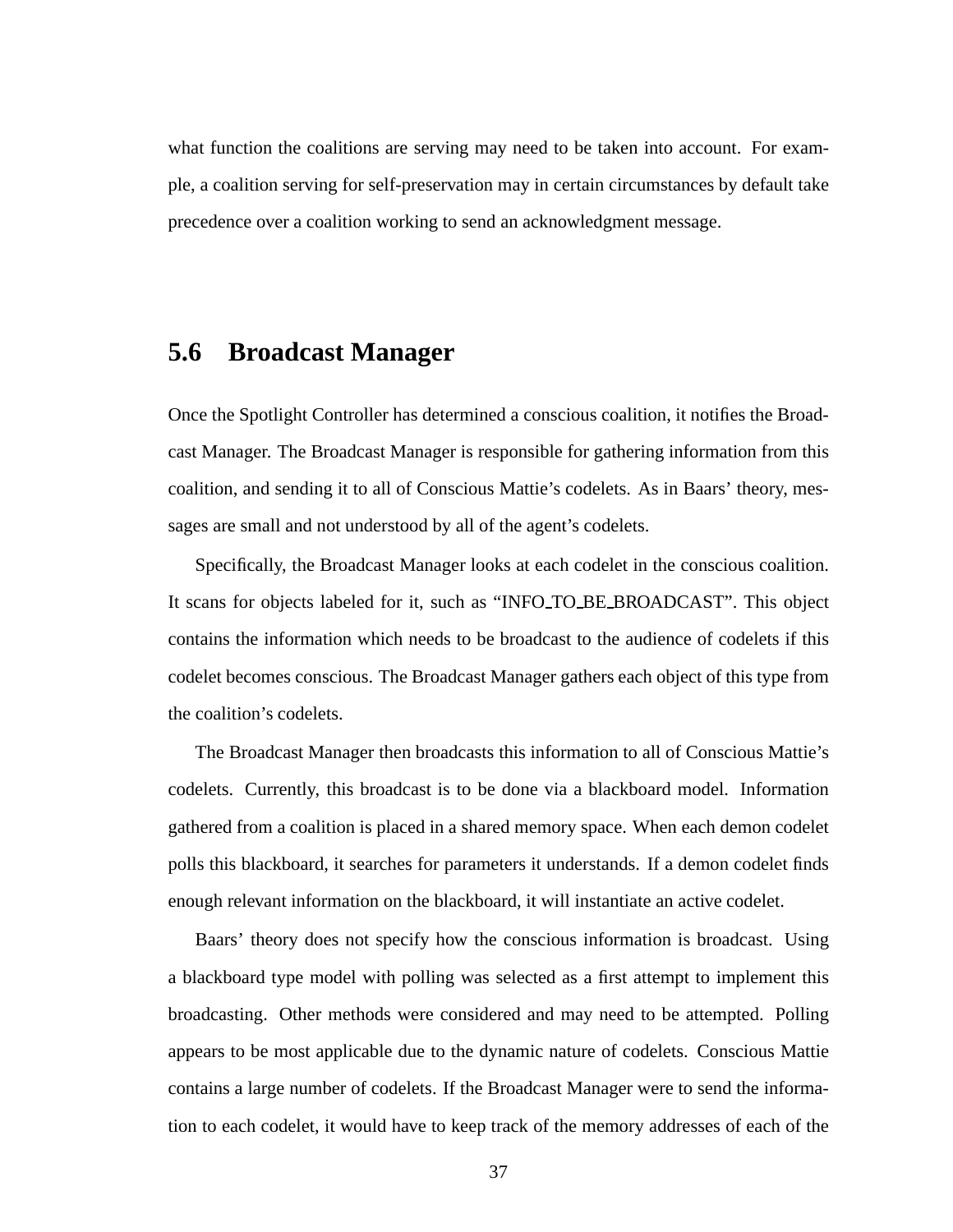

Figure 5.2: Associative Learning of Coalitions in Conscious Mattie

agent's codelets. Also, with the learning of new codelets, it appears to be more efficient for the Broadcast Manager not to have to communicate with the various learning modules and not to have to keep track of each new codelet learned. Having the Broadcast Manager send information to each codelet would most likely be a very time intensive task.

There are many considerations necessary in the implementation-level design of the blackboard. For example, it must be decided how long the information will remain on the blackboard. Another example is the determination of the maximum amount of information which can be present on the blackboard at any time.

The broadcast is critical to implementing Baars' Theory. Whether directly or indirectly, all of Conscious Mattie's modules are affected by the information broadcast. Figure 5.2 illustrates how this is the case in associative learning. A similar model applies to the Behavior Network, Metacognition, and perception.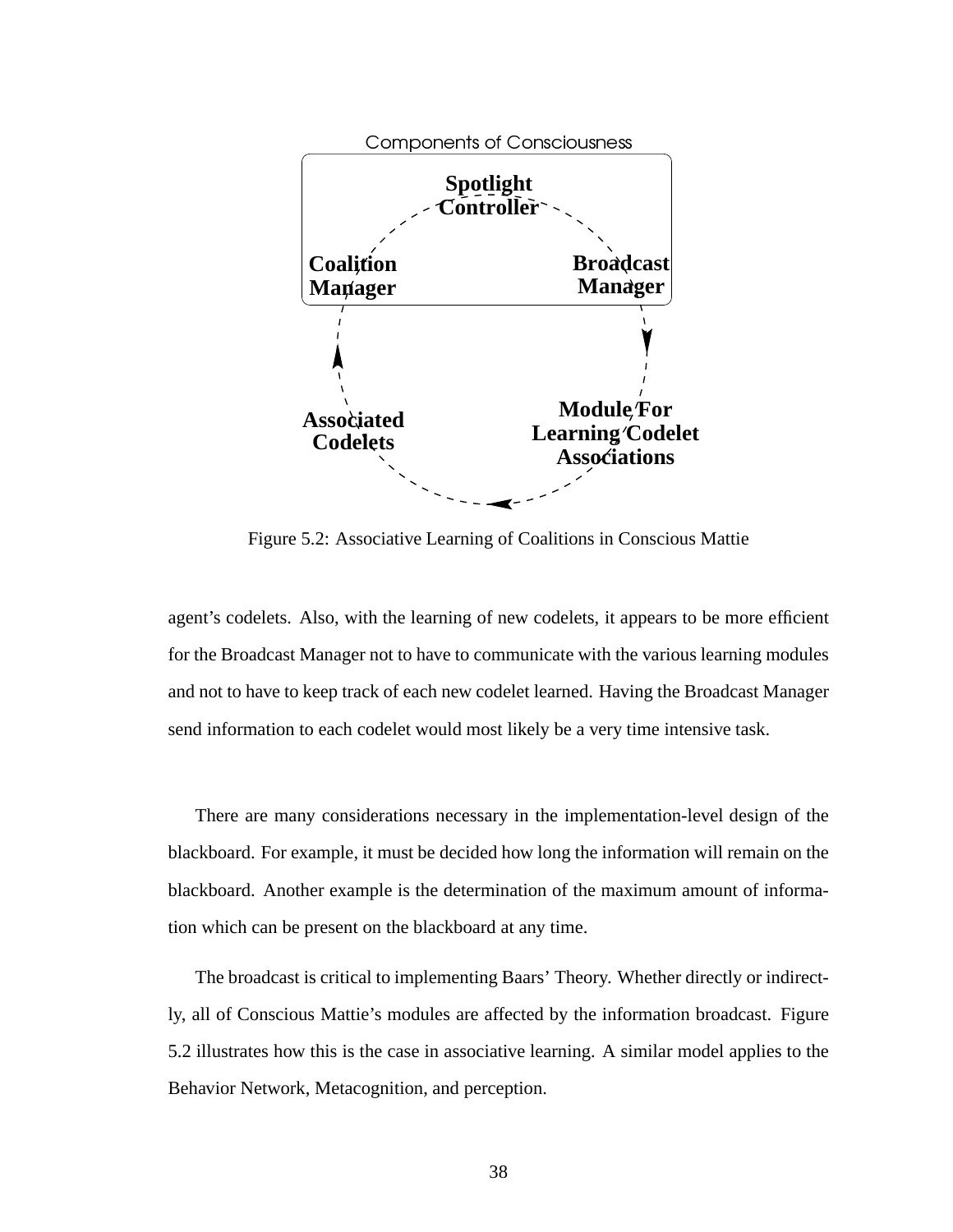### **5.7 Conclusions**

This chapter has presented a design for an implementation of "consciousness" in a software agent. In addition to the Playing Field, where active codelets carry out their tasks, this implementation consists of three main components. First, the Coalition Manager forms coalitions from these active coalitions. Second, the Spotlight Controller shines its attentional spotlight on a coalition, bringing it into consciousness. Third, the Broadcast Manager sends the coalition's information to all of the agent's codelets.

The design of Conscious Mattie's Global Workspace fits within the framework of Global Workspace Theory. As the role of consciousness in the agent continues to become clearer, it is likely that the agent's Global Workspace design will be expanded. Creating a Global Workspace as modular as possible for ease in portability is of great concern. As this is the first attempt at a Global Workspace implementation, many of the design decisions will most likely be refined after initial experimentation.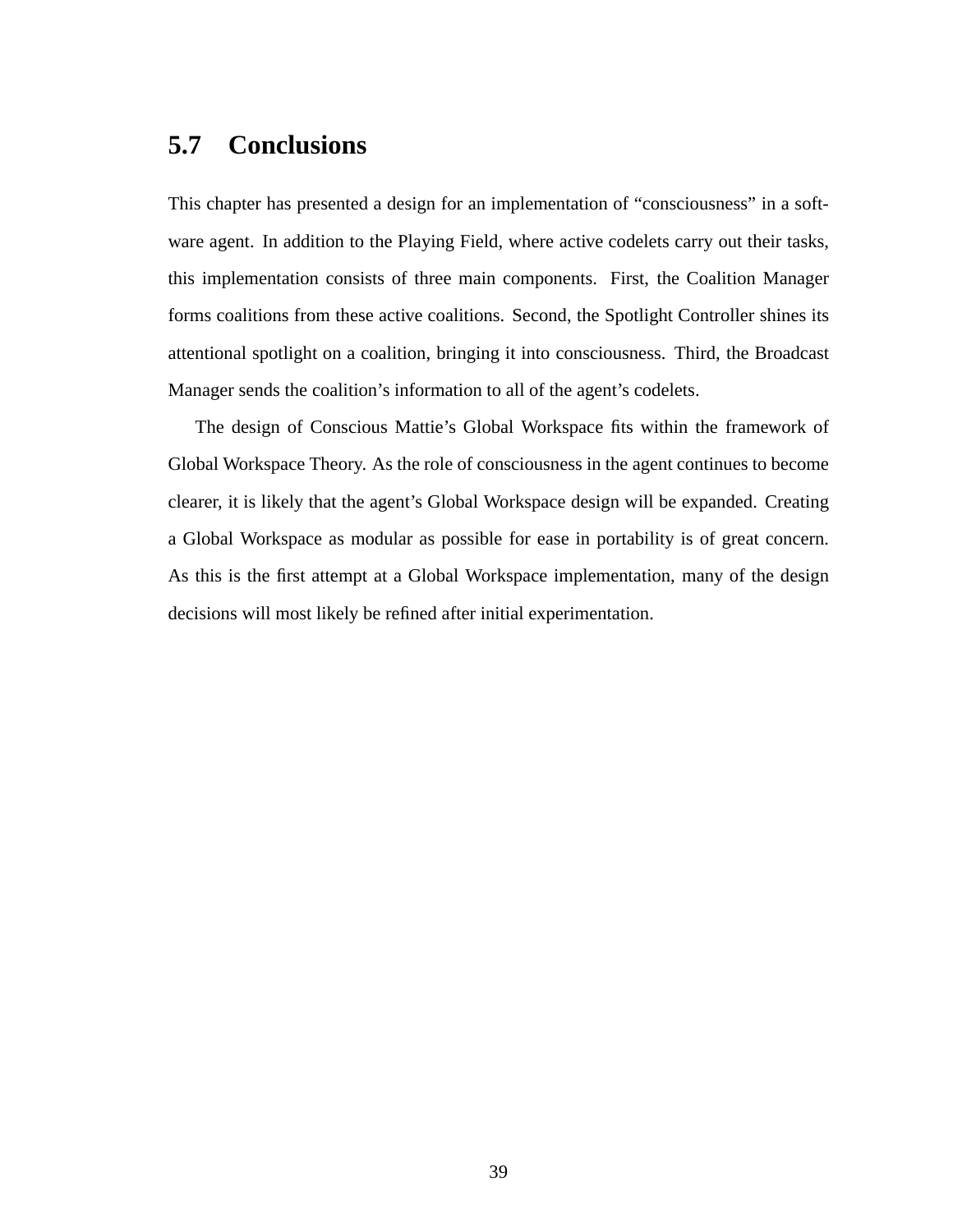# **Chapter 6**

# **Contextual Synergy Between Conscious Software and Baars, Conclusions, and Future Directions**

### **6.1 Introduction**

This work presents the design for a Global Workspace in a Software Agent. This chapter first discusses a concordance between portions of Conscious Mattie's architecture and Baars' contexts. Next, overall conclusions are presented. Third, the Conscious Software Research Group's future directions are addressed.

# **6.2 Concordance Between Baars' Contexts and Conscious Mattie**

Conscious Mattie is designed under the framework of Baars' Global Workspace Theory. There is a correlation between portions of the agent's modules and Baars' contexts described in *A Cognitive Theory of Consciousness*. Conscious Mattie's Perception Registers serve as Baars' perceptual images. The Slipnet's classification of messages into certain types relates to Baar's perceptual contexts. The Slipnet nodes which represent the specific message types for each of the commonly expected message types correspond to Baars'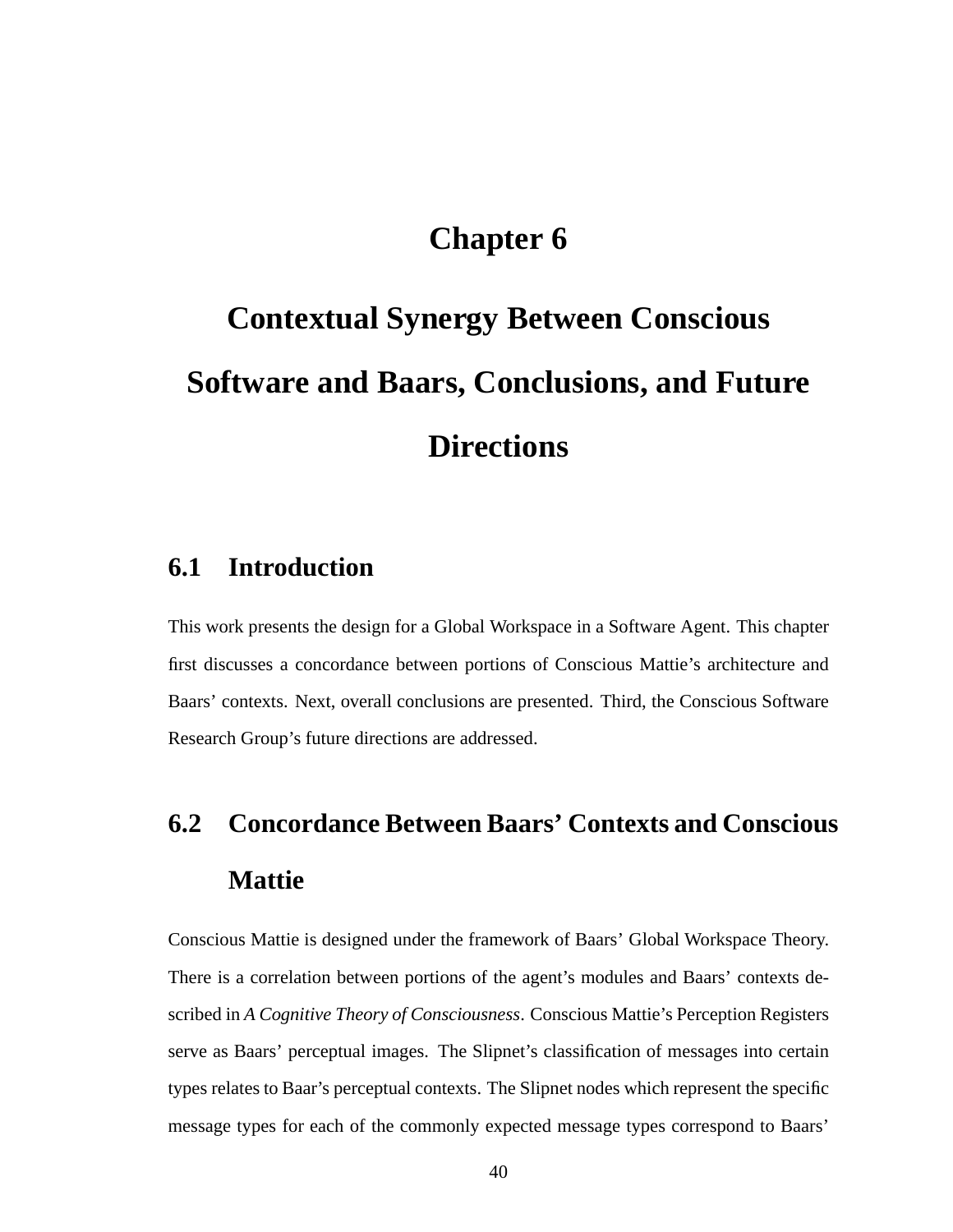conceptual contexts. Baars' goal context hierarchy is also represented. This hierarchy moves from overall broad-based goals down to specific goals. Conscious Mattie's drives correspond to broad-based goals and the behaviors each drive activates correspond to the specific goals. The dominant goal context is the current active behavior.

### **6.3 Conclusions**

This thesis gives an overview of Bernard Baars' Global Workspace Theory. It describes Virtual Mattie, the Conscious Software Research Group's first software agent. This paper discusses the overall design for Conscious Mattie, the research group's first "conscious" agent. It presents this author's design for Conscious Mattie's Global Workspace implementation.

Conscious Mattie has the properties of a cognitive agent as described by the Cognitive Agent Architecture and Theory (CAAT) framework. (Franklin, 1997) While structurally tied to her environment, she has drives, is autonomous in pursuing these drives, and has intelligence on how to achieve her goals. Conscious Mattie contains sensors and an action selection mechanism. She also has attention, emotions, learning, memory, and several other modules typically associated with human cognition. She fits within the framework of a well-defined high level cognitive agent.

Many of Conscious Mattie's functions may be able to be implemented more efficiently than what is found in the agent's current design. However, building this agent under the framework of Global Workspace Theory presents a new approach of viewing the functionality of her modules. Conscious Mattie is being developed with the idea of both creating a useful software paradigm and modeling the human cognitive architecture. It is the Conscious Software Research Group's hope that the implementation decisions made by the group will be studied by cognitive scientists and neuroscientists with a focus of determining if these decisions truly do model the human mind.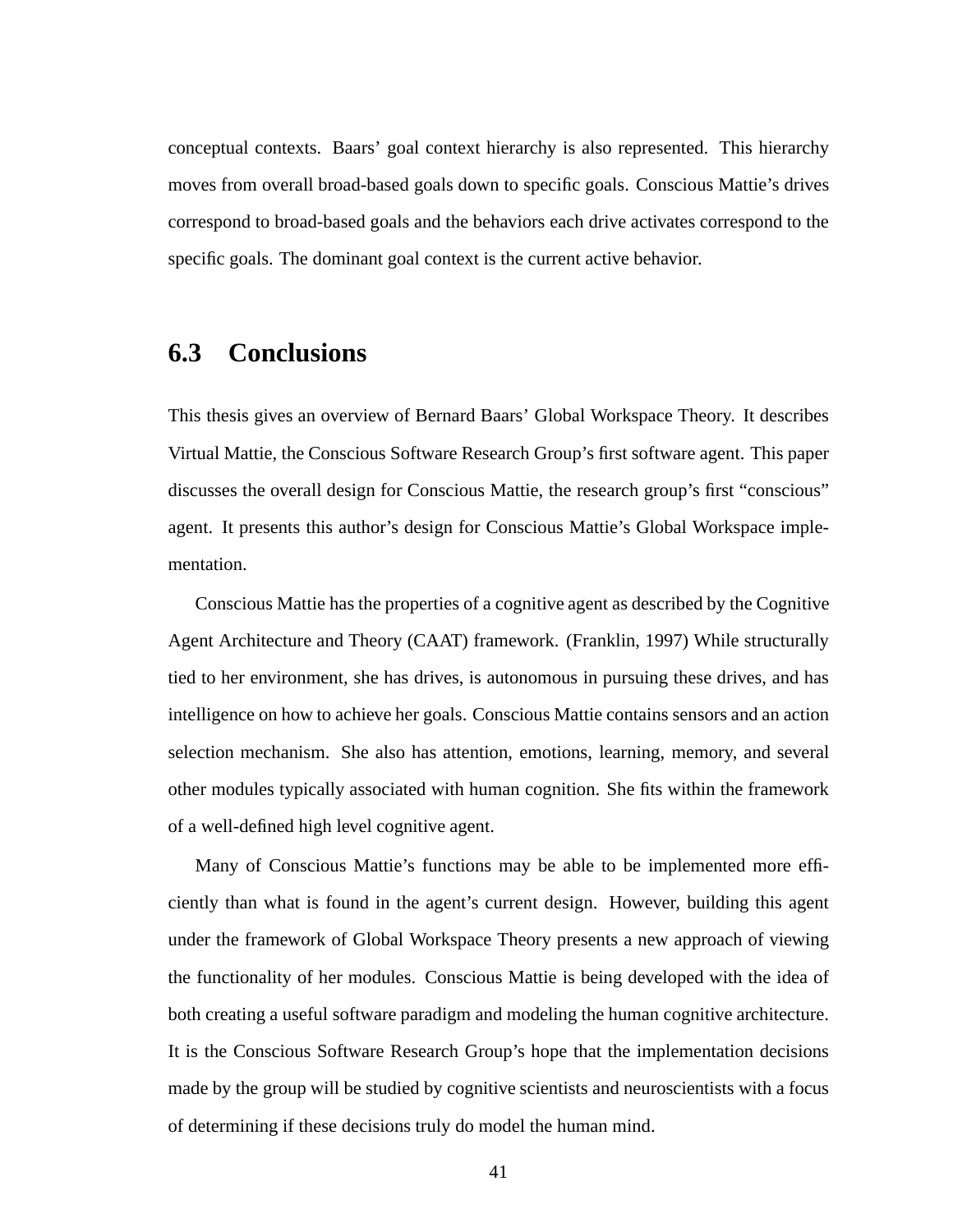### **6.4 Future Directions**

It should be stressed that one of the goals in the implementation of Conscious Mattie's Global Workspace is keeping the implementation as modular and portable as possible. This modularity principle applies to the agent's other portions as well. Development of a Conscious Software toolkit will begin approximately in the Fall of 1998. This will allow the putting together of the different Conscious Software modules together with relative ease. Each agent built via this toolkit will have a degree of learning to familiarize itself with its environment.

The Conscious Software model has applications in numerous applications. One possibility is a "conscious" travel agent. This travel agent would search the Internet to find appropriate travel information such as cost comparisons. It would also be able to make travel reservations. The agent would learn the habits of its users, such as frequently accompanying family members and preferred travel times.

Recently, in parallel to the design of Conscious Mattie, the Conscious Software Research Group has begun working on their first proof of concept project, Tutor. Tutor, whose development is supported by the National Science Foundation, will be a Conscious Software Agent which tutors students in computer literacy. A detailed description of Tutor is found at http://www.psyc.memphis.edu/trg/trg.htm (Graesser and the Tutor Research Group, 1997). Tutor will significantly extend all aspects of Conscious Mattie's architecture and functionality. The agent will extract meaning from the keyboard entries of students. Tutor will be able to formulate dialog contributions which are both conversationally and pedagogically appropriate. The agent will incorporate recent cognitive science and software advances. For example, Latent Semantic Analysis will be used to compute the quality, relevance, and truth of student contributions. Latent Semantic Analysis uses a statistical method called singular value decomposition to reduce a large corpus of texts to a one hundred to three hundred dimensional space. Production rules, sensi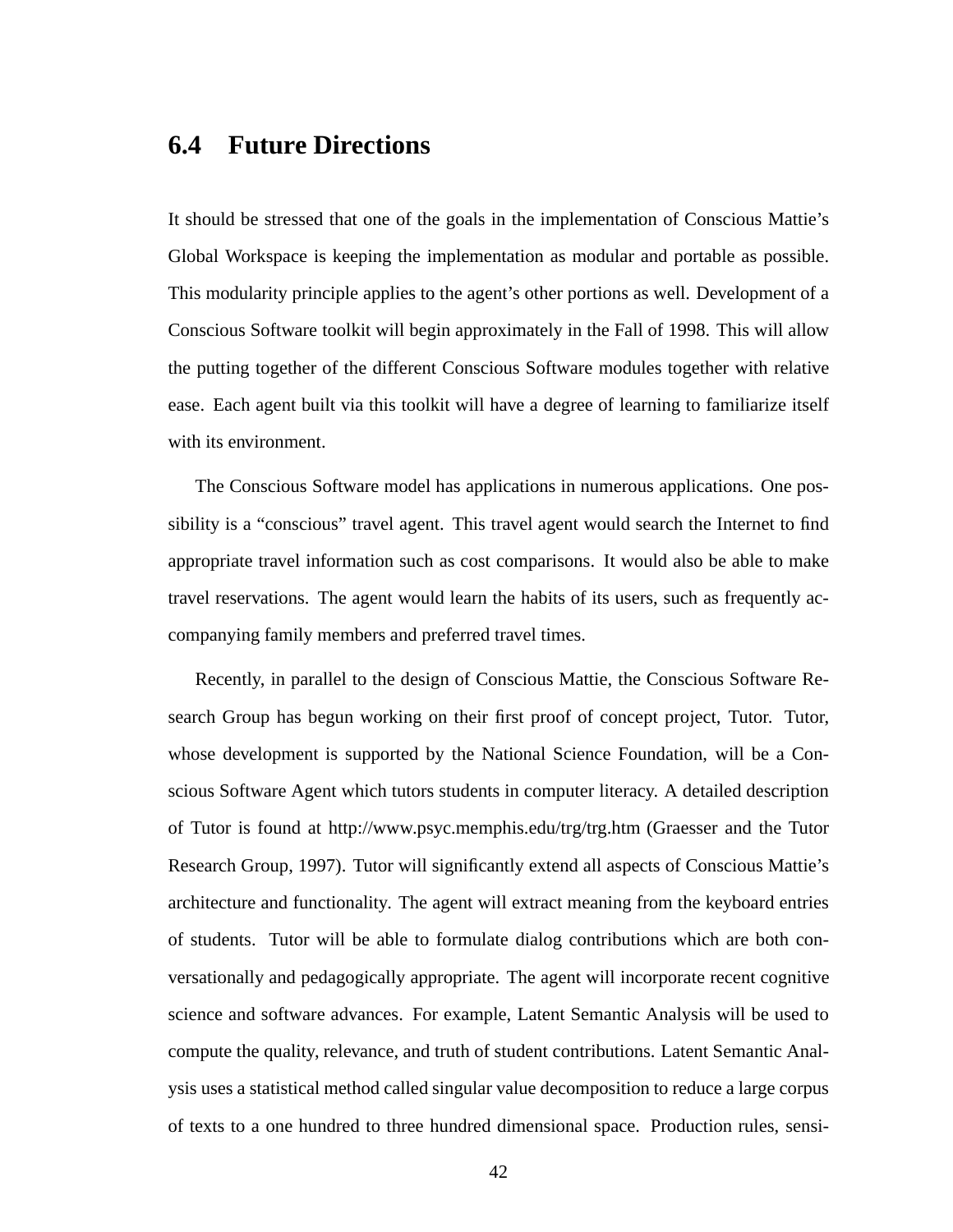tive to the quality, relevance, and truth of students' contributions, will be used to select Tutor's topics and the dialog moves within each topic. Tutees' inputs are classified into speech acts such as assertions or questions by language modules including a recurrent connectionist network that predicts the next speech act category and surface analysis of the input data. A talking head will be used to help convey information to students. This author is actively involved in the Tutor project, including working on the design for the agent's Global Workspace. It is hoped that Tutor will be "conscious enough" to challenge its students at the correct level.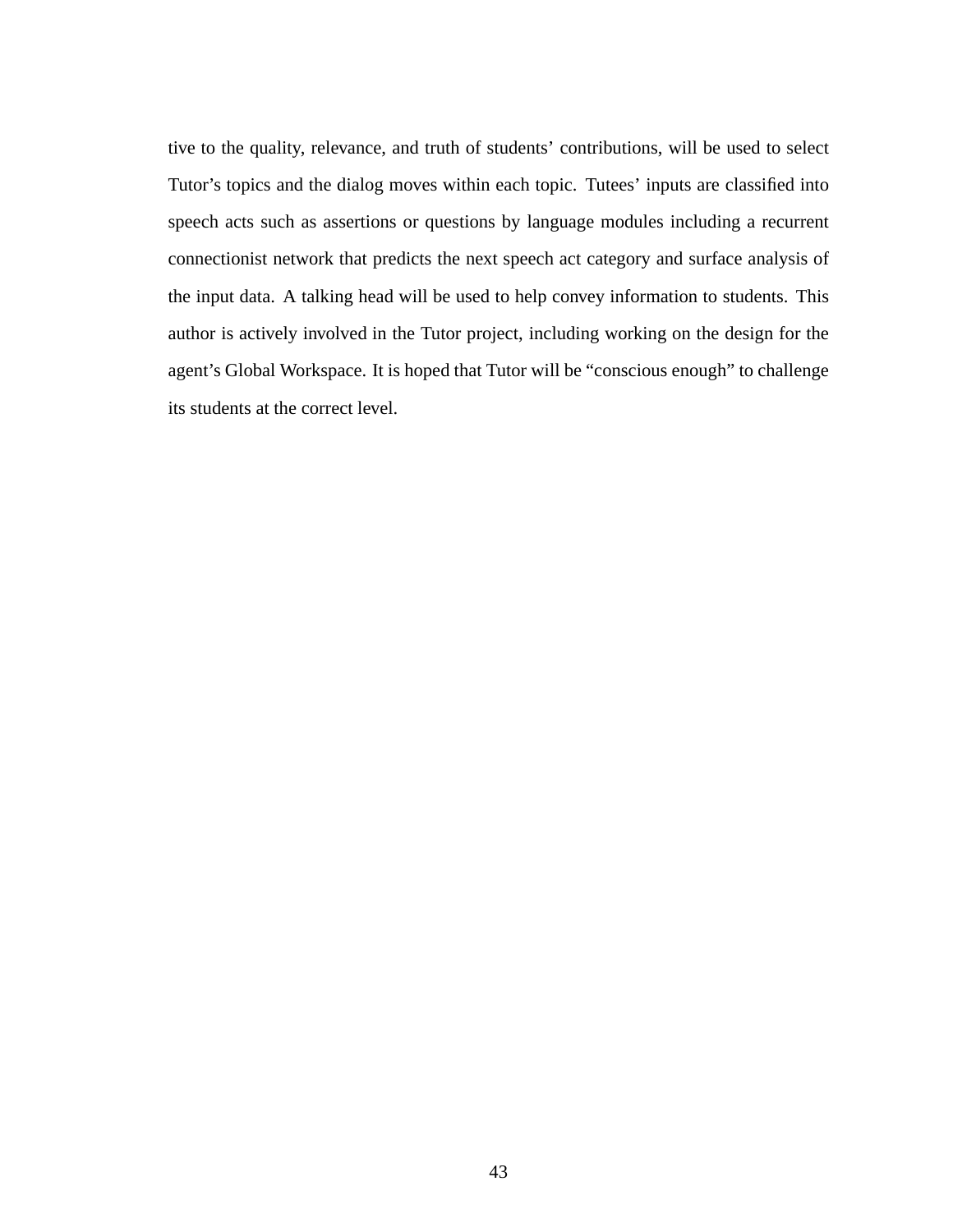BIBLIOGRAPHY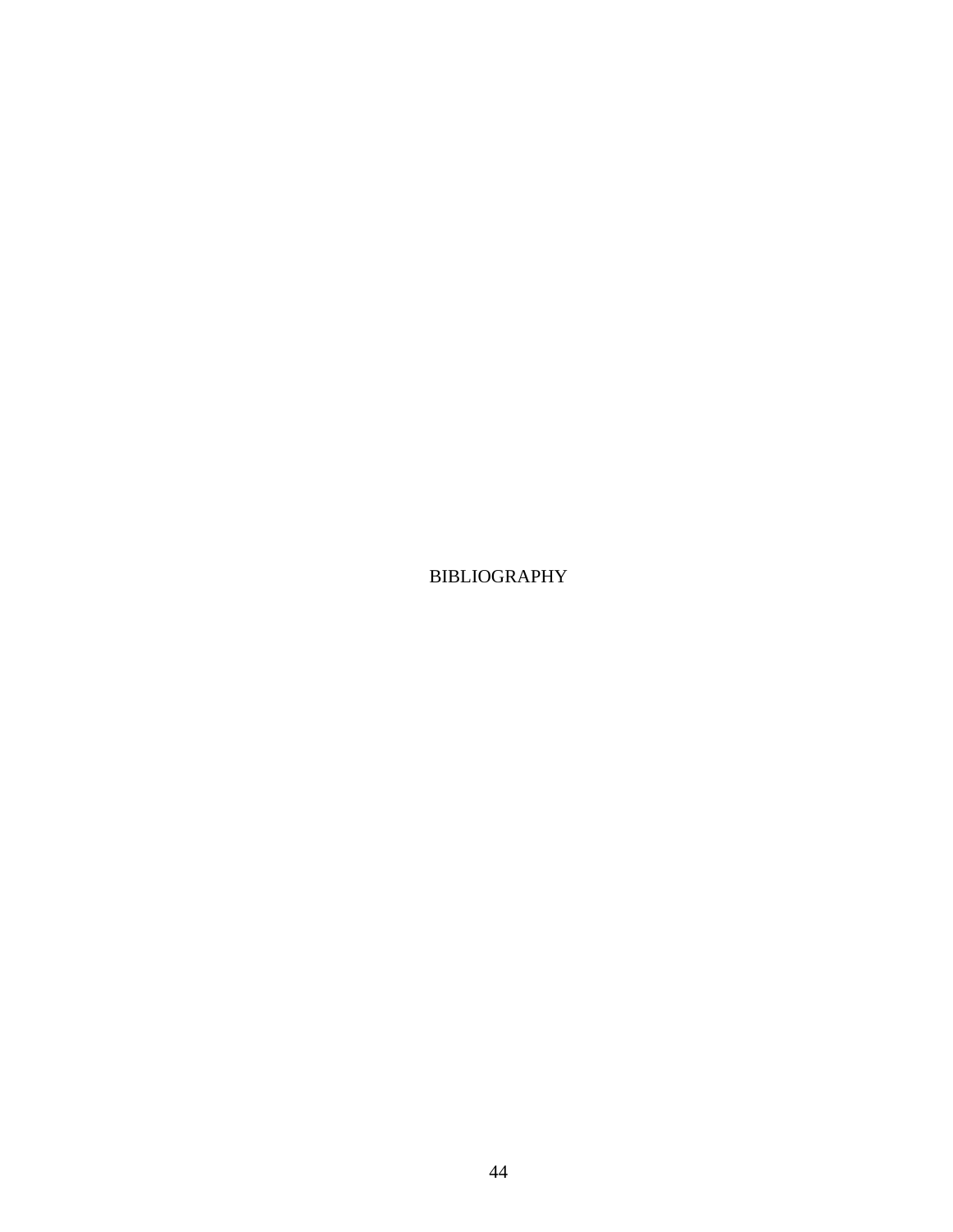## **Bibliography**

- Baars, B. (1988). *A Cognitive Theory of Consciousness*. Cambridge University Press, New York.
- Baars, B. (1997). *In the Theater of Consciousness*. Oxford University Press, New York.
- Franklin, S. (1995). *Artifical Minds*. The MIT Press, Cambridge, Massachusetts.
- Franklin, S. (1997). Autonomous agents as embodied ai. *Cybernetics and Systems*, 28(6):499–517.
- Franklin, S. and Graesser, A. (1997). Is it an agent, or just a program?: A taxonomy for autonomous agents. In *Intelligent Agents III*, pages 21–35. Springer-Verlag.
- Franklin, S., Graesser, A., et al. (1996). Virtual mattie an intelligent clerical agent. *http://www.msci.memphis.edu/˜franklin/vmattie.html*.
- Franklin, S. and the Conscious Software Research Group (1997). Virtual mattie an intelligent clerical agent. Pending Publication.
- Graesser, A. and the Tutor Research Group (1997). Nsf proposal for tutoring project. *http://www.psyc.memphis.edu/trg/nsfproposal.htm*.
- Hofstadter, D. and Mitchell, M. (1994). The copycat project: A model of mental fluidity and analogy-making. In Holyoak, K. and Barnden, J., editors, *Advances In Connectionist And Neural Computation Theory*, volume 2: Analogical Connections, Norwood, NJ. Ablex.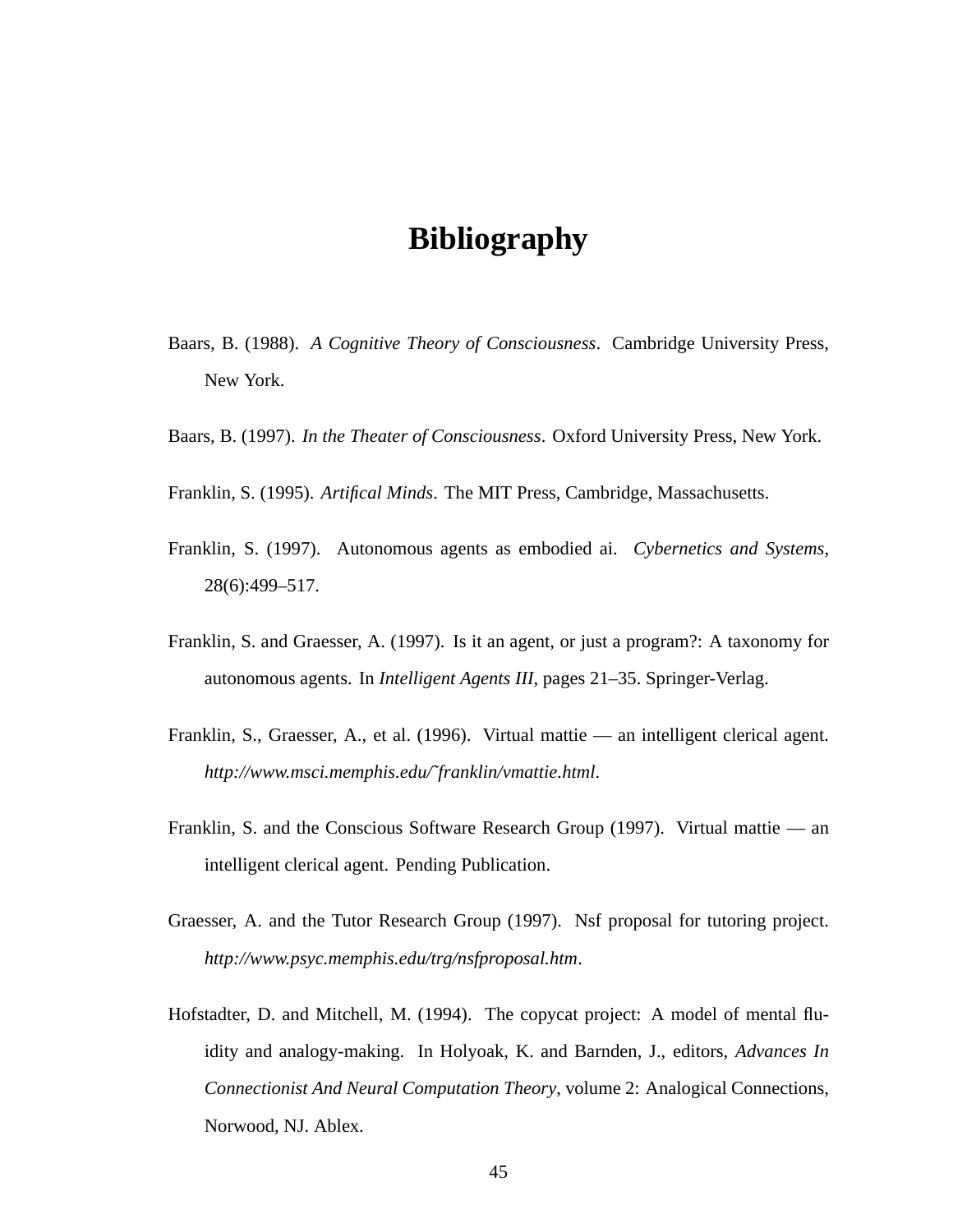Jackson, J. V. (1987). Idea for a mind. *SIGGART Newsletter*, 101:23–26.

Kanerva, P. (1988). *Sparse Distributed Memory*. MIT Press, Cambridge, MA.

Maes, P. (1990). How to do the right thing. *Connection Science*.